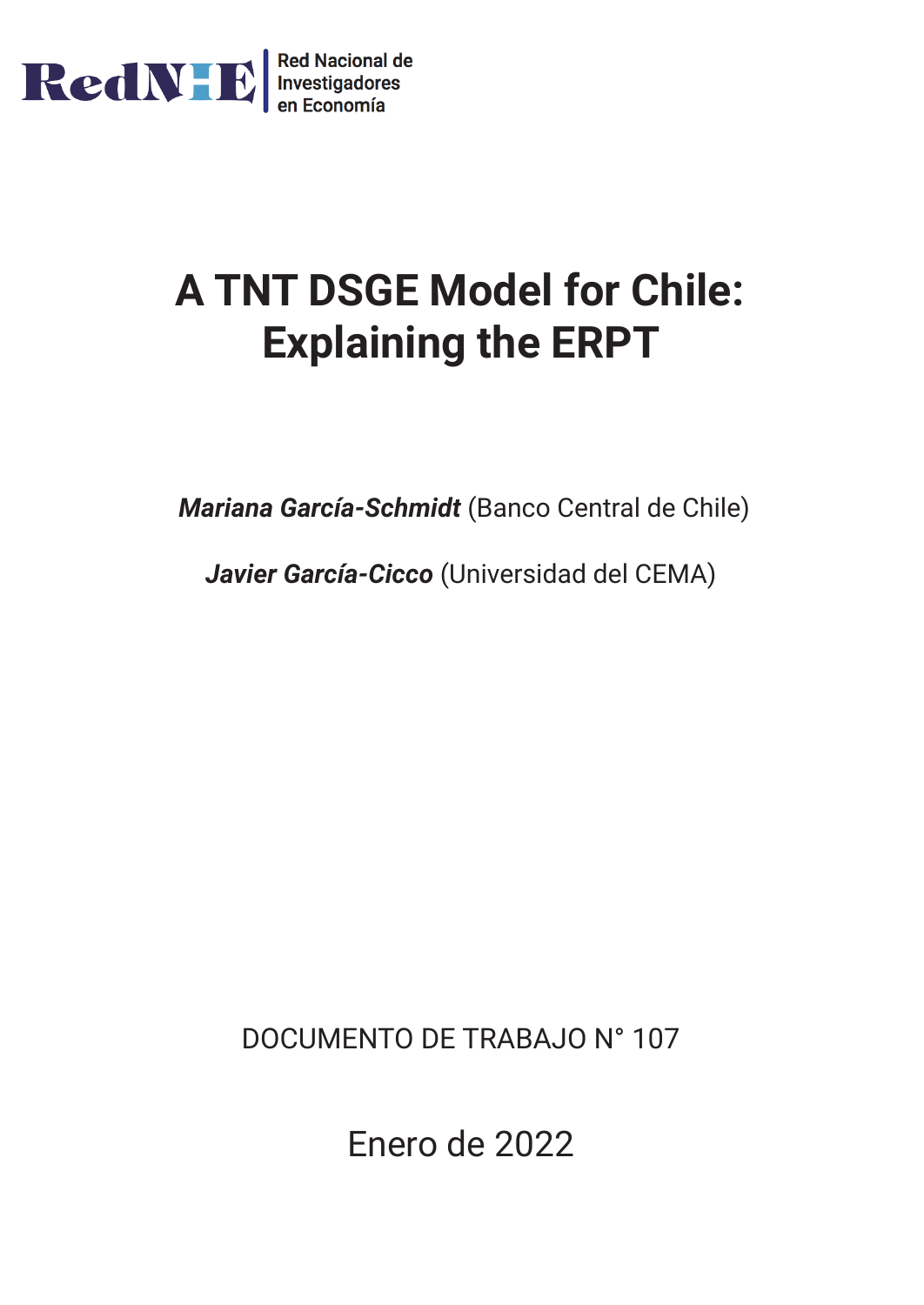Los documentos de trabajo de la RedNIE se difunden con el propósito de generar comentarios y debate, no habiendo estado sujetos a revisión de pares. Las opiniones expresadas en este trabajo son de los autores y no necesariamente representan las opiniones de la RedNIE o su Comisión Directiva.

The RedNIE working papers are disseminated for the purpose of generating comments and debate, and have not been subjected to peer review. The opinions expressed in this paper are exclusively those of the authors and do not necessarily represent the opinions of the RedNIE or its Board of Directors.

## Citar como:

García-Schmidt, Mariana y Javier García-Cicco (2020). A TNT DSGE Model for Chile: Explaining the ERPT. *Documento de trabajo RedNIE N°107*.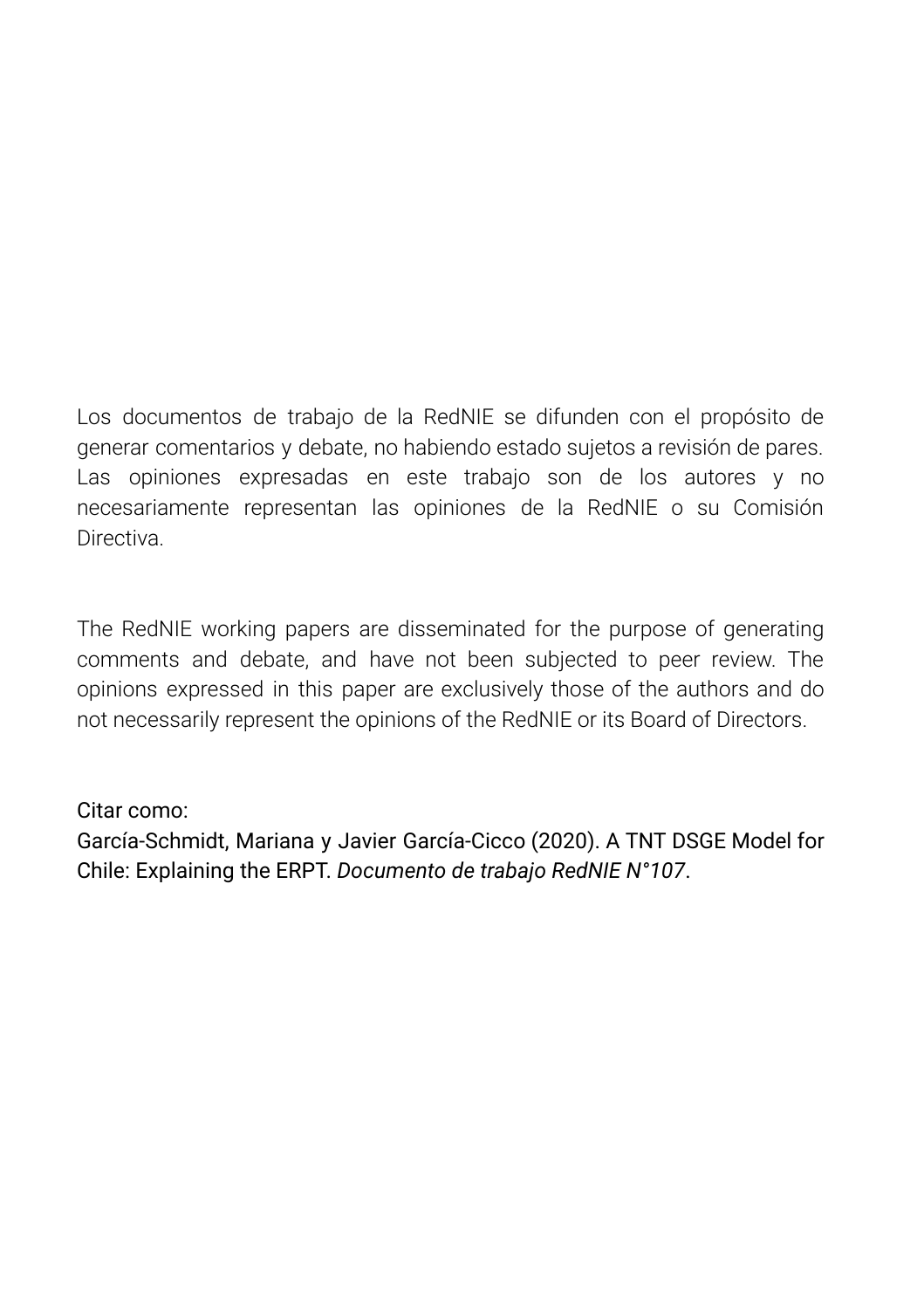# A TNT DSGE Model for Chile: Explaining the ERPT <sup>∗</sup>

Mariana García-Schmidt Central Bank of Chile

Javier García-Cicco Universidad del CEMA

#### Abstract

We present a fully-edged dynamic stochastic general equilibrium (DSGE) model for the Chilean economy to explain the economy's adjustments to external shocks, explicitly separating between tradable and non-tradable sectors (TNT). The model was built to explain Chile's linkages with the external sector, to recognize that the sectors of the economy have particular price dynamics that are affected differently by shocks that move the nominal exchange rate, and to study different measures of exchange rate pass through (ERPT). We show unconditional and conditional ERPT measures. The former measures are comparable with the empirical literature, while the latter are defined after a particular shock hit the economy. We highlight important differences in their magnitudes and in their effect on different prices. While a shock to international prices has a transitory and low ERPT, one that affects the uncovered interest rate parity condition has a very high and persistent ERPT for all price indexes. In addition, the prices that are more rapidly affected are those of tradable sectors, while non-tradable prices are affected with a lag, but for longer. We use the model to show that the conditional ERPT measures could have helped to anticipate a great part of the inflationary effects of the depreciation following the tapering announcements of the US in 2013-2015, which was not possible using unconditional ERPT measures of the empirical literature.

<sup>∗</sup>The views and conclusions presented in this paper are exclusively those of the author and do not necessarily reflect the position of the Central Bank of Chile or its Board members. García-Schmidt: <mcgarcia@bcentral.cl>; García-Cicco: <jgarciac@ucema.edu.ar>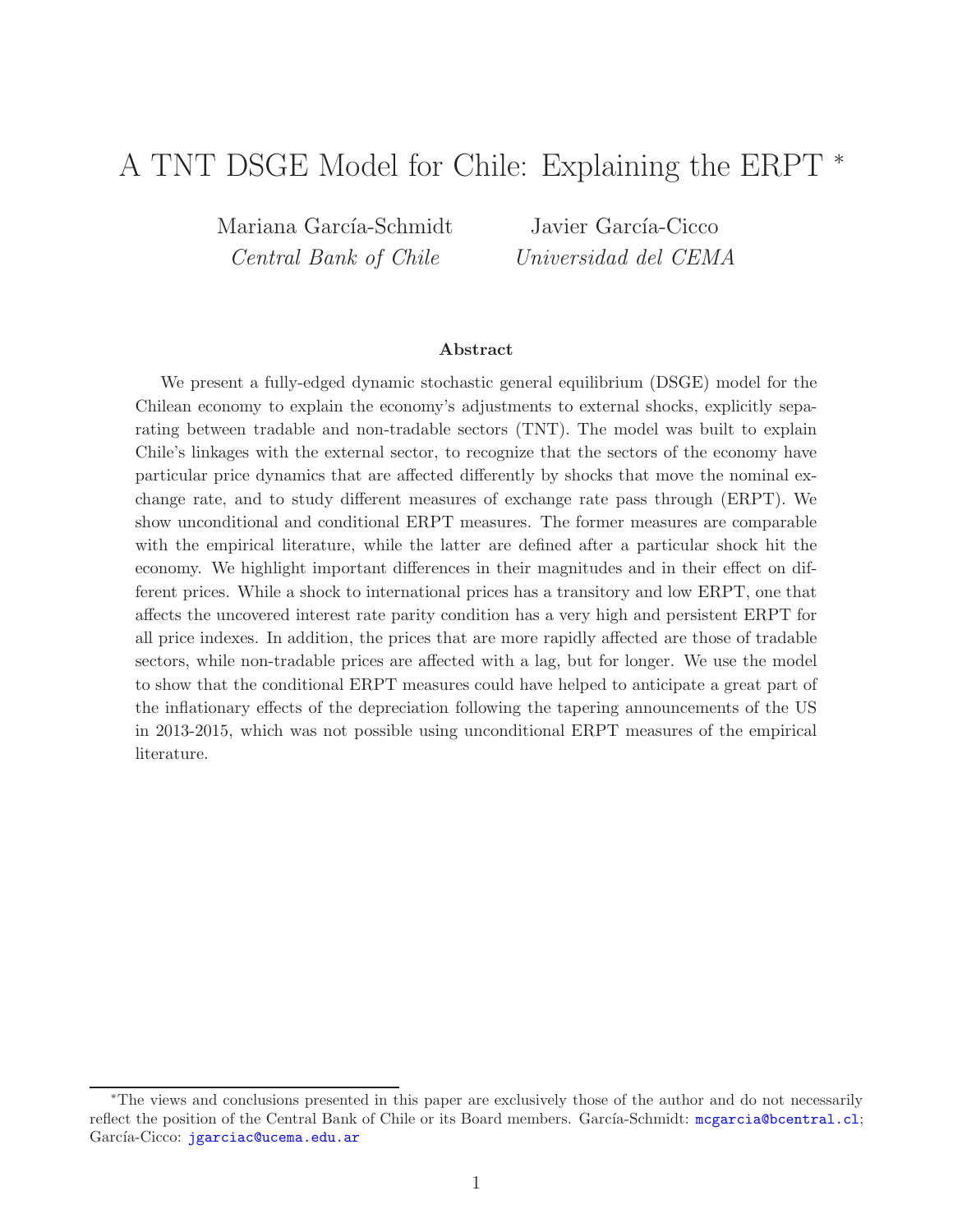#### 1 Introduction

Chile is a small and open economy with important linkages to the rest of the world. It buys and sells products in international markets and it also borrows and lends money in foreign currency. The Chilean peso floats since September 1999 and acts as a buffer to external shocks. Because of that it can fluctuate strongly at times, affecting internal prices and the cost of external borrowing, thus generating nominal and real effects in the Chilean economy.

Not all sectors are affected equally by movements in the nominal exchange rate (NER). The general belief is that prices of goods should be more affected than prices of services, because, in general, the former are tradable and so face external competition and the latter are non-tradable and depend only on internal conditions. In addition, other sector-specific characteristics may affect the magnitude and propagation of nominal depreciations, among which are the share of imported inputs used in production and the price setting mechanism in each sector. A higher share of imported inputs makes the marginal cost more sensitive to NER movements, making the price also more sensitive for a given price setting mechanism. More flexibility in setting prices implies that any change in marginal costs can be more rapidly transmitted to final prices. In contrast, if the price setting mechanism implies a higher indexation, the effects will be slower and more persistent, providing a propagation mechanism that takes a while to be felt completely.

Figure 1 shows a graphic representation of the first two paragraphs. The graph on the left shows the very big scale of the changes in the NER (right axis) and the high correlation between variations in the NER and in the consumer price index (CPI) in its headline or core versions (excluding food and energy). The graph on the right shows that while inflation in goods and services seem correlated with nominal exchange rate movements, their behavior is different, being the average of inflation in services higher than in goods  $(4.3\%$  versus  $0.1\%)$ , but its standard deviation lower  $(1.5\%$  versus  $2.4\%)$ .

This paper presents a DSGE model for the Chilean economy designed to study how shocks that affect the nominal exchange rate are transmitted into the local economy, while allowing for different reactions of the different sectors. The model includes, among other features, external borrowing, different shares in the use of imported inputs, incomplete short-run ERPT, different pricing mechanisms –including indexation to own-sector price index as well as to the consumer price index (CPI)– and indexation in wages. The parameters of the model are partly calibrated and partly estimated using specific data to highlight the sectoral differences.

Not all shocks that affect the NER affect prices the same way. As discussed in García-Cicco and García-Schmidt (2018), there are important differences in ERPT when conditioning on the shock that hits the economy. Because of this, and particularly when predicting inflationary consequences of a given NER movement, it is important not only to differentiate between different prices, but also to identify which shock or combination of shocks is behind the changes.

In order to see the importance of differentiating between prices and shocks when analyzing NER movements, we first identify the most important shocks in explaining the NER depreciation and then calculate their conditional ERPTs for different price indexes. We find that the main determinants of the NER depreciation are a shock to international prices and a shock that affects the uncovered interest rate parity (UIP) condition. Their conditional ERPTs are very different, the ones conditional to the shock in international prices being low and short-lived for all price indexes and the ones produced by a shock to the UIP very high and persistent. The differences between price indexes is also significant, being the responses of tradable prices higher and shorter lived than the corresponding responses of non-tradables conditional on each shock.

Finally, in order to discuss and show the type of analysis that can be done with the model and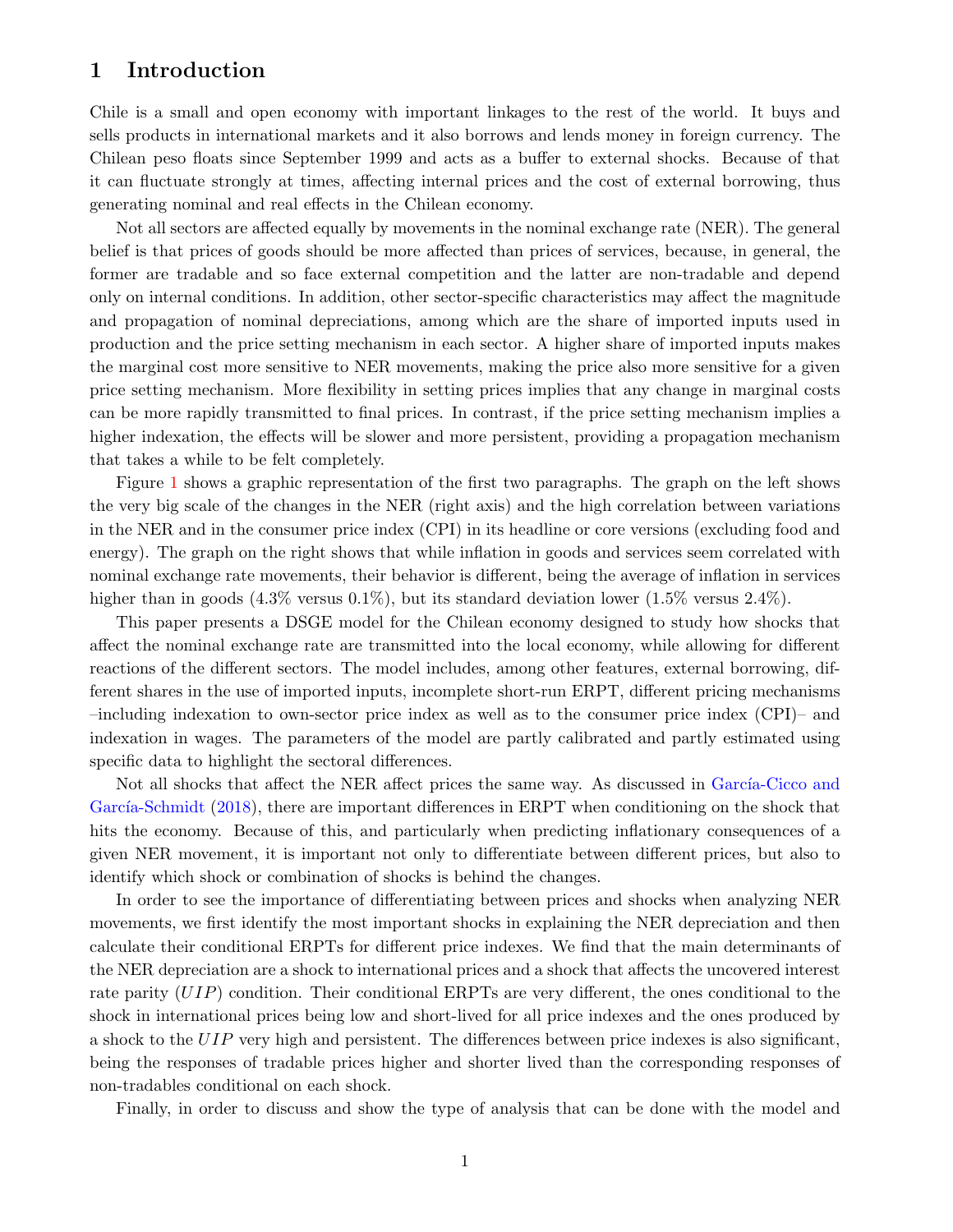

Note: Each graph displays the annual variation of the variable in the legend. Graph (a) shows the annual variation of headline CPI and core CPI in the left axis and the nominal exchange rate (NER) in the right axis. Graph (b) separates core CPI to goods and services in the left axis and repeats the graph of the NER in the right axis.

concepts discussed here, we study the surge in inflation that occurred in Chile in 2013-2015, after the tapering announcements by the Federal Reserve. We show that the depreciation experienced by the peso during that time was driven by the two main shocks already mentioned and that, because of the timing of the shocks, the major part of the inflation surge that happened afterwards was predictable since the beginning of the period. This contrasts greatly with the analysis that can be done using traditional ERPT measures, which are the ones obtained with the empirical literature and, as will be discussed later, are an average of the conditional ones identified here.

The contribution of this paper to the literature is twofold. The first is to present a fully fledged DSGE model for the Chilean economy that includes the tradable and non-tradable sectors in order to have a platform to study real life questions that need that separation. There are several important contributions of DSGEs for the Chilean economy, but none of them combining differentiation between tradable and non-tradable sectors and being big enough to include a rich set of shocks and data. The only exception is the model behind the last application in García-Cicco and García-Schmidt  $(2018)$ , but is not explained nor analyzed. The literature does have large size DSGE Chilean models, such as Medina and Soto (2007), García-Cicco et al. (2015), García et al. (2019), but none of these separate between tradables and non-tradables. In contrast, there are models that include traded and non-traded goods for the Chilean economy (e.g. Soto, 2003), but are small. Relatively similar models applied to other countries include Matheson (2010) applied to Australia, Canada and New Zealand, Rees et al.  $(2016)$  applied to Australia, Martín-Moreno et al.  $(2014)$  applied to Spain, among many others.

The second contribution of this paper is to compute and use the concepts of conditional ERPTs applied to Chile and to a specific episode to highlight the benefits of computing these conditional measures instead of the empirical one. For that purpose we first present the conditional and unconditional ERPTs defined in García-Cicco and García-Schmidt (2018). The unconditional measures are compara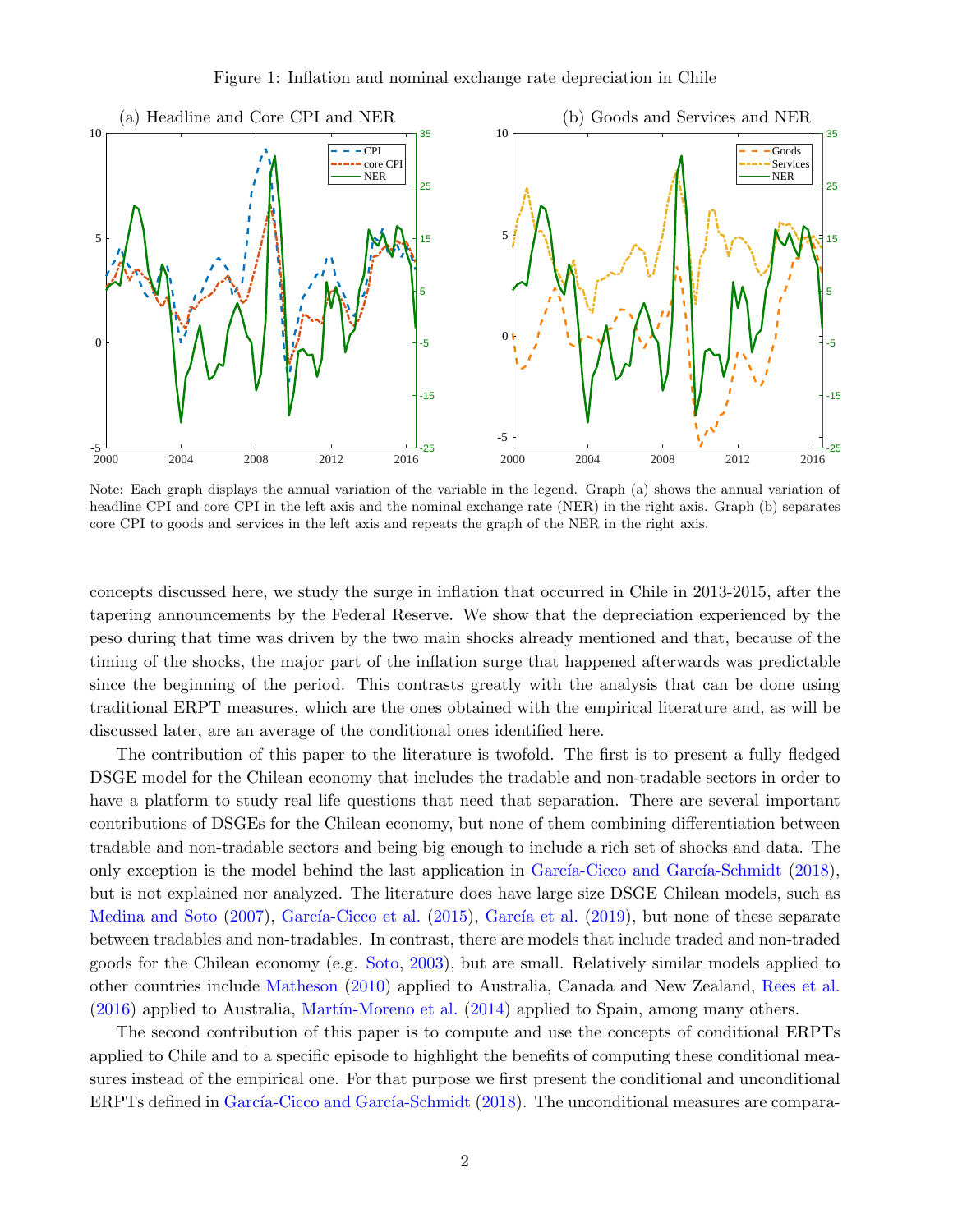ble with the results obtained in the empirical literature, such as Justel and Sansone (2015), Contreras and Pinto (2016) and Albagli et al. (2015). All of them find that the ERPT to CPI is between 0.1 and 0.2 in the medium term. In addition, Contreras and Pinto (2016), based on a methodology of Vector autoregressive (VAR) model, calculate ERPTs for different groups getting that the ERPT for goods is much higher than for services (0.15 and 0.08 at 1 year respectively), which we also find. We then use the conditional measures to show the benefits of using those concept instead of the aggregate measures in a specific episode for the Chilean economy.

The paper continues as follows. The next section describes the model in detail, where the problems of each agent and each sector are presented and the driving forces are listed. The optimality conditions, standardization of the variables and the computation of the steady state are left for the appendix. Then, section 3 presents the quantitative analysis, describing the calibration and estimation and presents the main differences between the sectors that have potential effects in the local responses to external shocks. Section 4 presents the computation of the conditional and unconditional ERPTs, showing which shocks are the most important ones that affect the nominal exchange rate. Section 5 applies the model and conditional ERPTs to a specific case, highlighting the benefits of using conditional ERPT measures, but also describing issues of real time instead of ex-post computations. Finally, section 6 concludes.

## 2 The TNT DSGE Model

As explained in the introduction, the purpose of the DSGE model is to study the dynamics that external shocks cause to local prices and quantities differentiating between tradable (exportable and importable) and non-tradable sectors. It is based partly on Lombardo and Ravenna (2014), but extended to include specific features of the Chilean economy and of external dynamics<sup>1</sup>. To have a rich setup of inflationary dynamics and of the link between external variables and local characteristics, the model includes, among other features, imported inputs (oil and others) in the production of the tradable and non-tradable outputs; incomplete short run ERPT of importable goods; different pricing dynamics, including indexation to the own-sector price index as well as to the CPI; indexation in wages; consumption of exportable, importable and non-tradable goods apart from energy and food, and energy and food.

The general diagram of the model can be seen in figure 2, to get a big picture of what the model includes. There are four big players in the economy: households, firms, authorities (monetary and fiscal) and an external sector. As described in the figure, households buy energy, food and goods from firms to consume and invest; and supply labor and rent capital for the production of firms. They have access to local and external bonds, for which they take the interest rate as given. The monetary authority sets the interest rate and the fiscal authority supplies local bonds, has an exogenous expenditure and gives transfer to the households.

There are four sectors of firms defined by the type of good that they sell: the commodity, the importable, the exportable and the non-tradable. The commodity sector is assumed to get an exogenous endowment that is fully exported, and the importable is made entirely using imports and is sold domestically to the other two types of firms and households. Finally, exportables and non-tradables are produced with energy, labor, capital and importable goods, and while the first is sold to households and the foreign sector, the second is sold only domestically to households and the government.

<sup>&</sup>lt;sup>1</sup>This model is very similar to the model used in the real-life application of García-Cicco and García-Schmidt (2018). There are only differences in the external shocks and in the estimation procedure.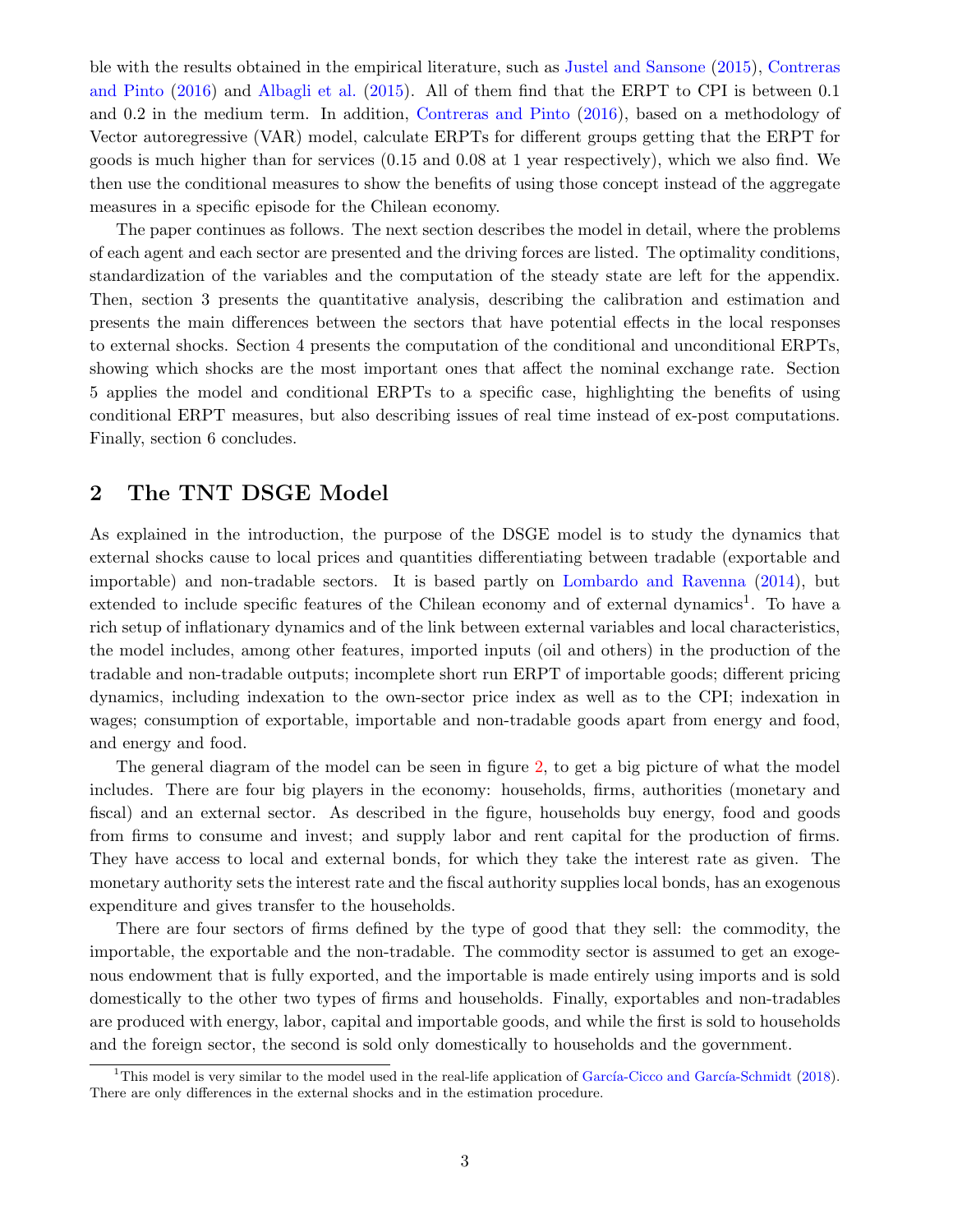Figure 2: General diagram



This section describes the problem of each agent with their main equations and equilibrium conditions. For details of the optimality conditions, normalizations and steady-state calculations, please refer to the appendix.

#### 2.1 Households

We define a representative household that consumes, works, saves, invests and rents capital to the producing sectors. Its goal is to maximize,

$$
E_0\sum_{t=0}^{\infty}\beta^t\xi_t^\beta\left\{\frac{\left(C_t-\phi_C\tilde{C}_{t-1}\right)^{1-\sigma}}{1-\sigma}-\kappa_t\left(\xi_t^{h,X}\frac{h_t^{X^{1+\varphi}}}{1+\varphi}+\xi_t^{h,N}\frac{h_t^{N^{1+\varphi}}}{1+\varphi}\right)\right\}
$$

where  $C_t$  is consumption and  $h_t^J$  for  $J = \{X, N\}$  are hours worked in sector J.  $\tilde{C}_t$  denotes aggregate consumption (i.e. the utility exhibits external habits, in equilibrium  $\tilde{C}_t = C_t$ ), and  $\kappa_t \equiv (\tilde{C}_t \phi_C \tilde{C}_{t-1}$ <sup>- $\sigma$ </sup>. This utility specification follows Galí et al. (2012) and is designed to eliminate the wealth effect on the supply of labor while keeping separability between consumption and labor. There are three preference shocks,  $\xi_t^{\beta}$  $\int_t^\beta$  and  $\xi_t^{h,J}$  $t^{n,J}$  for  $J = \{X, N\}$ : the former affects inter-temporal decisions, while the latter are labor supply shifters in sectors  $J = \{X, N\}$ . The parameters are given by  $\beta$  which is the discount factor,  $\phi_C$  which governs external habits,  $\sigma$  which is risk aversion and  $\varphi$  which is the inverse of the Frisch elasticity of labor supply.

The budget constraint is

$$
P_{t}C_{t} + S_{t}B_{t}^{*} + B_{t} + P_{t}^{I}I_{t}^{N} + P_{t}^{I}I_{t}^{X} = S_{t}R_{t-1}^{*}B_{t-1}^{*} + R_{t-1}B_{t-1} + h_{t}^{X,d} \int_{0}^{1} W_{t}^{X}(i) \left(\frac{W_{t}^{X}(i)}{W_{t}^{X}}\right)^{-\epsilon_{W}} di + h_{t}^{N,d} \int_{0}^{1} W_{t}^{N}(i) \left(\frac{W_{t}^{N}(i)}{W_{t}^{N}}\right)^{-\epsilon_{W}} di + P_{t}^{N}R_{t}^{N}K_{t-1}^{N} + P_{t}^{X}R_{t}^{X}K_{t-1}^{X} + T_{t} + \Pi_{t}.
$$

Here  $P_t$  denotes the price of the consumption good,  $S_t$  the exchange rate,  $B_t^*$  the amount of external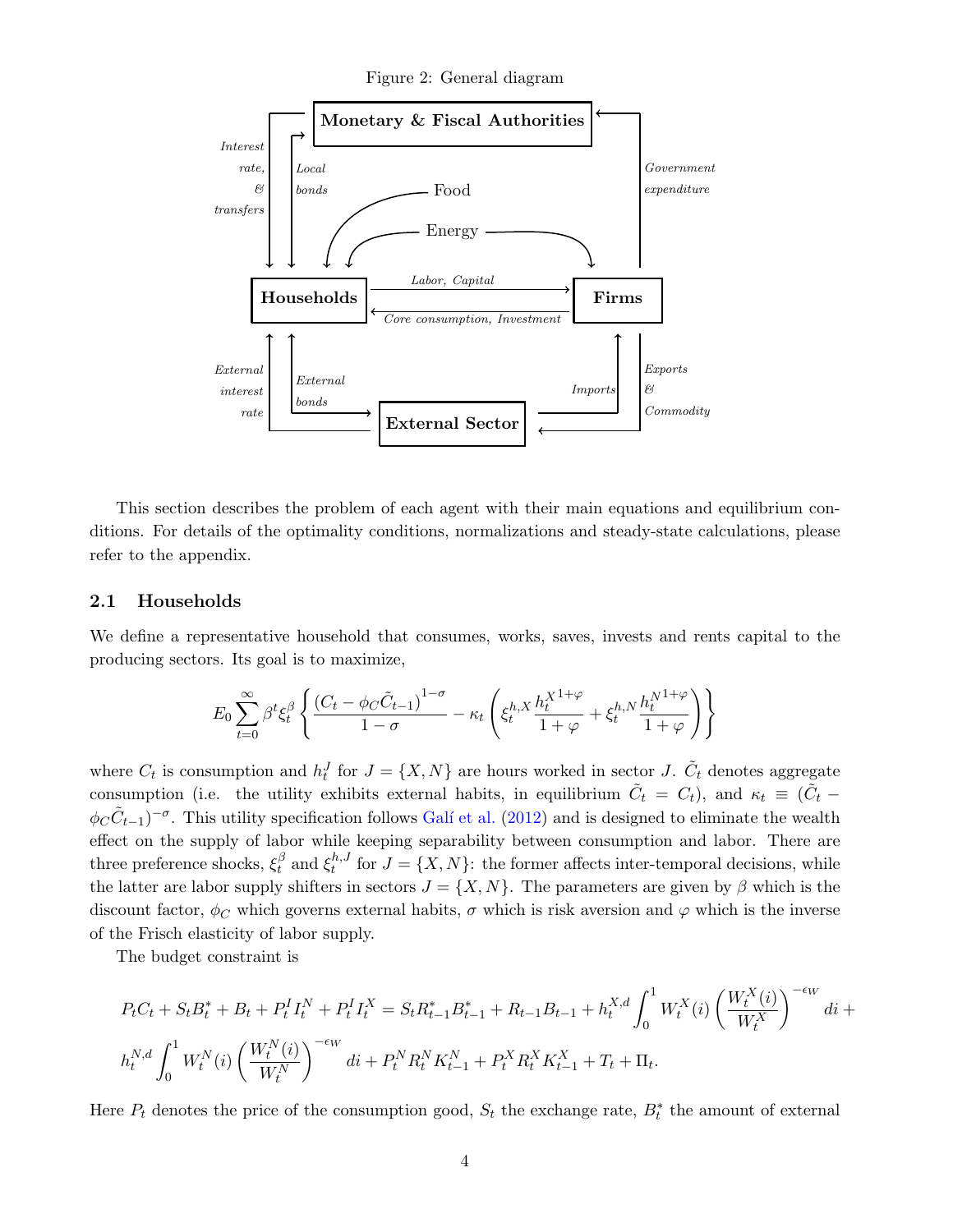bonds bought by the household in period  $t$ ,  $B_t$  the amount of local bonds bought by the household in t,  $P_t^I$  stands for the price of the investment good,  $I_t^J$  for investment in capital of the sector J,  $h_t^{J,d}$  $t^{J,a}$  is labor demand in sector J,  $W_t^J$  is the wage index in sector J,  $W_t^J(i)$  is the wage of variety i in sector J (explained below),  $R_t^*$  is the external interest rate,  $R_t$  the internal interest rate,  $R_t^J$  the real rate from renting capital to firms in sector J,  $K_t^J$  is capital specific for sector J,  $P_t^J$  is the price of good J,  $T_t$  are transfers made by the government and finally  $\Pi_t$  encompasses all profits of the firms in all sectors. The parameter  $\epsilon_W$  is the elasticity of substitution among varieties of labor.

The formulation of the wage-setting problem follows Schmitt-Grohé and Uribe (2006). In this setup, households supply a homogeneous labor input that is transformed by monopolistically competitive labor unions into variety  $i$  of a differentiated labor input. The union takes aggregate variables as given and decides the nominal wage, while supplying enough labor to meet the demand in each market. The wage of each variety i is chosen optimally each period with a constant probability  $1-\theta_{WJ}$ for  $J = \{X, N\}$ . When wages cannot be freely chosen they are updated by  $(\pi_{t-1})^{\zeta_{WJ}} \bar{\pi}^{1-\zeta_{WJ}}$ , with  $\zeta_{WJ} \in [0, 1], \pi_t$  denoting CPI inflation and  $\bar{\pi}$  the inflation target set by the Central Bank.

#### 2.1.1 Consumption Goods

We distinguish total and core consumption in order to separate the effects of very volatile and externally given prices from the prices that are determined by local conditions. Consumption  $C_t$  is composed by three elements: core consumption  $(C_t^{NFE})$ , food  $(C_t^F)$  and energy  $(C_t^E)$ . For simplicity, food and energy consumption are assumed exogenous and normalized to one (so total and core consumption are equal). In contrast, the price of the consumption good will be a composite of the price of the core good, energy and food the following way:

$$
P_t = (P_t^{NFE})^{1-\gamma_{FC}-\gamma_{EC}} (P_t^F)^{\gamma_{FC}} (P_t^E)^{\gamma_{EC}}
$$

where  $P_t^{NFE}$  denotes the price of core consumption,  $P_t^F$  the price of food and  $P_t^E$  the price of energy. The parameters  $\gamma_{FC}$  and  $\gamma_{EC}$  represent the weights of food and energy in consumption, with  $\gamma_{FC}, \gamma_{EC} \geq 0$ ,  $(\gamma_{FC} + \gamma_{EC} \leq 1)$ . The goal of this simplified specification is to separate the dynamics of core and headline inflation without complicating significantly the supply side of the model. We further assume that the prices of both  $F$  and  $E$  relative to that of the tradable composite  $(T, \text{defined})$ below) follow exogenous processes  $(p_t^F \text{ and } p_t^E \text{ respectively}).$ 

Core consumption is a composite of non-tradable consumption  $C_t^N$  and tradable consumption  $C_t^T$ , while the latter is composed by exportable  $C_t^X$  and importable  $C_t^M$  goods,

$$
C_t^{NFE} = \left[ \gamma^{1/\varrho} (C_t^N)^{\frac{\varrho - 1}{\varrho}} + (1 - \gamma)^{1/\varrho} (C_t^T)^{\frac{\varrho - 1}{\varrho}} \right]^{\frac{\varrho}{\varrho - 1}}
$$
  

$$
C_t^T = \frac{(C_t^X)^{\gamma_T} (C_t^M)^{(1 - \gamma_T)}}{(1 - \gamma_T)^{(1 - \gamma_T)} \gamma_T^{\gamma_T}}
$$
  

$$
C_t^J = \left[ \int_0^1 (C_t^J(i))^{\frac{\epsilon_J - 1}{\epsilon_J}} di \right]^{\frac{\epsilon_J}{\epsilon_J - 1}}
$$

where  $\varrho$  is the elasticity of substitution between non-tradables and tradables,  $\gamma$  and  $\gamma_T$  are the weights of non-tradables in core consumption and of exportables in tradable consumptions respectively. The last equation holds for  $J = \{X, M, N\}$ , and specifies that exportable, importable and non-tradable consumption are made of a continuum of differentiated goods in each sector, with a constant elasticity of substitution  $\epsilon_J > 1$ .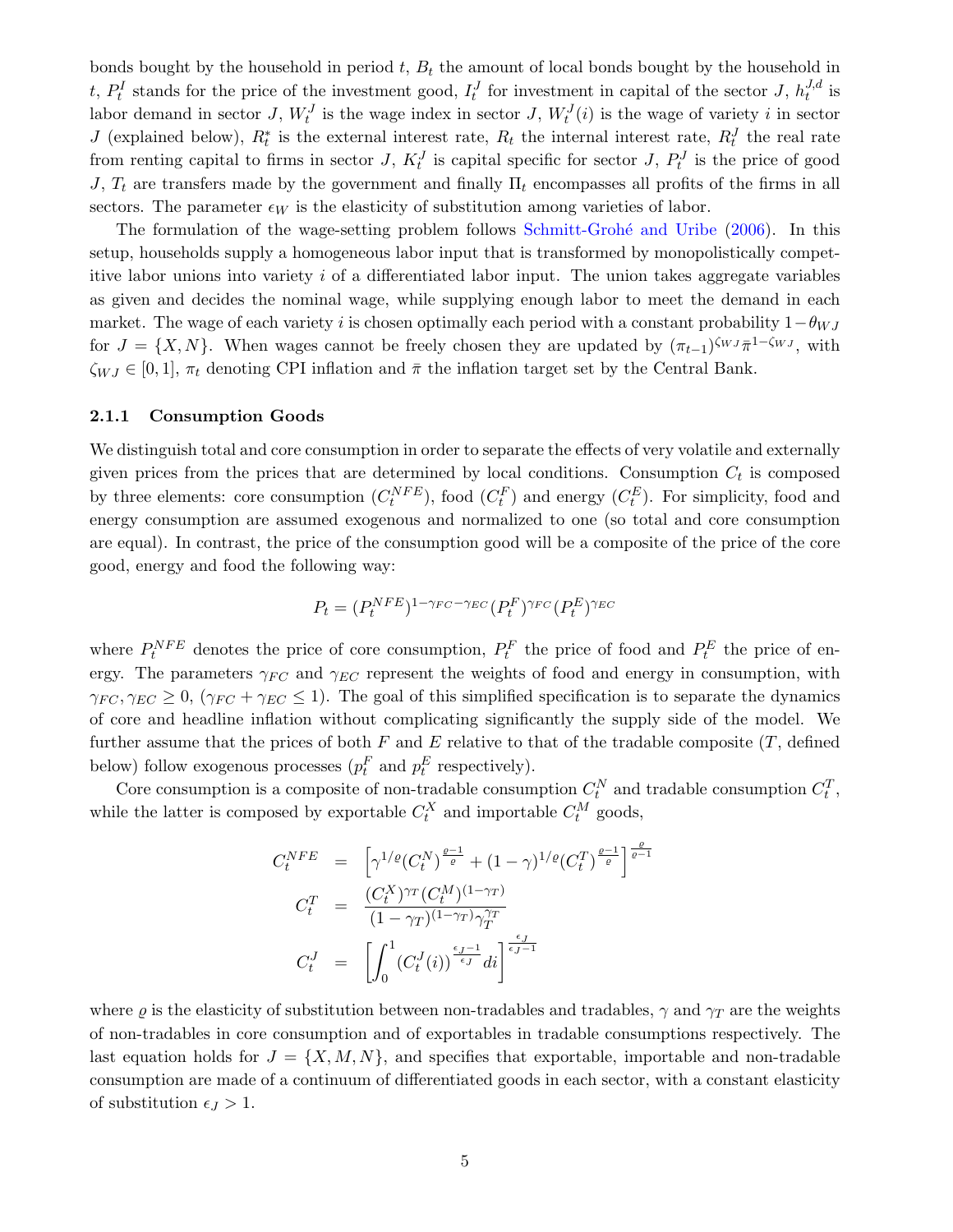#### 2.1.2 Capital and Investment Goods

The investment good is produced by a mixture of tradable and non-tradable goods, similar to the consumption good, but with different weights,  $\gamma_I$  and  $\gamma_{II}$ , and elasticity of substitution  $\varrho_I$ :

$$
I_t = \left[ \gamma_I^{1/\varrho_I} (\tilde{I}_t^N)^{\frac{\varrho_I - 1}{\varrho_I}} + (1 - \gamma_I)^{1/\varrho_I} (\tilde{I}_t^T)^{\frac{\varrho_I - 1}{\varrho_I}} \right]^{\frac{\varrho_I}{\varrho_I - 1}}
$$
  

$$
\tilde{I}_t^T = \frac{(\tilde{I}_t^X)^{\gamma_{TI}} (\tilde{I}_t^M)^{1 - \gamma_{TI}}}{(1 - \gamma_{TI})^{(1 - \gamma_{TI})} \gamma_{TI}^{\gamma_{TI}}}
$$

where  $I_t = I_t^X + I_t^N$ . Similar to consumption, each investment  $\tilde{I}_t^J$  is a continuum of the differentiated goods in each sector with the same aggregator as  $C_t^J$ , for  $J = \{X, M, N\}$ .

Households choose how much to invest in each type of capital. The evolution of the capital stock in sector  $J$  is given by

$$
K_t^J = \left[1 - \Gamma\left(\frac{I_t^J}{I_{t-1}^J}\right)\right] u_t I_t^J + (1 - \delta) K_{t-1}^J,
$$

for  $J = \{X, N\}$ . It is assumed that installed capital is sector-specific, there are adjustment costs to capital accumulation with  $\Gamma'(.) > 0$  and  $\Gamma''(.) > 0$  and there is a shock  $u_t$  to the marginal efficiency of investment. We assume that  $u_t$  is the same for both sectors. The parameter  $\delta \in (0,1)$  denotes the depreciation rate.

Alternatively, we could have modeled the investment good to be produced by a different firm, and then that firm would have sold it to the households. What is implicitly assumed in this version is that the sale from that investment firm to the household happens in a perfectly competitive environment.

#### 2.2 Firms

As said before, there are four sectors of firms: commodity, importable, exportable and non-tradable. Figure 3 highlights in detail the connections of each type of firm with the rest of the economy, including the pricing mechanisms of each good that is sold and input that is used by each sector. The solid lines represent exogenous prices, the dashed lines represent prices set under monopolistic competition and the dotted lines represent perfect competition. The lines from the household to the firms are dashed-dotted because labor is priced under monopolistic competition and capital competitively.

#### 2.2.1 Commodity

The commodity is assumed to be an exogenous and stochastic endowment,  $Y_t^{Co}$ , which has its own trend  $A_t^{Co}$  that cointegrates with the other sectors, i.e.  $A_t^{Co} = (A_{t-1}^{Co})^{1-\Gamma_{Co}} (A_t^N)^{\Gamma_{Co}}$ , where  $A_t^N$  is the trend of the non-tradable sector, explained below and  $\Gamma_{Co} \in [0,1]$ . We assume  $y_t^{Co} \equiv \frac{Y_t^{Co}}{A_{t-1}^{Co}}$  follows an exogenous process. The endowment is exported at the international price  $P_t^{C_{o*}}$ , in foreign currency, which is exogenously given for the local economy, as expressed by the solid line that goes from the commodity sector to the external sector of figure 3. To get the price in local currency, one needs to multiply that foreign price by the nominal exchange rate,  $S_t$ . This sector represents the mining sector in Chile, which is not totally owned by the country. Because of that, it is assumed that a fraction  $\vartheta \in (0,1)$  of commodity production is owned by the government and the rest,  $(1 - \vartheta)$ , is owned by foreigners.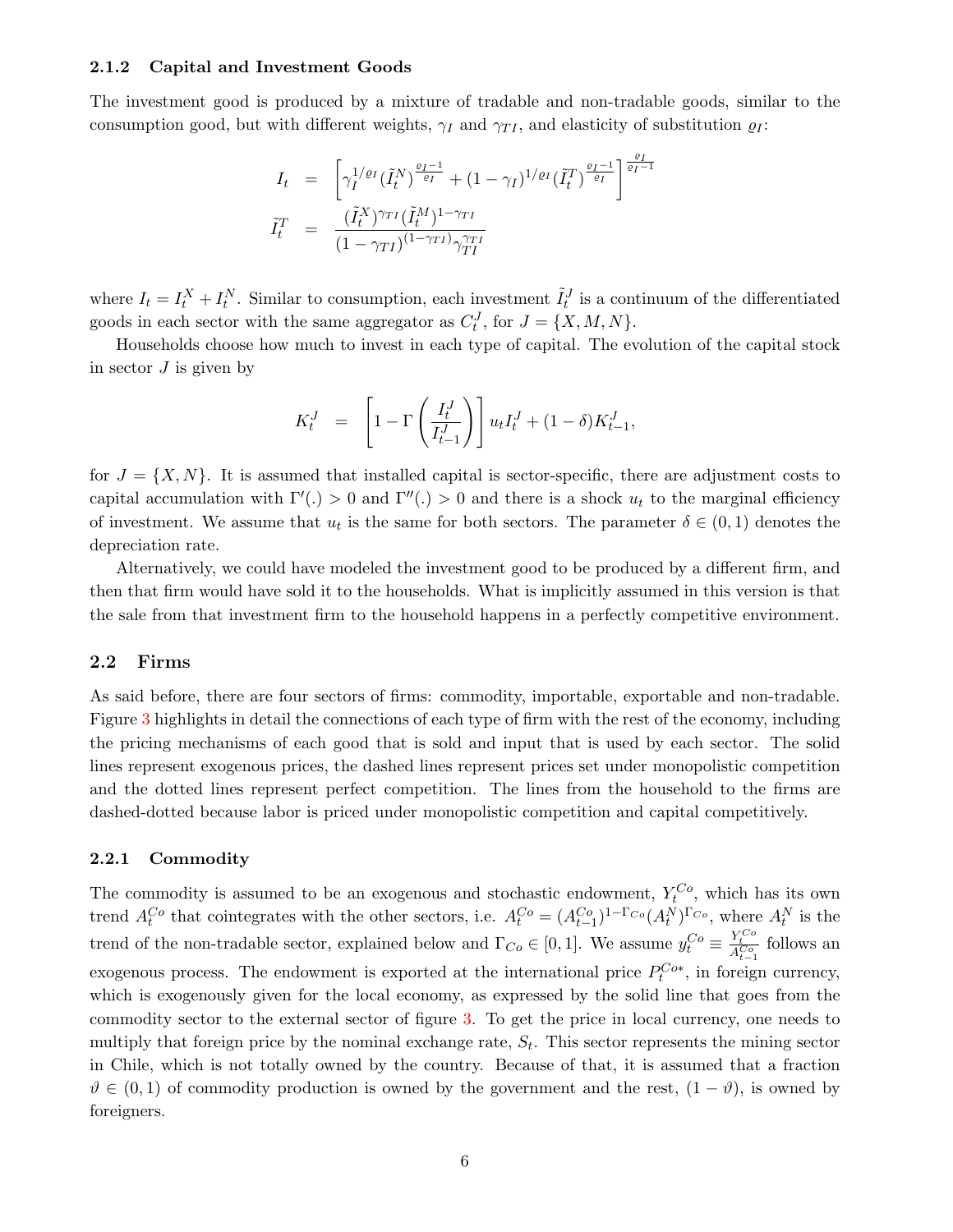Figure 3: Production, Sales and Pricing



Note: The format of the lines represent the pricing of the goods: solid is exogenously given, dashed is monopolistic competition and dotted is perfect competition.

#### 2.2.2 Importable Sector

Each firm j in this sector produces a differentiated product,  $Y_t^M(j)$ , from an homogeneous foreign input,  $M_t(j)$ , with the technology  $Y_t^M(j) = M_t(j)$ . The price of their input in local currency is given by  $P_{m,t} = S_t P_t^{M*}$ , where  $P_t^{M*}$  is the price in foreign currency and is exogenously given, as expressed by the solid line in figure 3 that goes from the external sector to the importable sector.

Because each firm supplies a differentiated product, they set their price  $P_t^M(j)$  in a monopolistically competitive manner, as shown with the dashed line that goes from the importable firms to the non-tradable and exportable firms and to the households in figure 3. In addition, they face the probability  $\theta_M$  of not being able to choose their price. In that case, the price is updated according to:  $[(\pi_{t-1}^M)^{\varrho_M}(\pi_{t-1})^{1-\varrho_M}]^{\zeta_M} \bar{\pi}^{1-\zeta_M}$ , with parameters  $\{\varrho_M, \zeta_M\} \in [0,1]$ , and  $\pi_t^M$  the inflation of sector M.

#### 2.2.3 Exportable and Non-Tradable Sectors

The firms in the exportable and non-tradable sectors have the same format. Each firm  $j$  of sector  $J = \{X, N\}$  produces a differentiated product that is a combination of value added  $V_t^J(j)$  and an importable input  $M_t^J(j)$ , which is by itself a combination of a continuum of the goods sold by the M sector and energy. The firm  $j$  in sector  $J$  has the technology:

$$
Y_t^J(j) = (V_t^J(j))^{\gamma_J} (M_t^J(j))^{1-\gamma_J},
$$

with  $\gamma_J \in [0, 1]$ . Value added is produced by:

$$
V_t^J(j) = z_t^J \left[ K_{t-1}^J(j) \right]^{\alpha_J} \left[ A_t^J h_t^{J,d}(j) \right]^{1-\alpha_J}.
$$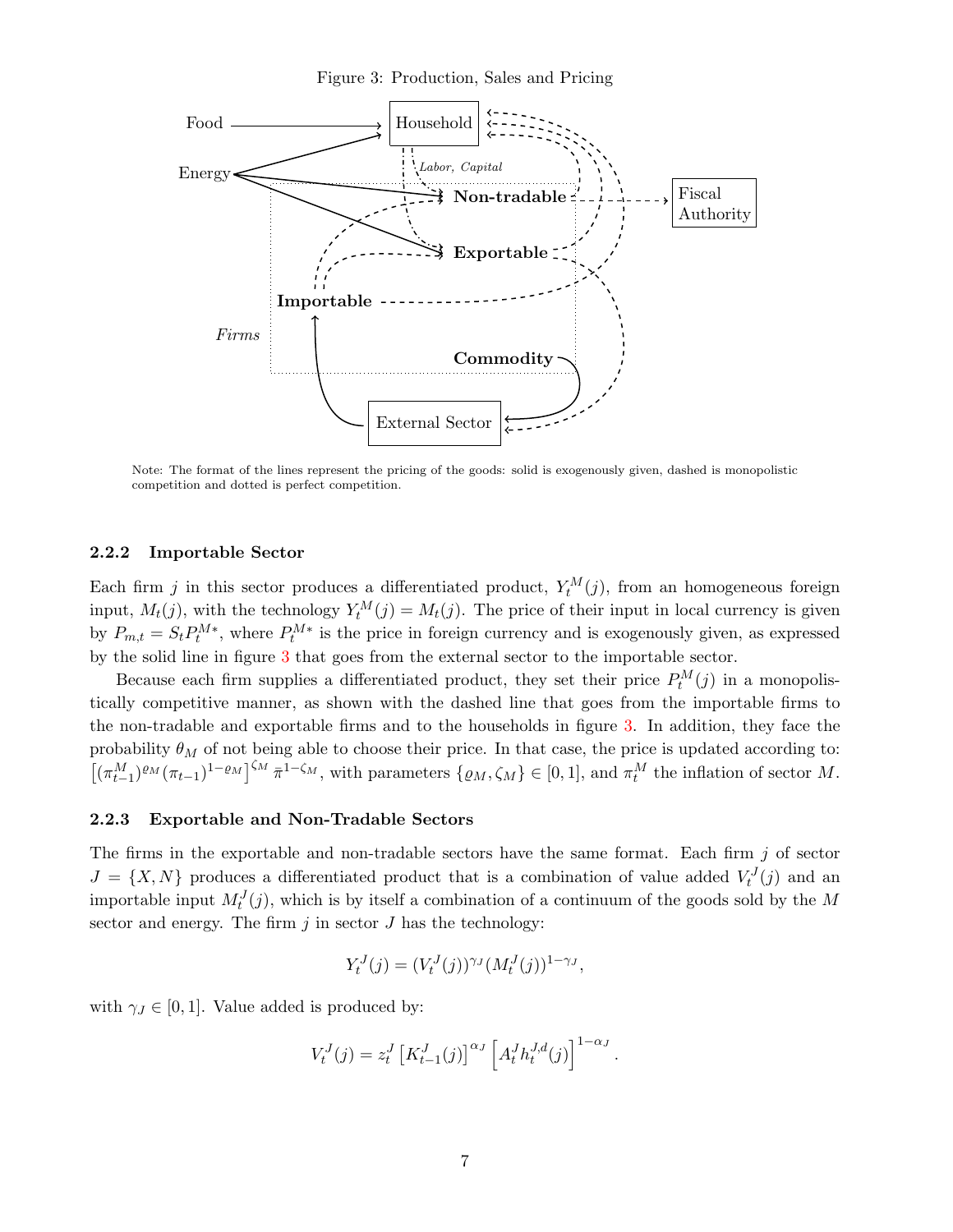with  $\alpha_J \in [0,1], z_t^J$  is a stationary technology shock and  $A_t^J$  is a non-stationary stochastic trend in technology. To maintain a balance-growth path, we assume that both trends co-integrate in the long run. In particular, we assume that  $a_t \equiv A_t^N / A_{t-1}^N$  is an exogenous process and  $A_t^X$  evolves according to

$$
A_t^X = (A_{t-1}^X)^{1-\Gamma_X} (A_t^N)^{\Gamma_X}
$$

with  $\Gamma_X \in [0,1]$ . The problem of these firms can be solved in two stages, the optimal production of the value added, and the optimal production of the final good:

1. Optimal production of  $V_t^J(j)$ : firms are price takers, so they choose the optimal combination of capital and labor to minimize their cost:

$$
\min_{K_{t-1}^J(j), h_t^d(j)} P_t^J R_t^J K_{t-1}^J(j) + W_t^J h_t^J(j) + \mu \left\{ V_t^J(j) - z_t^J \left[ K_{t-1}^J(j) \right]^{\alpha_J} \left[ A_t^J h_t^{J,d}(j) \right]^{1-\alpha_J} \right\}
$$

From this problem, we define  $MC_t^{VJ}$  as the marginal cost of producing  $V_t^J(j)$  and is the same for all firms.

2. Optimal production of  $Y_t^J(j)$ : firms choose the optimal combination of value added and imported inputs to minimize their cost:

$$
\min_{M_t^J(j), V_t^J(j)} MC_t^{VJ}V_t^J(j) + P_t^{ME}M_t^J(j) + \mu \left\{ Y_t^J(j) - [V_t^J(j)]^{\gamma_J} [M_t^J(j)]^{1-\gamma_J} \right\}
$$

where  $P_t^{ME}$  is the price of a composite between a continuum of the importable goods sold by the  $M$  sector and the price of energy, i.e.

$$
P_t^{ME} = (P_t^M)^{1 - \gamma_{EM}} (P_t^E)^{\gamma_{EM}}
$$

with  $\gamma_{EM} \in [0,1]$  and  $P_t^M$  being the price of the composite of importables, which is the same as the composite for households. As in the case of the household with energy and food,  $M_t^J(j)$  can be interpreted as only the continuum of importable goods or the composite between energy and the importable goods, since firm take the quantity of energy as exogenous and so it has been normalized to one.

The price setting mechanism of the firms in the J sector, for  $J = \{X, N\}$ , is the same as for the firms in the M sector and is done in a monopolistically competitive manner, as shown by the dashed lines that go from the exportable to the external sector and to the household, and the lines that go from the non-tradable sector to the household and the fiscal authority. In addition, and similar to the M sector, firms in sector J for  $J = \{X, N\}$  face Calvo problems with a probability  $\theta_J$  of not being able to choose their price optimally. When that happens, the price is updated with the rule:  $[(\pi_{t-1}^J)^{\varrho_J}(\pi_{t-1})^{1-\varrho_J}]^{\zeta_J} \bar{\pi}^{1-\zeta_J}$ , with parameters  $\{\varrho_J, \zeta_J\} \in [0,1]$  and  $\pi_t^J$  inflation in sector J.

As shown in figure 3, the difference between the firms in the exportable and non-tradable sectors, in addition to the specific values of their parameters, is the buyers of their product. While the firms in the exportable sector sell to households and to the external sector, the ones in the non-tradable sector sell only internally (to households and the fiscal authority).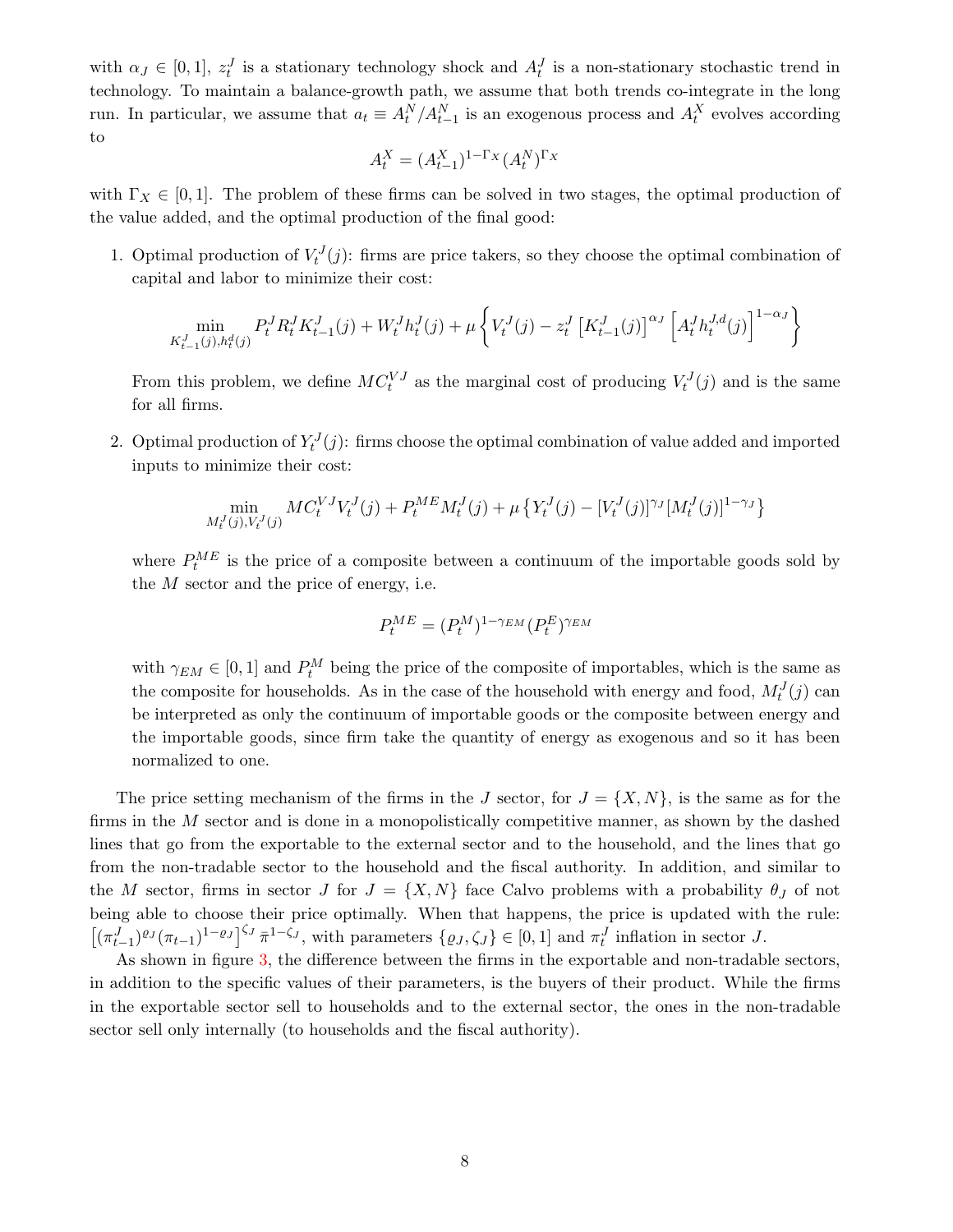#### 2.3 Fiscal and Monetary Authorities

The fiscal and monetary policies are assumed as simplified as possible to maintain focus on the other more complex features of the model. As shown in the budget constraint below, the fiscal authority receives a part  $\vartheta$  of the profits of the commodity sector, receives the interest from the bonds it bought last period  $B_{t-1}^G$ , spends an amount  $G_t$  in the non-tradable goods, can buy new local bonds and gives transfers to households,  $T_t$ .

$$
\vartheta S_t P_t^{Co*} Y_t^{Co} + R_{t-1} B_{t-1}^G = P_t^N G_t + T_t + B_t^G.
$$

Similarly to the household, government expenditure is the same composite of non-tradable varieties. We assume  $g_t \equiv \frac{G_t}{A_{t-1}^N}$  follows an exogenous process.

Monetary policy follows a Taylor-type rule of the form

$$
\left(\frac{R_t}{R}\right) = \left(\frac{R_{t-1}}{R}\right)^{\varrho_R} \left[ \left(\frac{(\pi_t^{NFE})^{\alpha_{\pi}^{NFE}} \pi_t^{1-\alpha_{\pi}^{NFE}}}{\bar{\pi}}\right)^{\alpha_{\pi}} \left(\frac{GDP_t/GDP_{t-1}}{a}\right)^{\alpha_Y}\right]^{1-\varrho_R} e_t^m
$$

where the variables without a time subscript stand for steady-state values,  $\pi_t^{NFE}$  denotes core inflation,  $GDP_t$  is gross domestic product and  $e_t^m$  a monetary shock, which is assumed exogenous. The parameters that govern the rule are  $\varrho_R \in (0,1)$  for the autoregressive component,  $\alpha_{\pi}, \alpha_{\nu} > 0$  for the reactions to the total inflation measure and output growth respectively, and  $\alpha_{\pi}^{NFE} \in [0,1]$  for the weight of core inflation in the total inflation measure.

#### 2.4 External Sector

The rest of the world sells the imported inputs,  $M_t = \int_0^1 M_t(j)dj$ , at price  $P_t^{M*}$ , buys the commodity,  $Y_t^{Co}$ , at price  $P_t^{Co,*}$  $t^{C_{o,*}}$  and buys the varieties j of exported products,  $Y_t^X(j)$ , at the price set by local producers,  $P_t^X(j)$ . For these last goods, the aggregator of the varieties is the same as for the households. In contrast, the demand for the composite exportable is,

$$
C_t^{X,*} = \left(\frac{P_t^X}{S_t P_t^*}\right)^{-\epsilon^*} Y_t^* \xi_t^{X*},
$$

where  $P_t^*$  is the external CPI index,  $Y_t^*$  is external demand,  $\xi_t^{X*}$  is a disturbance to external demand and  $\epsilon^*$  is the elasticity of external demand. It is assumed that  $P_t^*$ ,  $y_t^* = Y_t^* / A_{t-1}^N$  and  $\xi_t^{X*}$  follow exogenous processes.

The closing device of the model is given by the equation for the international interest rate

$$
R_t^* = R_t^W \exp\left\{\phi_B \left(\bar{b} - \frac{S_t B_t^*}{P_t^Y G D P_t}\right)\right\} \xi_t^{R1} \xi_t^{R2}.
$$
 (1)

which can be decomposed and interpreted in three parts. The first part is  $R_t^W$  and represents the world interest rate. The second part is the term  $\exp\left\{\phi_B\left(\bar{b} - \frac{S_t B_t^*}{P_t^Y G D P_t}\right)\right\} \xi_t^{R1}$  and represents the country premium, where  $\xi_t^{R1}$  is an exogenous shock,  $\bar{b}$  represents a threshold for the external debt and  $P_t^Y$ is the GDP deflator. Finally, the third part,  $\xi_t^{R2}$ , is a risk-premium shock that captures deviations from the EMBI-adjusted uncovered interest parity (UIP). As we will later see, this last shock is very important for the behavior of the nominal exchange rate in Chile. What it actually represents is everything that affects the relevant external interest rate for Chile without coming from the rest of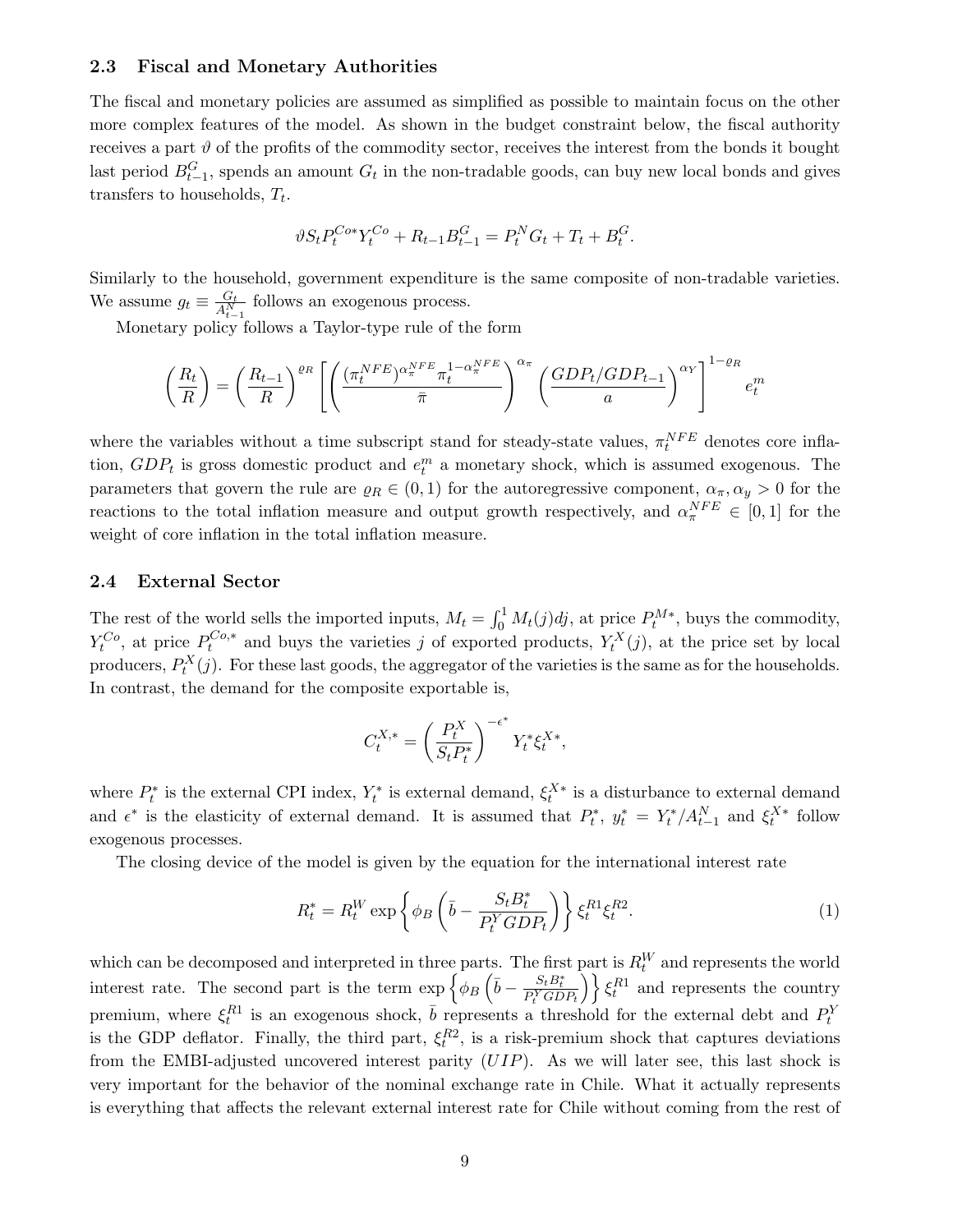the variables described in the equation above. In particular, it can be affected by different factors in different periods depending on what is affecting the exchange rate that is not explicitly accounted for in the model.

#### 2.5 Equilibrium Conditions

To close the model all the relevant markets have to clear: local bonds, investment, labor and goods<sup>2</sup>.

#### 2.6 Driving Forces

The model features a total of 20 exogenous state variables. Those of domestic origin are consumption preferences  $(\xi_t^\beta$  $(t_t^{\beta})$ , labor supply  $(\xi_t^{h,N})$  $t^{h,N}_t$  and  $\xi^{h,X}_t$  $_{t}^{h,X}$ ), stationary productivity  $(z_t^H \text{ and } z_t^X)$ , the growth rate of the long-run trend  $(a_t)$ , the commodity endowment  $(y_t^{Co})$ , the relative prices of food and energy  $(p_t^F \text{ and } p_t^E)$ , efficiency of investment  $(u_t)$ , government consumption  $(g_t)$ , and monetary policy  $(e_t^m)$ . In turn foreign driving forces are the world interest rate  $(R_t^W)$ , foreign risk premium  $(\xi_t^{R1}$  and  $\xi_t^{R2})$ , international prices of commodities  $(P_t^{C_{o*}})$ , imported goods  $(P_t^{M*})$  and CPI of trade partners  $(P_t^*)$ , demand for exports of  $X(\xi_t^{X*})$ , and GDP of trade partners  $(y_t^*)$ . All these processes are assumed to be Gaussian in logs. The monetary policy shock is  $i.i.d.$  while the rest, with the exception of international prices, are independent AR(1) processes.

As the model features a balanced growth path and preferences are such that relative prices are stationary, foreign prices should co-integrate, all growing at the same long-run rate. Defining inflation of foreign CPI as  $\pi_t^* = \frac{P_t^*}{P_{t-1}^*}$ , with steady state value of  $\pi^*$ , we propose the following model for international prices:

$$
P_t^j = (\pi^* P_{t-1}^j)^{\Gamma_j} (F_t^*)^{1-\Gamma_j} u_t^j, \quad \text{ with } \Gamma_j \in [0,1), \text{ for } j = \{C_{0^*}, M_*, * \},
$$
 (2)

$$
\Delta F_t^* \equiv \frac{F_t^*}{F_{t-1}^*}, \quad \frac{\Delta F_t^*}{\pi^*} = \left(\frac{\Delta F_{t-1}^*}{\pi^*}\right)^{\rho_{F*}} \exp(\epsilon_t^{F*}), \quad \text{with } \rho_{F*} \in (-1, 1)
$$
 (3)

$$
u_t^j = \left(u_{t-1}^j\right)^{\rho_j} \exp(\epsilon_t^j), \quad \text{ with } \rho_j \in (-1, 1), \text{ for } j = \{C_{0^*, M^*, *}\},\tag{4}
$$

where  $\epsilon_t^i$  are *i.i.d.*  $\mathcal{N}(0, \sigma_i^2)$  for  $i = \{C_{o*,M*,*,F*}\}.$ 

Under this specification, each price is driven by two factors: a common trend  $(F_t^*)$  and a pricespecific shock  $(u_t^j)$ <sup>f</sup><sub>t</sub>). The parameter  $\Gamma_j$  determines how changes in the trend affect each price. The presence of a common trend generates co-integration among prices (as long as  $\Gamma_i < 1$ ), and the fact that the power in the trend and in the lagged price in (2) add-up to one forces relative prices to remain constant in the long run.<sup>3</sup> The usual assumption for these prices in DSGE models with nominal rigidities is obtained as a restricted version of this setup, imposing  $\Gamma_j = 0$  for  $j = \{C_{i}, M^*\}$ and  $\sigma_*^2 = 0$ . In other words, the relative prices of both commodities and imports, and the inflation of trading partners are driven by stationary  $AR(1)$  processes. The specification in  $(2)-(4)$  generalizes this usual assumption in several dimensions. First, in the usual setup, the common trend of all prices is exactly equal to the CPI of trading partners. This might lead to the wrong interpretation that inflation of trading partners is an important driver of domestic variables, while actually this happens because it represents a common trend in all prices. Second, the usual specification imposes that every change in the common trend has a contemporaneous one-to-one impact in all prices, while in reality different

<sup>2</sup>For details, please refer to the appendix.

<sup>&</sup>lt;sup>3</sup>If  $\Gamma_j = 1$ , each price is a random walk with a common drift  $\pi^*$ . Although this implies that in the long run all prices will grow at the same rate, they will not be co-integrated and relative prices may be non-stationary.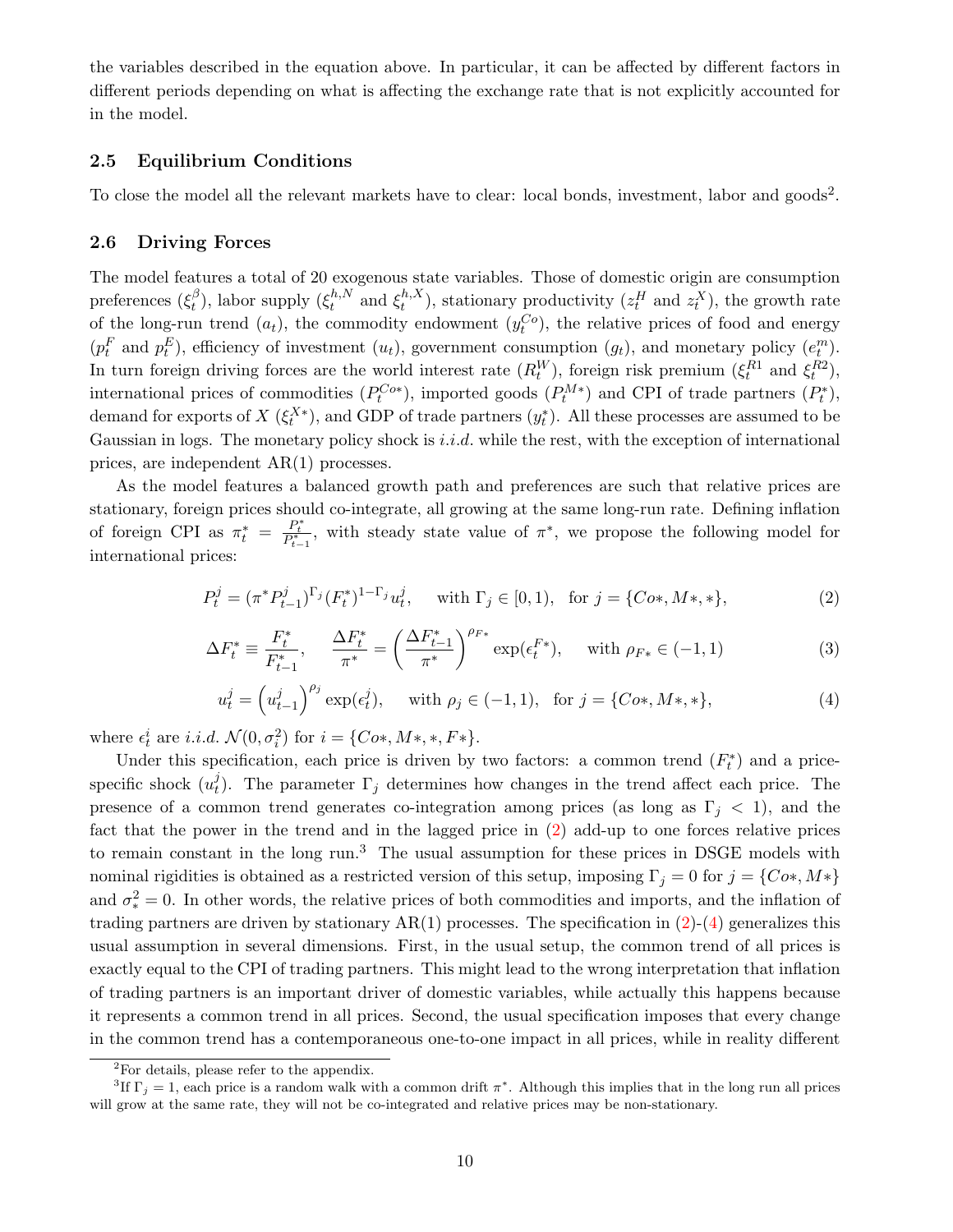prices may adjust to changes in this common trend at different speeds. Finally, for our specific sample, the data favors the general specification  $(2)-(4)$  relative to the restricted model. Overall, the model features 21 exogenous disturbances, related to the 20 exogenous state variables previously listed plus the common trend in international prices.

## 3 Quantitative Analysis

This section presents the quantitative analysis performed with the model previously described. It firsts explains how the parameters were by combining calibration and estimation and it then shows the fit of the model to main Chilean statistics highlighting the differences of the pricing mechanisms of each sector, thus showing the importance of differentiating them.

#### 3.1 Calibration and Estimation

The values of the parameters in the model are determined using calibration and estimation. Parameters that are calibrated, shown in table A.1 of the appendix, include preference parameters such as the risk aversion coefficient and the Frisch elasticity, the sectorial parameters such as shares of consumption, investment and inputs in production and some statistics measured as fractions of GDP. Table 1 reproduces the sectoral calibration, which was made using averages of input-output tables for Chile, to highlight important differences across sectors. From the consumption side, there are three main expenditures: household consumption, investment and government expenditure. The table shows that core consumption and investment use the same proportion of non-tradables, which is 62 percent, and that among the tradables, both use a higher proportion of importables than exportables, being the share of importables in consumption lower than that in investment. In addition, government expenditure (not shown) is fully consumed in non-tradables, which was constructed that way, because the input-output tables showed that 99% is completely spent in those goods.

The bottom part of table 1 shows the shares in the production side. By assumption, the importable sector uses only the importable input in its production. The other two sectors produce using labor, capital and imported inputs and, as shown in the table, the exportable production uses more capital, much less labor and more imported inputs in its production than the non-tradable. Note that since capital is partly made with importable products, and the exportable sector uses more capital than the non-traded sector, the exposure of the production of exportables to the external sector is not only the 20% used in imported inputs but more. This exposure is in addition to the exposure on the demand side, because as the definition implies, the non-tradable is only sold locally while the exportable is partly sold abroad.

The rest of the calibration, which is not directly related to sectoral distinctions was set by targeting several steady-state ratios to sample averages of their observable counterparts and by relying on previous studies estimating DSGE models for Chile. Parameters characterizing the dynamics of some of the external driving forces were calibrated by estimating separate  $AR(1)$  processes.

The parameters that were not calibrated, were estimated using a Bayesian approach. These, shown in tables A.2-A.4 in the appendix, relate to preferences, wage and price setting mechanisms, growth in the different sectors, monetary policy and exogenous processes. The series used at quarterly frequency and from 2001.Q3 to 2016.Q3 were:<sup>4</sup>

<sup>&</sup>lt;sup>4</sup>The source for all data used is the Central Bank of Chile. Variables are seasonally adjusted using the X-11 filter, expressed in logs, multiplied by 100, and demeaned. All growth rates are changes from two consecutive quarters.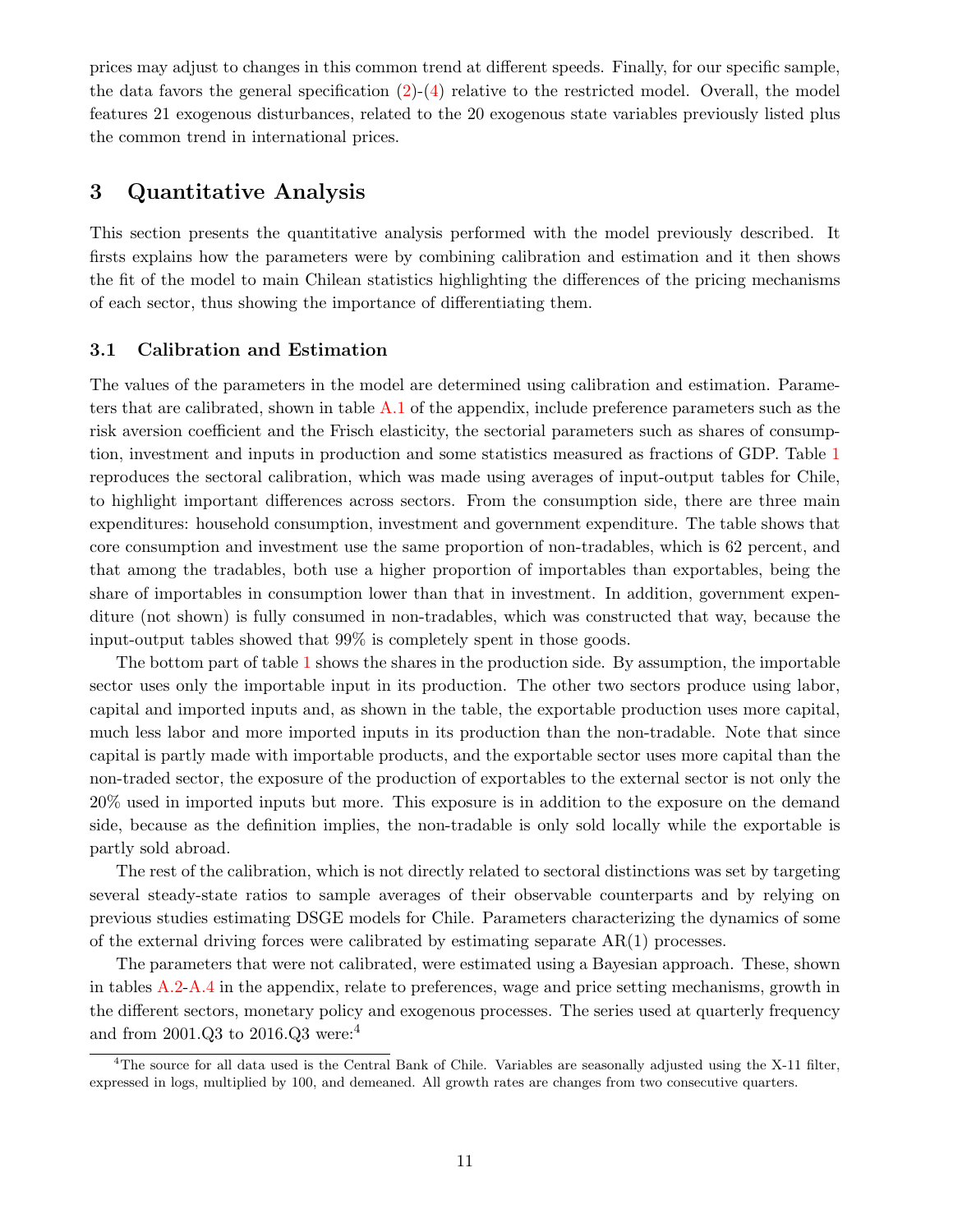|                                 | Non-tradable $(N)$ | Exportable $(X)$ | Importable $(M)$ |
|---------------------------------|--------------------|------------------|------------------|
| Consumption $(C^{NFE})$         | 62                 | 8,7              | 29,3             |
| Investment $(I)$                | 62                 | 0.8              | 37,2             |
|                                 | Capital $(K)$      | Labor $(L)$      | Importable $(M)$ |
| Exportable production $(Y^X)$   | 52,8               | 27,2             | 20               |
| Importable production $(Y^M)$   |                    |                  | 100              |
| Non-tradable production $(Y^N)$ | 45,1               | 46,9             | 8                |

Table 1: Sectoral Calibration

Note: Numbers correspond to percentages. Each row sums up to 100.

- Real growth rate of: GDP, exportable GDP (agriculture, fishing, industry, utilities, transportation), non-tradable  $GDP$  (construction, retail, services), mining  $GDP$ , private consumption  $(C)$ , total investment  $(I)$ , and government consumption  $(G)$ .
- The ratio of nominal trade balance to GDP.
- Quarterly CPI-based inflation of non-tradables  $(\pi^N)$ , services, excluding food and energy), tradables ( $\pi^T$ , goods excluding food and energy), importables ( $\pi^M$ , excluding food and energy), food  $(\pi^F)$  and energy  $(\pi^E)$ .
- The growth of nominal wages ( $\pi^{WX}$  and  $\pi^{WN}$ ) measured as the cost per unit of labor (the CMO index), using sectors consistent with the GDP definition.
- The nominal dollar exchange-rate depreciation  $(\pi^S)$  and the monetary policy rate  $(R)$ .
- External: world interest rate  $(R^W, \text{LIBOR})$ , country premium (EMBI Chile), foreign inflation  $(\pi^*)$ , inflation index for trading partners, the index IPE), inflation of commodity prices  $(\pi^{C_{o*}},$ copper price) and imports  $(\pi^{M*},\)$  price index for imported goods, the IVUM index), external GDP  $(Y^*,$  GDP of trading partners).

All domestic observables were assumed to have a measurement error, with calibrated variance equal to 10% of the observable variance, except for the interest rate which had no measurement error. Priors and posteriors are also shown in tables A.2 to A.4. When possible, priors were set centering the distributions around previous results in the literature. To get percentiles for the graphs shown below, we got 500,000 draws from the posterior using the Metropolis Hastings algorithm.

#### 3.2 Fit of the Model and Price Dynamics

The model achieves a very good match of the main volatilities and autocorrelation coefficients of the Chilean economy, as shown in table 2. The orders of magnitude are very similar between data and model and also their ordering. The autocorrelations of the inflation variables are in general higher in the model than in the data, but of similar magnitudes. The autocorrelation that is most different is the one of investment, which is higher in the model.

One of the beliefs behind the motivation to build this model was that price dynamics were very different in tradable and non-tradable sectors. To check if that is actually true, table 3 shows how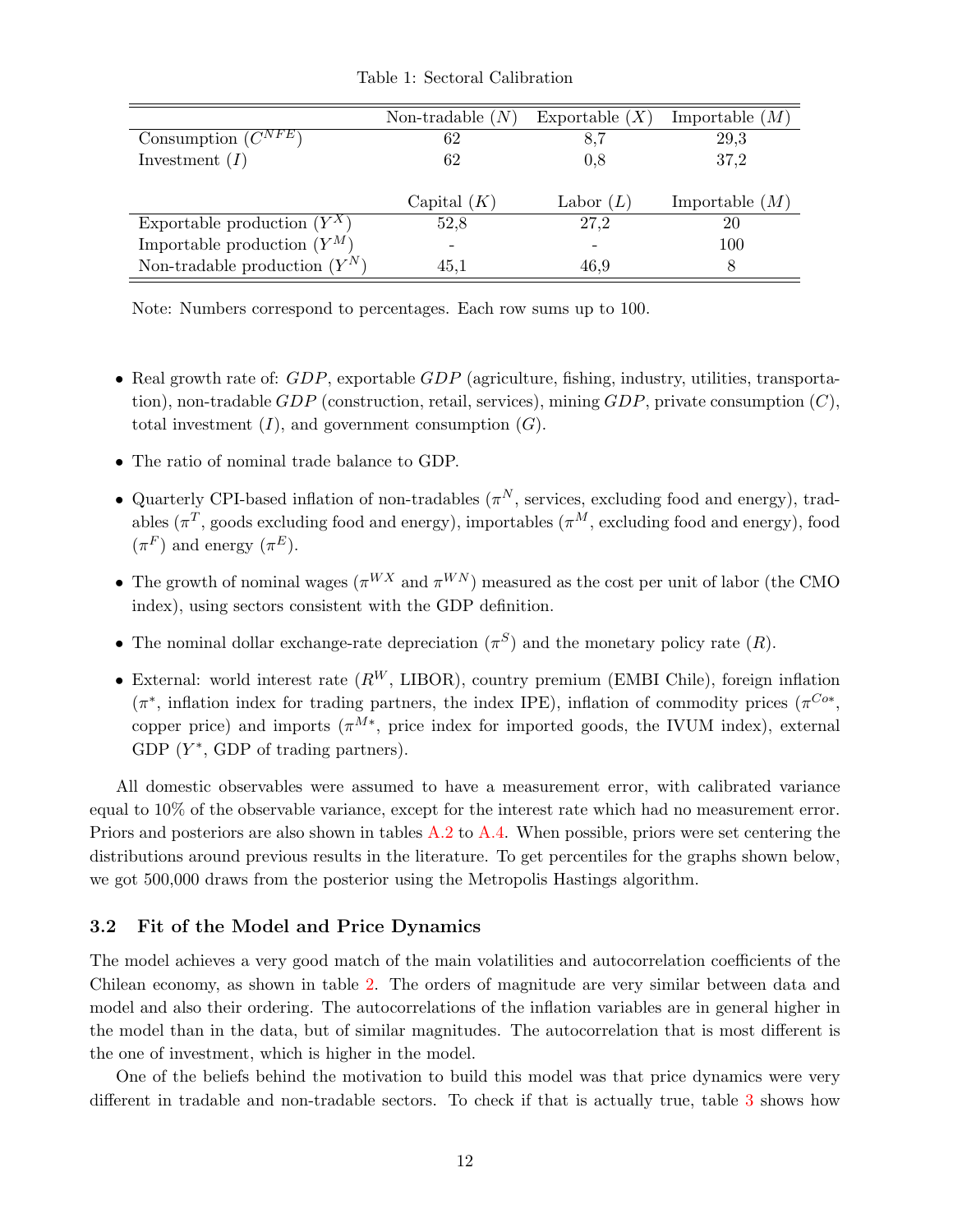|                  | St. Dev $(\%)$ |          |       | AC(1) |          |          |
|------------------|----------------|----------|-------|-------|----------|----------|
|                  | Data           |          | Model | Data  |          | Model    |
| $\Delta GDP$     | $_{0,9}$       | 0,1      | 1,1   | 0,5   | 0,2      | 0,5      |
| $\Delta CONS$    | 1              | 0,1      | 0,8   | 0,7   | 0,2      | 0,7      |
| $\Delta{INV}$    | 3,9            | 0,4      | 4,5   | 0,3   | 0,1      | $_{0,7}$ |
| $\Delta GDP^{X}$ | 1,5            | 0,1      | 1,4   | 0,2   | 0,1      | 0        |
| $\Delta GDP^N$   | 0,8            | 0,1      | 1,6   | 0,7   | 0,1      | 0,6      |
| TB/GDP           | 5,5            | $_{0,5}$ | 5,4   | 0,8   | 0,1      | $_{0,9}$ |
| $\pi$            | 0,6            | 0,1      | 0,5   | 0,6   | $_{0,2}$ | 0,6      |
| $\pi^T$          | 0,7            | 0,1      | 0,6   | 0,6   | 0,1      | 0,8      |
| $\pi^M$          | 0,8            | 0,1      | 0,6   | 0,7   | 0,1      | 0,9      |
| $\pi^N$          | 0,4            | $\Omega$ | 0,4   | 0,7   | 0,2      | 0,9      |
| $\pi^{WX}$       | 0,6            | 0        | 0,7   | 0,6   | 0,1      | 0,8      |
| $\pi^{WN}$       | 0,4            | 0        | 0,4   | 0,8   | 0,2      | 0,9      |
| R                | 0,4            | 0        | 0,5   | 0,9   | 0,2      | 0,9      |
| $\pi^S$          | 5,2            | 0,7      | 5,2   | 0,2   | $_{0,2}$ | 0        |
|                  |                |          |       |       |          |          |

Table 2: Second Moments in the Data and in the Model

Note: The variables are: the growth rates of GDP, private consumption, investment, and GDP in the X and N sectors, the trade-balance-to-output ratio, inflation for headline CPI, tradables, non-tradables and imported, the growth rate of nominal wages in sectors  $X$  and  $N$ , the monetary policy rate, and the nominal depreciation. Columns two to four correspond to standard deviations, while five to seven are first-order autocorrelations. For each of these moments, the three columns shown are: point estimates in the data, GMM standard-errors in the data, and unconditional moments in the model evaluated at the posterior mode.

prices and wages are chosen or changed each period. Let's recall from the model that all prices are revised each period to either an optimal choice or indexed to a mix of past inflations and the inflation target. Since firms and households are otherwise equal, one can interpret the coefficients (that sum up to one) as a percentage of firms (unions) that change their price to each option. The table shows the percentage of each firm (union) that:  $(i)$  changes the price optimally,  $(ii)$  indexes its previous price to the inflation target *(iii)* indexes its previous price to past CPI inflation and *(iv)* indexes its previous price to the own-sector inflation (in the case of firms).

As seen in the table, there are important differences between the sectors in the case of the prices set by firms. The non-tradable sector is an extreme, in which only 2% of the prices are chosen optimally each quarter and a 51% is indexed to own-sector inflation. The rest is indexed to CPI inflation and the target. This produces a high degree of inertia which implies that if there is a movement in CPI inflation, for example because of a movement in the exchange rate, there will be inflationary consequences in this sector for a long period. The other two sectors, exportables and importables, show lower total dynamic indexation to CPI and own-sector past inflation, being 42% in each. In the exportable sector the great majority of the dynamic indexation is to CPI inflation, while in the importable it is more evenly distributed. In addition, the exportable sector shows more flexibility, in the sense that there is a higher percentage of prices (45%) chosen optimally, while for the importable sector that value is 15%. This last value implies that the ERPT for imports is incomplete and takes a while for the price to completely reflect changes in either the international price of the importable good or the exchange rate. The average duration of prices in the importable sector chosen optimally (and indexed thereafter) is 6,6 quarters.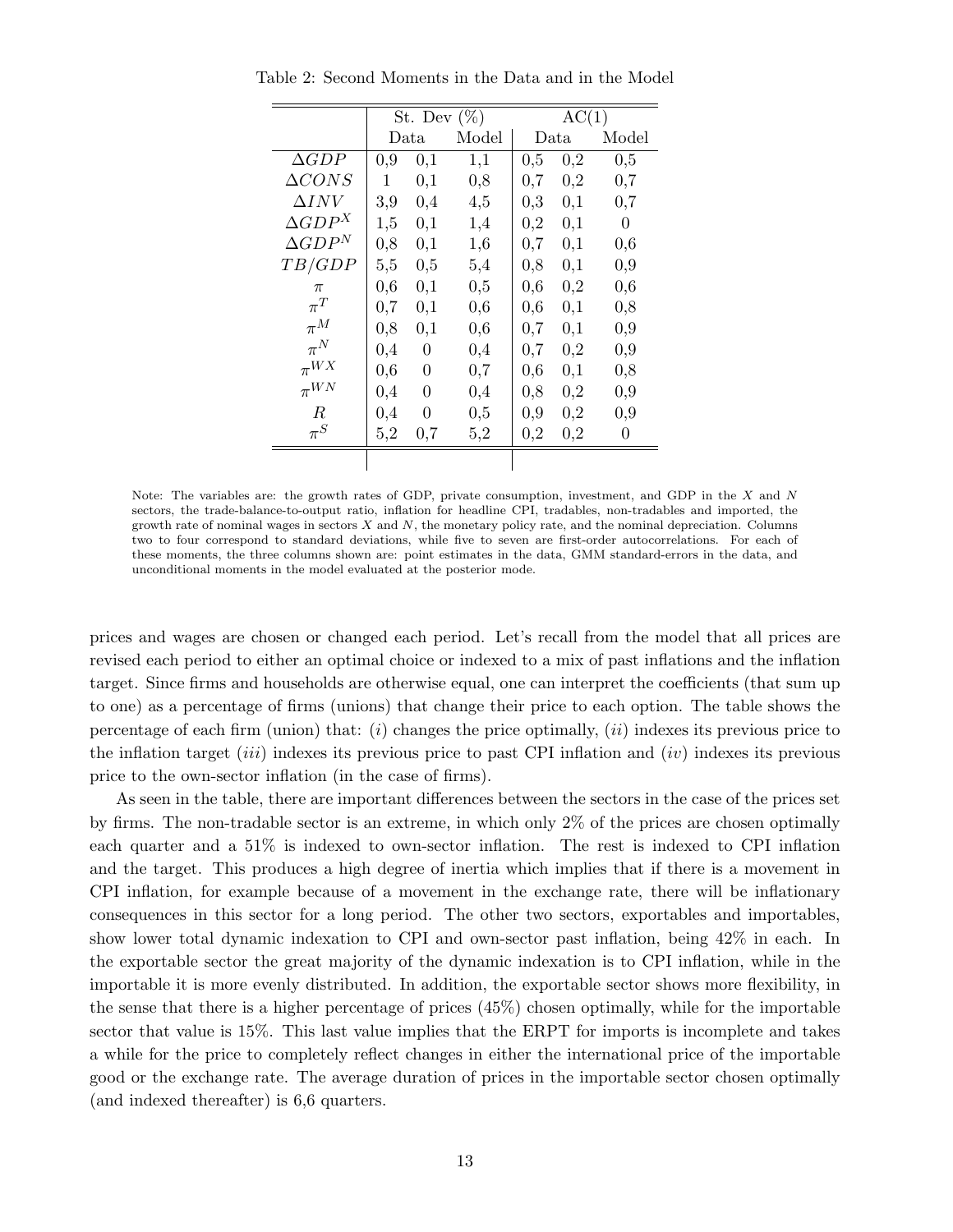Indexed to<br>Inflation target CPI inflation Own-sector inflation Non-tradable prices  $(P^N)$  $\binom{N}{1}$  2 17 30 51 Exportable prices  $(P^X)$  $(X)$  46 13 39 3 Importable prices  $(P^M)$  15 43 19 23 Non-tradable wages  $(W^N)$  3 83 14 Exportable wages  $(W^X)$  6 79 79 15

Table 3: Price dynamics in Chile

Note: Numbers correspond to percentages. Each row sums up to 100.

In contrast, wages show a similar behavior in both sectors. Only a very small percentage is chosen optimally, around 80% of the wages are indexed to the inflation target and around 15% are indexed to past inflation. These characteristics make wages show a lot of inertia in both sectors, which implies longer persistence of the effects after a given shock, but no additional sectoral differences.

In sum, there are important sectoral differences that make the non-tradable sector very different from its tradable counterparts and that need to be accounted for. First, on the demand side, because it is only demanded by local agents. Second, on the supply side because it uses relatively more labor and less capital and importable input. And third, on the pricing mechanism, because it shows the highest inertia, because a very small fraction of firms chooses its price optimally each period. In the next section, we show that, aside from this distinction, and in particular when explaining the local effects of external shocks, it is important to also identify which external shock is the one affecting the nominal exchange rate.

## 4 Inflationary Consequences of the Different External Shocks

There is no doubt that changes in the nominal exchange rate affect prices in the Chilean economy, but the intensity and duration of their effects need to be studied to be able to do proper predictions and policy recommendations. The effect depends not only on the sectors, but also on the type of shock, as highlighted by García-Cicco and García-Schmidt (2018).

To see which shock is cause for more concern because of its effect on the exchange rate and subsequent inflationary dynamics, we first need to identify which shocks are more important in explaining exchange-rate movements. Table 4 lists the shocks that explain the great majority (96%) of the changes in nominal exchange rate depreciation and also how those shocks explain the different inflation measures. As shown in García-Cicco and García-Schmidt  $(2018)$ , the shock that affects the exchange rate the most is the shock that is common to all international prices  $(\Delta F^*)$  which explains almost 70%, and second is the shock to the uncovered interest parity condition  $(UIP, \xi^{R2})$ , which is a shock that includes all that is not modeled. With a much lower value, the following shock is to the external interest rate, which enters the model the same way as the  $UIP$  shock<sup>5</sup>.

As shown in the same table, these shocks are also important in explaining inflation in the economy.

 $5$ The differences between the shocks are their estimated autoregressive coefficient and standard deviation, which depend on the data used to identify and estimate each one.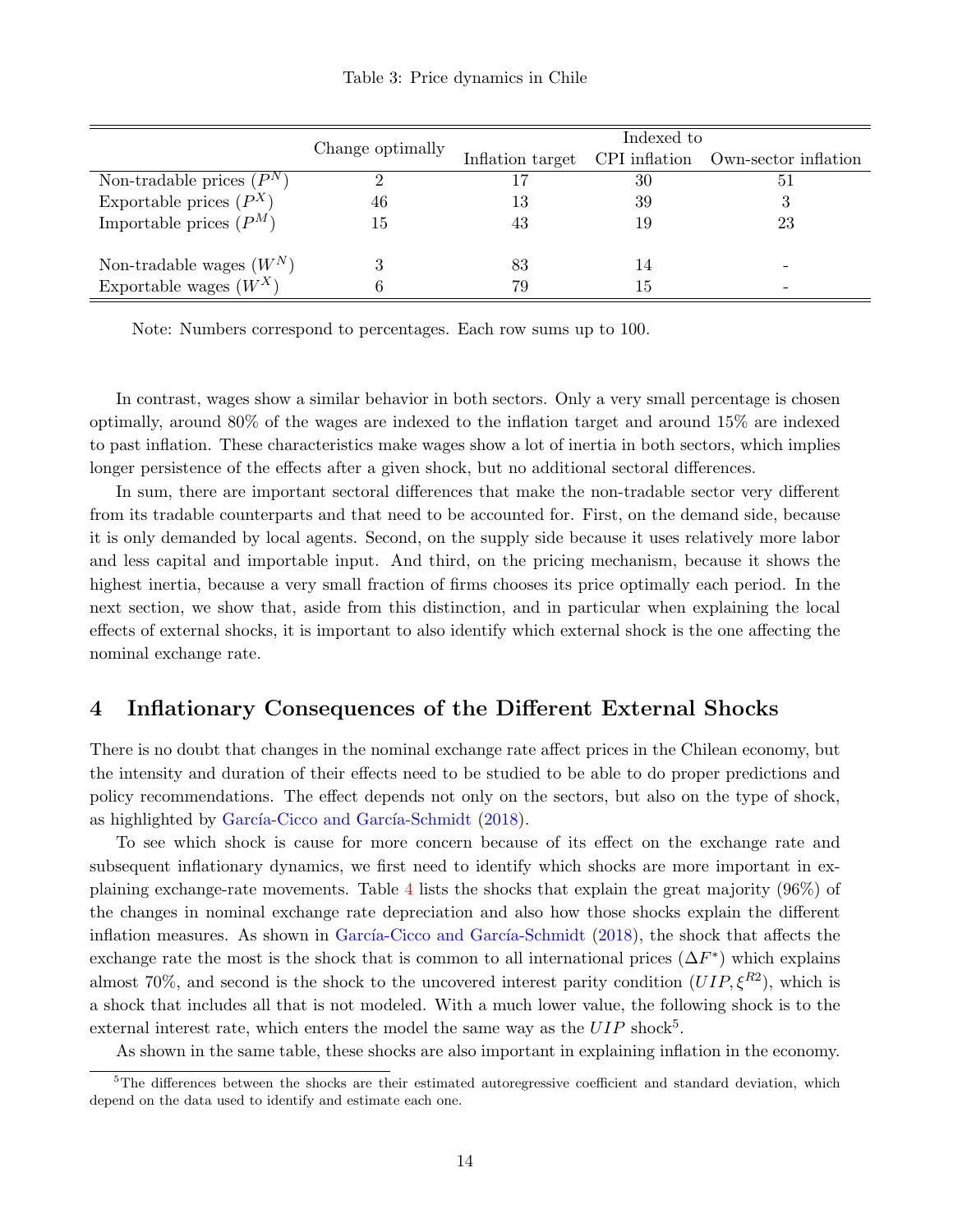Table 4: Shocks explaining the Exchange Rate

| Var.                |      |           | Shocks |     |             | Sum |
|---------------------|------|-----------|--------|-----|-------------|-----|
|                     | M.P. | Ext. I.R. | C.P.   | UIP | Int. Prices |     |
| $\pi^{\mathcal{S}}$ |      |           |        | 18  | 69          | 96  |
| $\pi$               |      |           | 3      | 15  | 6           | 43  |
| $\pi^T$             |      | 19        | 3      | 23  |             | 56  |
| $\pi^M$             |      | 21        |        | 27  | 11          | 66  |
| $\pi^N$             |      | 26        | 3      | 13  |             | 49  |
| $_{\it R}$          | 14   | 28        |        | 16  |             | 68  |
| rer                 |      |           |        |     |             | 38  |

Note: The shocks are from left to right: monetary policy  $(\epsilon^m)$ , external interest rate  $(R^{W})$ , country premium  $(\xi^{R1})$ , uncovered interest parity condition  $(\xi^{R2})$ , and external prices  $(\Delta F^*)$ .

They explain 56% of the variance of the tradable sector and 49% of the non-tradable. To get intuition we will first describe the evolution of the endogenous variables after the most important shocks and then we will show the computation of the conditional ERPTs. For the impulse response functions, please refer to the Appendix. After a negative shock to the international trend in prices, aggregate demand falls. As the market for non-tradable goods has to clear domestically, the shock generates a fall in the relative price of non-tradables, a real exchange rate depreciation, a drop in the production of non-tradables, an increase in the output of exportables, and an overall drop in GDP. Moreover, given the real depreciation and the presence of price rigidities, the nominal exchange rate depreciates as well. To explain the dynamics of inflation, first note that without indexation the required fall in the relative price of non-tradables would lead to an increase in the price of tradables (due to the nominal depreciation) and a drop in the price of non-tradables, which can actually be observed in the very short run. But with indexation to aggregate inflation (in both wages and prices), inflation of non-tradables starts to rise after a few periods. Therefore, the indexation channel affects significantly the dynamics of inflation (and the ERPT) in the non-tradable sector. Finally, given the monetary policy rule, the domestic interest rate increases to smooth-out the increase in inflation.

The shock to the UIP and the shock to the external interest rate work in the same way, because both affect the relevant interest rate at which Chile can borrow in international markets. A positive realization of these shocks increases the cost of foreign borrowing, which triggers both income and substitution effects, leading to a contraction in aggregate demand. This leads to both real and nominal depreciations, and a reduction in all measures of activity, except for production of exportables, which is favored by the reallocation of resources from the non-tradable sector. All measures of inflation increase, and the role of indexation in explaining non-tradable inflation is similar to what we described before. Accordingly, the policy rate rises after this shock.

Even though both shocks have an impact through aggregate demand, the shock to external prices has also a direct impact on inflation that dampens the effect generated by nominal exchange rate changes. This happens through two different channels. First, a drop in international prices puts downward pressure to the domestic price of imports. Second, given the presence of imported inputs in the production of both exportable and non-tradable output, a reduction in world prices will, ceteris paribus, reduce the marginal cost in these sectors, dampening also the response of inflation in the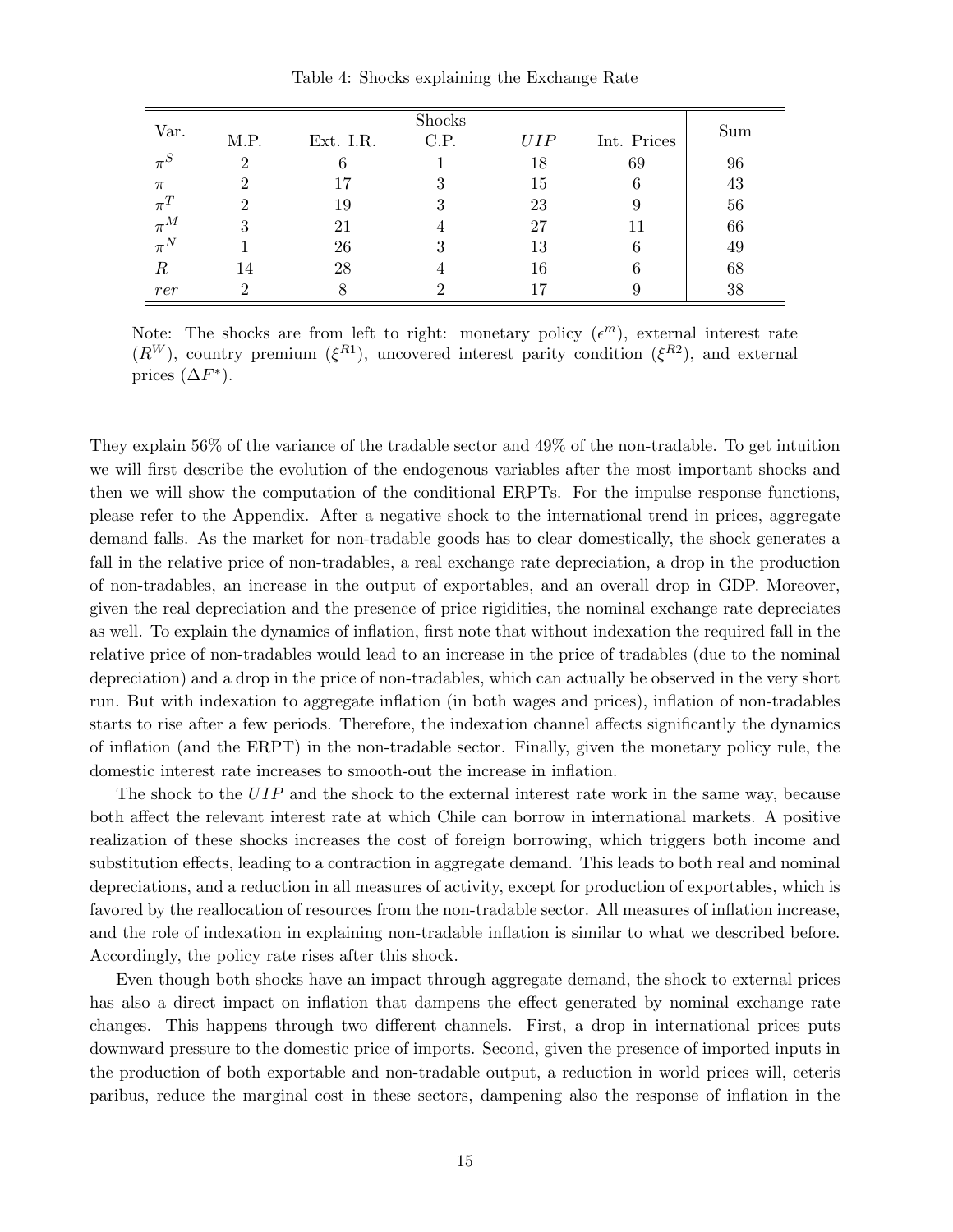exportable and non-tradable inflation.



Figure 4: Conditional ERPTs

Note: Each graph displays the ERPT of the shock in each row to the price in each column. The shaded are show the 2.5th and 97.5th percentiles.

Conditional ERPTs after a shock to international prices is much lower than after shocks to UIP and the international interest rate as can be seen in figure 4. This can be explained by the dampening effect of lower international prices. Note that by construction the ERPTs of all shocks with the exception of international prices, must have a long-term value of 1, since the real exchange rate is assumed stationary.<sup>6</sup> In contrast, a negative shock to international prices generates a depreciation in the NER and so the change in local prices can be much lower to get a stationary real exchange rate in the long run.

The conditional ERPTs to international prices, is also shorter lived. As seen in the second row of figure 4, in the first column, the great majority of the effect in tradable prices happens within 4 quarters. In contrast, and probably because of indexation, the effect in non-tradable prices happens later, but is also very small. In great contrast, the effects of the other two shocks are very high and take a while to completely affect the prices. After a UIP shock, the effect of the first 4 quarters is almost the same as the marginal effect of the next 4, as can be seen in the second and third rows and middle column of figure 4.

It is important to highlight that the differences in magnitude and timing of the conditional ERPTs is very important for policy analysis. Monetary policy acts with a lag, which in general is thought

<sup>&</sup>lt;sup>6</sup>Recall that the real exchange rate is defined as:  $rer_t = P_t^* S_t / P_t$ , and because the external price index,  $P_t^*$  is exogenously given, any shock that affects the nominal exchange rate  $S_t$  must translate one-to-one to internal prices  $P_t$ in the long run.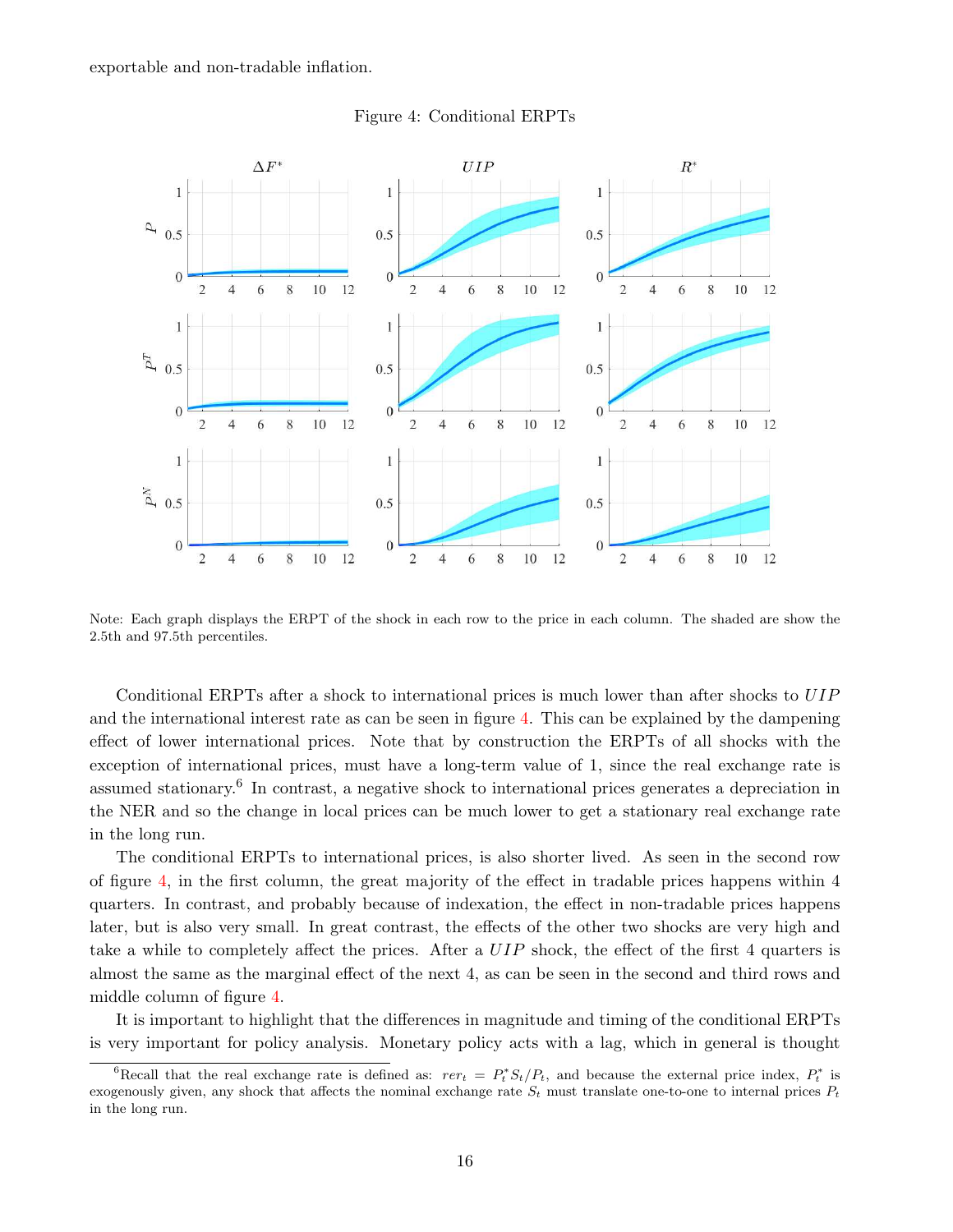to be around 4-8 quarters, so if the inflationary effects of a particular shock happen in the short run, as is the case of the shock to external prices, monetary policy cannot react to counteract it, however desirable. In addition, since the inflationary effect of the shock to external prices is very low, the desirability is also questionable. A very different picture is drawn after a shock to either UIP or the international interest rate. Since that effect is high and, at least, a great part of it takes a while to unfold, monetary policy has time to react and can actually counteract some of the inflationary consequences of such shocks.



Note: Each graph displays the unconditional ERPT to the price in each column. In blue is the estimation based on this paper and in red the estimation in Contreras and Pinto (2016). The shaded are show the 2.5th and 97.5th percentiles.

To get a sense of the importance of identifying the shock that produces the nominal depreciation, we compare the conditional measures computed previously with the unconditional ones defined in García-Cicco and García-Schmidt (2018). As discussed in that paper, with the conditional ERPTs, one can build measures of the unconditional ERPT, that resemble the ERPT that one gets in the empirical literature. Figure 5 shows the unconditional ERPT calculated as a weighted average of the conditional ones, with the weights equal to the importance of that shock in explaining movements in the nominal exchange rate depreciation, shown in table 4. When comparing the conditional ERPTs in figure 4 with the unconditional ERPTs in figure 5 one can see that the unconditional measures are in between the conditional ones (by construction). Since the differences in the conditional ERPTs are important, so are the differences between each conditional ERPT and the unconditional ones.

It is important to note that in all cases the behavior of the tradable prices is very different from the one of non-tradable prices (and CPI is an average of both). When comparing per shock (and the unconditional measures), and as expected after the discussion in the previous section, the effect in the price of tradables is higher and more immediate than the effect in the price of non-tradables. This is explained by the larger amount of imported goods and the higher price flexibility in the tradable sectors compared to non-tradables. This implies that, while the initial impact is felt specially through tradable prices, the effects are then amplified and prolonged through the non-tradable sector.

The differences in the conditional and unconditional measures, in addition to differentiating between tradables and non-tradables, become very important when trying to predict the inflationary consequences of a particular movement in the nominal exchange rate. Policy decision makers in general, and monetary authorities in particular, are very interested in how different external shocks affect inflation, and in general, use unconditional measures to make such a prediction. As seen in this section, using the unconditional measures is very imprecise since the mixture of shocks that happen in the economy at different points in time is almost surely not the same as the one that would make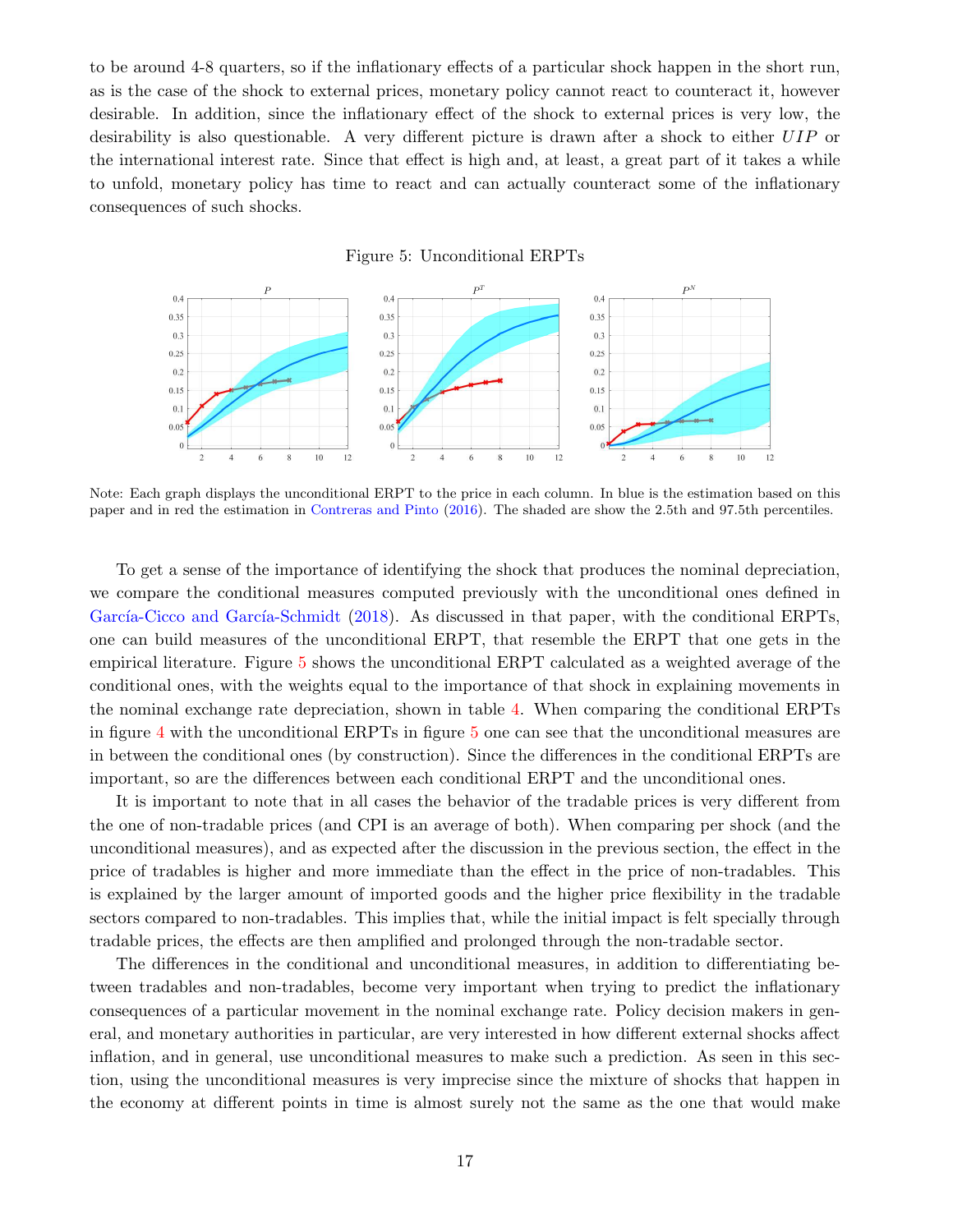that prediction correct. To illustrate this point, consider a nominal depreciation of 10%. If we use the unconditional measures to predict its inflationary effect, we would predict a 1.1% increase in CPI inflation in the first year and 1.1% in the second year (2.2% accumulated). The corresponding numbers for tradable inflation would be 1.8% and 1.3% (3.1% accumulated) and for non-tradables 0.3% and 0.6% (0.9% accumulated). In great contrast, if we think (or identify) that the shock was to international prices, we would predict  $0.5\%$  and  $0.1\%$  (0.6% accumulated) for headline CPI, 0.8% and 0.1% (0.9%) accumulated) for tradables, and 0.2% and 0.1% (0.3% accumulated) for non-tradables. Finally and in the other direction, if we think that the depreciation was a consequence of a shock to the UIP condition, the respective numbers are 2.6% and 3.7% (6.3% accumulated) for headline CPI, 4.1% and 4.5% (8.6% accumulated) for tradables, and 0.9% and 2.7% (3.6% accumulated) for non-tradables.

It is important to recognize that the previous analysis assumes that one can identify the shocks that hit the economy accurately and in time to make the predictions, which is not always an easy task. There are several considerations to take into account that can make the prediction inaccurate or change in time. First, there is some instability in the models estimated, because some of the parameters can be re-estimated as new data becomes available. If the model is well identified and there is enough initial data, this should not imply a major parameter change, but it can anyways affect the exact numbers. Second, and more importantly, the reading of past shocks is affected by new data. The shocks are normally recovered through a smoothing algorithm, which includes past and future data for its predictions. Because of this, when an additional quarter is added to the information set, even holding the parameters fixed, one gets new readings of the shocks that were already in the dataset. An example of this will be seen in the next section for a particular case.

Another limitation with the analysis done here, related to the Lucas critique, is that ERPTs also depend on the reaction of monetary policy. The previous analysis assumes that the monetary policy follows the Taylor rule stated in the model but if the monetary authority were to deviate, as shown by García-Cicco and García-Schmidt (2018), ERPTs would also be altered. In particular, the direction of the change of any given monetary policy is not ex-ante evident, since a relatively more expansionary policy increases inflation and nominal depreciation, and so, it is not clear which effect dominates.

To sum up, in order to get the whole picture of the inflationary effects of external shocks, it is important not only to separate between the sectors, but also to identify and calculate separately the effects of the different shocks. Different shocks have different inflationary consequences. In the case of Chile, while the shock that most frequently affects the nominal depreciation (shock to international prices) has low and short lived ERPTs, the second most important shock (shock to the UIP condition) has very strong and persistent effects.

## 5 Application: Explaining Inflation after the Large Depreciation of 2013-2015

This section presents the application of the distinctions discussed in previous sections to a particular episode. Beginning in June 2013, following conversations about the tapering of the US Federal Reserve, most currencies in the world depreciated strongly against the US dollar, including the Chilean peso. After that, there was an important surge in inflation that was thought to be caused (at least partly) by the depreciation. In this section we will use the previous conceptual discussion and the estimated model to try to discern the role that NER movements played in explaining the observed dynamics and we will question whether the inflationary consequences were predictable or not, and with what anticipation.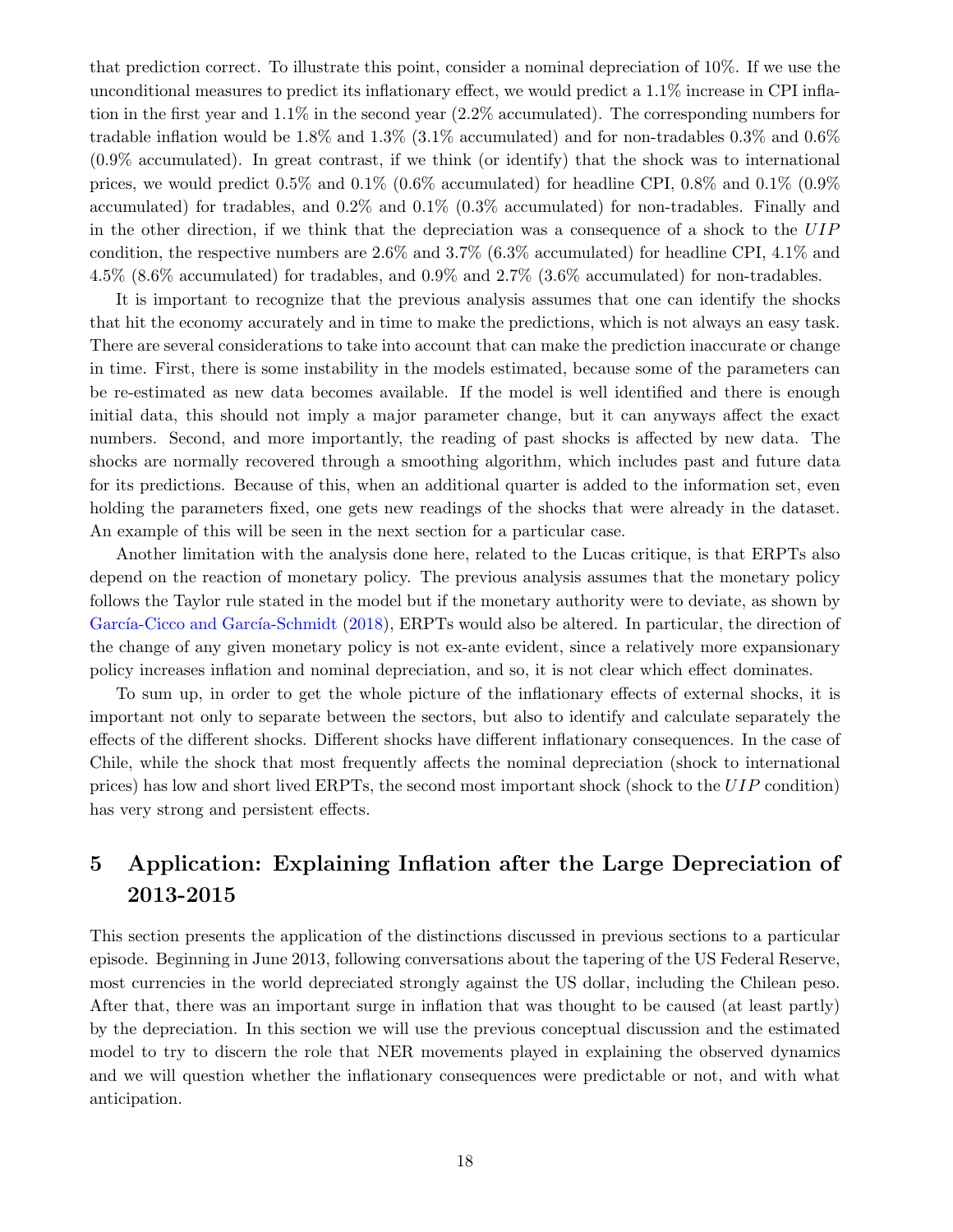

Figure 6: Inflationary consequences of the nominal depreciation during the tapering

Note: The blue line shows the accumulated percentage deviation (with respect to the sample trend) of the variable indicated in each column, compared with its value in the second quarter of 2013. In each column, the variables are: nominal exchange rate, CPI, tradables and non-tradables. The red dotted lines indicate the counterfactual path of the same variable that would have occurred if only the shock indicated in each row had been present (computed with the Kalman smoother). In each row, the shocks are: international price trend  $(\Delta F^*)$ , deviations from the parity of rates (UIP) and both at the same time.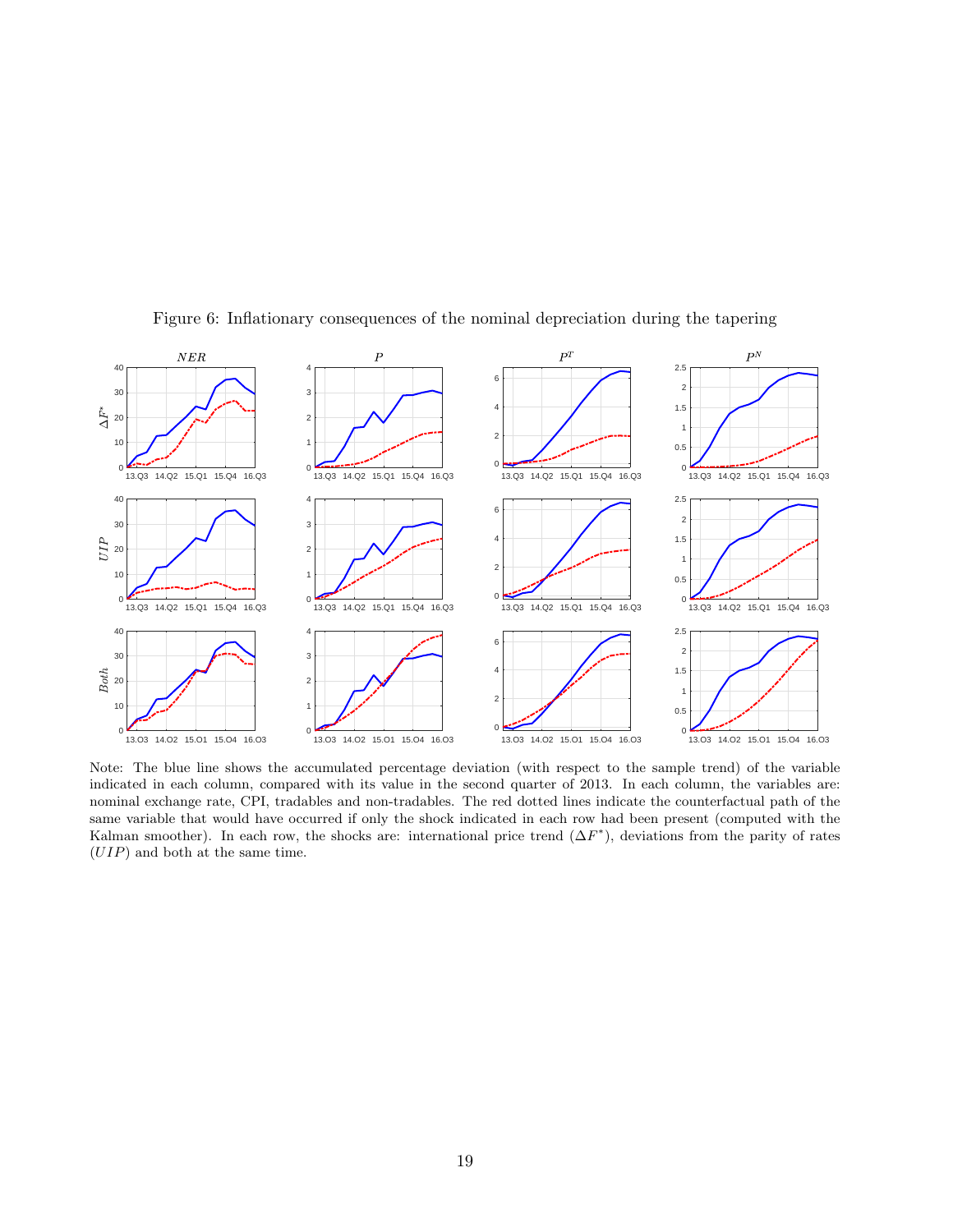During this period the nominal exchange rate accumulated an increase of nearly 40%, which can be seen in the blue line of the first graph in figure  $6$ , which shows the cumulative percentage change in the exchange rate with respect to its value in the second quarter of 2013. The red lines show the path that this variable would have followed if only one of the shocks (or both in the third row) had been present. Looking at the first row, we can observe that the shock to the trend in international prices  $(\Delta F^*)$  was the main determinant of the depreciation observed, particularly from the first quarter of 2014 onwards. On the contrary, in the second row it can be seen that the shock to the parity of interest rates  $(UIP)$  affected the exchange rate in the first quarters after the tapering, but as of 2014 its effect on the exchange rate was marginal. Thus, as observed in the last row, the effect of both shocks combined can account for the evolution of the exchange rate observed in that period.

In the first row, columns two to four, we can see how the shock to international prices affected the different price indices. The blue lines show the accumulated percentage deviations (with respect to the sample trend) of the index, compared to its value in the second quarter of 2013, while the red ones are the corresponding counterfactuals. Even though these shocks account for most of the exchange rate movements up to 2014, their effect on prices was moderate. By the end of 2015, these shocks explain about a third of the deviations from the CPI and tradables, and around a fifth for non-tradables. These results reflect the discussion in the previous section of the low ERPTs of this particular shock.

Turning to the effect on prices of shocks to the UIP, in the second row, columns two to four, we can observe that these can explain about two thirds of the deviations accumulated in the CPI until the end of 2015, and around half of the accumulated inflation for the other two indices. This contrasts greatly with the low fraction of the NER variation that is explained by this shock. So, it was the shocks at the beginning of the period, which affected mostly the prices because of their very high and persistent ERPTs.

Finally, the last row shows that the shocks that determined the exchange rate movements in the analyzed period can largely explain the movements observed in the CPI and the prices of tradables. On the contrary, inflation of non-tradables was not so related to exchange rate movements, particularly during 2013 and 2014.

The main message to take from this analysis is that not every movement in the nominal exchange rate has the same inflationary consequences. While the main driver of the movements in the nominal exchange rate was the shock to external prices, the one that caused most inflation was the shock to the UIP that was more active at the beginning of the sample. Because of this, a very important part of the inflation of 2015 could have been anticipated by the end of 2013/early 2014 using conditional ERPTs applied to the identified shocks. Figure 7 shows the inflationary projections using unconditional ERPTs in the first graph and the main conditional ones in the second graph.

Graph (a) uses the unconditional ERPTs shown previously and applies it to the nominal depreciation seen since 2013.Q3 until 2014.Q4, doing each time the projection conditional on the new information seen. As seen in this graph, unconditional ERPTs recognize that the depreciation will cause inflation in the future periods, but the projection falls very short of what actually happened, which is shown by the black dotted line. In order to get a good prediction, you need to wait until at least the end of 2014.

Graph (b) uses the conditional ERPTs to do the same exercise. You can see that already in 2013.Q3, using the conditional measures, you can predict an important increase in inflation and then you get a similar prediction using the conditional measures and nominal depreciation data until 2014.Q1 as the unconditional prediction using data until 2014.Q4, which is because a great part of the increase is experienced during 2014. Note that the conditional exercise done here uses only information of the main two shocks. To make the best possible prediction, one would use information of all the shocks,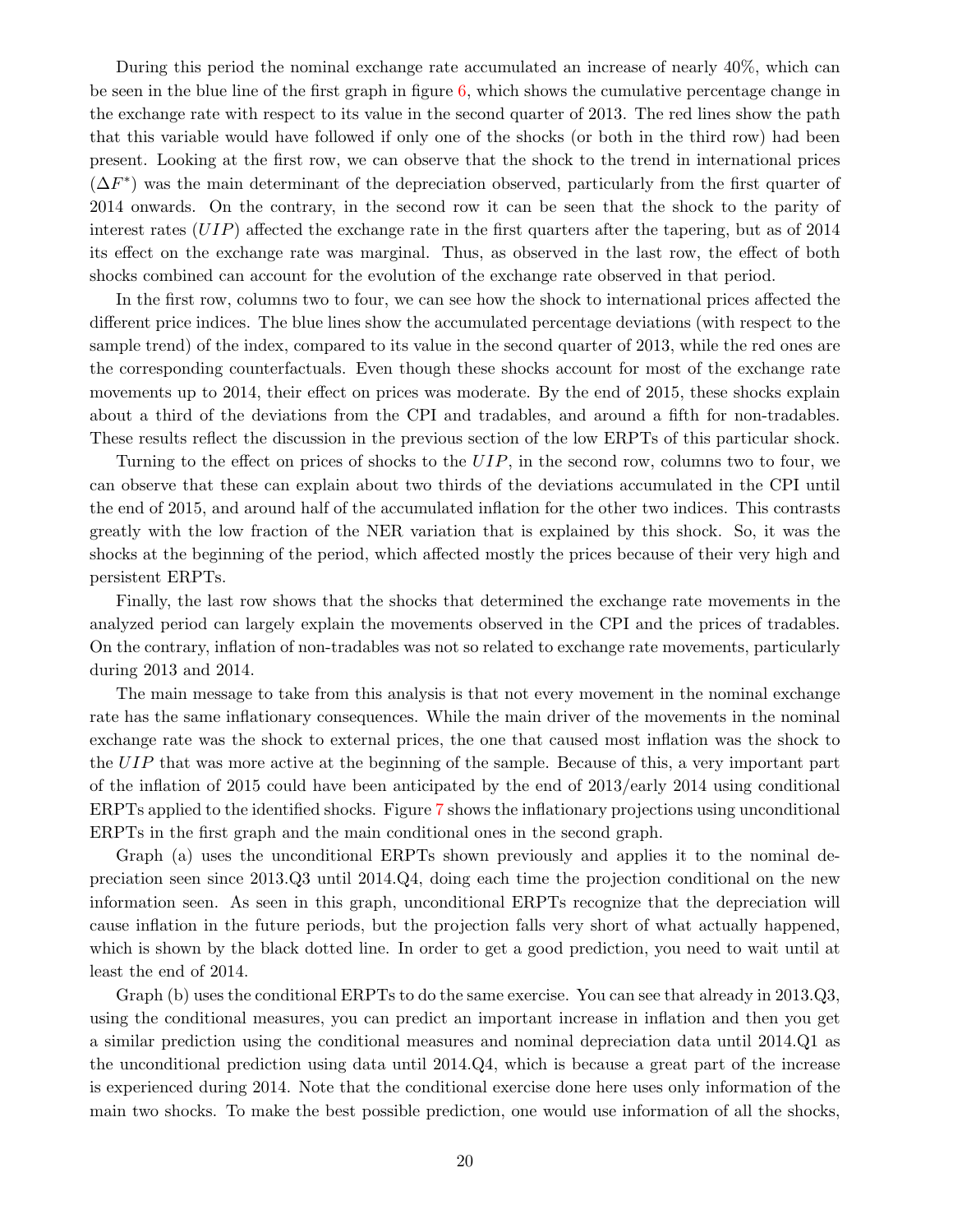



(b) Projections using Conditional ERPTs



Note: Both figures show the projection of inflation using ERPTs measures discussed previously. The clearer color (yellow) is the projection made with the nominal depreciation until 2013.Q3 (but inflation measures until 2013.Q2) and then each darker line presents one additional quarter of data, being the red one 2014.Q1 and the blue one in the top graph 2014.Q4. Graph (b) sums the contribution of shocks to international prices  $(\Delta F^*)$  and to the UIP condition.

since actually what happens starting 2014 is that other shocks decrease inflation and counteract the effects of the shock to international prices and the shock to the UIP condition<sup>7</sup>.

#### 5.1 Pseudo-Real Time vs Ex-Post Considerations

The analysis done in this section suggests that, only with the shocks inferred until the end of 2013 and using the concepts of conditional ERPT, at least half of the inflation deviations from the target experienced in 2015 could have been anticipated. However, it is important to note, as stated in the previous section, that the inference of real-time shocks may differ from that previously presented. This is mainly because the shocks predicted by the model are affected not only by past data, but also by future data.

Figure 8 shows the revision in the projection of 1-year inflation given by the review of shocks to international prices -panel (a)- and to the interest rate parity condition -panel (b)- between the second quarter of 2013 and the first quarter of 2015. As seen in the first graph, the effects of revising the shock to international prices is very low, not exceeding 0.05% of inflation and on average it is around 0.02% in absolute value. In contrast, the inflationary effect of the review of the  $UIP$  shock is significantly higher, even standing above 0.2%, averaging 0.08%.

Note also that the first revisions are the most important ones, and after one to four revisions

 $7T\sigma$  get the part of the nominal depreciation that was due to the main shocks, we used the shock decomposition of the nominal depreciation and then with the conditional ERPTs we calculated the inflationary predictions.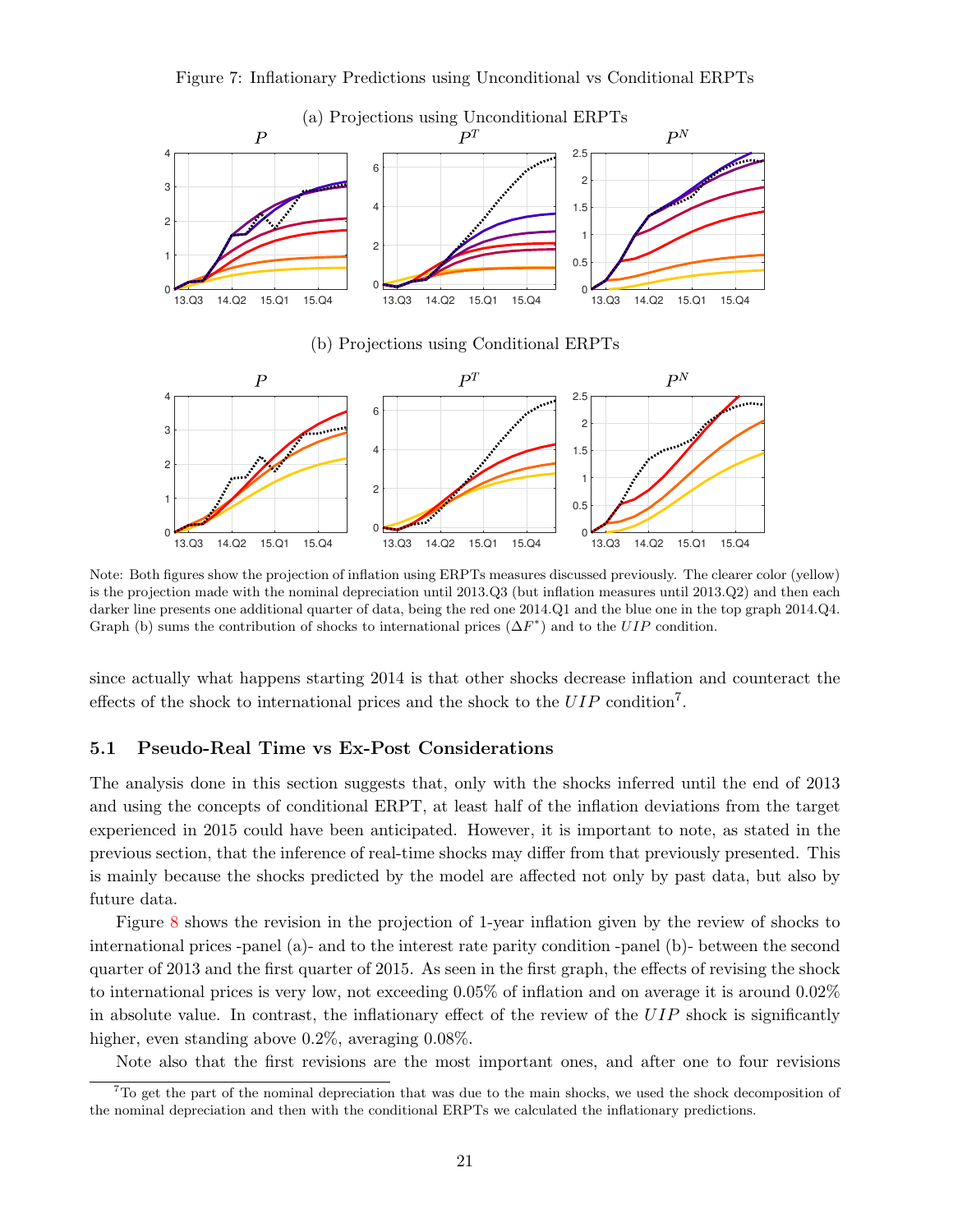Figure 8: Revision of Effect on Inflation



Note: The graphs show the effects of the revisions to shocks to  $\Delta F^*$  in the first graph and  $UIP$  in the second graph, in 1 year projected inflation, measured in percentage points. The darkest blue shows the review between the first quarter in which the data is known and the next. Each additional column represents the revised effect projected initially and one additional quarter, being the white column (when available) the revision of the effect 12 quarters ahead. Each set of columns corresponds to the review of the quarter defined in the abscissa axis.

(depending on which shock and period), the subsequent revisions are very minor. This implies that even though there are uncertainties, the most important part of them are corrected after one quarter of data and then there is only a very small part left after a year.

## 6 Conclusions

This paper presents a DSGE model built for the Chilean economy with the objective of explaining ERPTs and the inflationary effects of external shocks. It first presented the construction of the model with the focus in explaining interactions between external shocks and different sectors of the economy. It then showed the fit of the model to the main statistics of the Chilean economy and some important features of the estimation of the model's parameters. It also showed that for the Chilean economy the main shocks that explain changes in the NER are a shock to international prices and a shock to the uncovered interest rate parity condition. These shocks have very different inflationary consequences, since the conditional ERPTs of the first are very low and their main effect are felt within the first year, while the conditional ERPTs for the second are very high and persistent, making the effect during the second year to be as important as the one during the first.

In addition, we analyzed, in the light of the model, the inflationary episode that occurred in Chile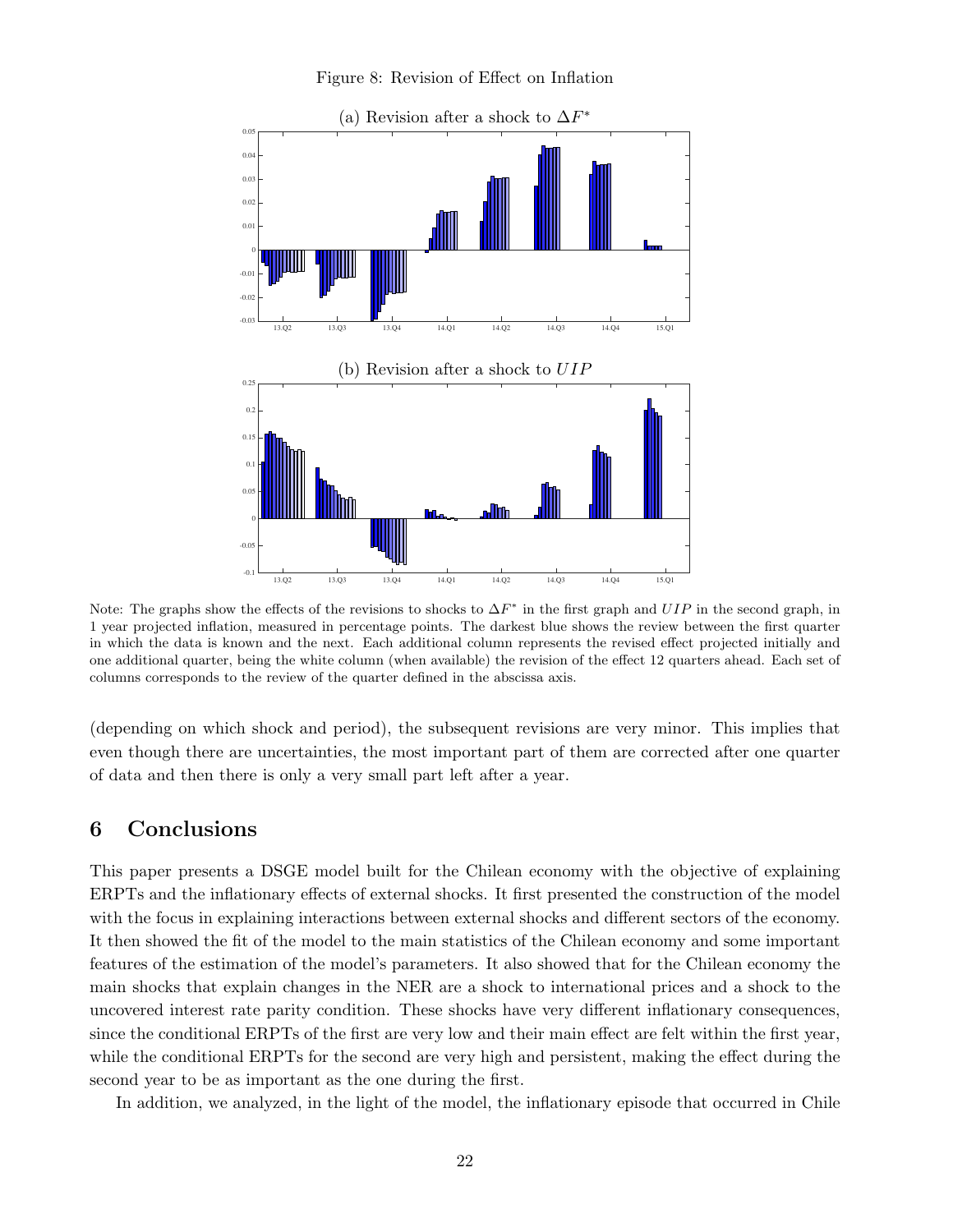between 2013 and 2015 after the tapering announcements. In particular, we emphasized that, the UIP shock was particularly important at the beginning of the period and the shock to international prices during the rest. The first, because of its very high and persistent ERPTs, can explain about half of the inflation that occurred in that period, which means, in turn, that this could have been anticipated at the end of 2013. Finally, we highlight the importance of revisions in the reading of shocks in real time and how these revisions can alter the initial analysis.

There are several alternative assumptions excluded from the analysis presented here, which can be important for the effects of NER movements on other variables and for policy analysis. On the one hand, the analysis abstracts from any imperfection of information and any departure from complete rationality. These can be particularly important for the identification of shocks and of the responses of prices to new information. On the other hand, the model used in this paper omits financial frictions, which can be potentially important in an emerging economy with a tradable/non-tradable distinction. These considerations would probably imply an additional amplification mechanism (as in Mendoza,  $2002$ ) and could yield a different reading of the shocks that hit the economy (as in García-Cicco et al., 2015). We leave all of this for future research.

## 7 References

- Albagli, E., A. Naudon, and R. Vergara (2015), "Inflation Dynamics in LATAM: A Comparison with Global Trends and Implications for Monetary Policy." Economic Policy Papers Central Bank of Chile 58, Central Bank of Chile.
- Contreras, G. and F. Pinto (2016), "Traspaso de tipo de cambio nominal a inflación desagregada en Chile." Journal Economía Chilena (The Chilean Economy), 19, 154–170.
- Galí, J., F. Smets, and R. Wouters (2012), "Unemployment in an Estimated New Keynesian Model." NBER Macroeconomics Annual, 26, 329–360.
- García, B., S. Guarda, M. Kirchner, and R. Tranamil (2019), "XMas: An extended model for analysis and simulations." Working Papers Central Bank of Chile 833, Central Bank of Chile.
- García-Cicco, J. and M. García-Schmidt (2018), "Revisiting the Exchange Rate Pass Through: A General Equilibrium Perspective." Working Papers Central Bank of Chile 826, Central Bank of Chile.
- García-Cicco, Javier, Markus Kirchner, and Santiago Justel (2015), "Financial Frictions and the Transmission of Foreign Shocks in Chile." In Global Liquidity, Spillovers to Emerging Markets and Policy Responses (Claudio Raddatz, Diego Saravia, and Jaume Ventura, eds.), chapter 6, 159–222, Central Bank of Chile.
- Justel, S. and A. Sansone (2015), "Exchange Rate Pass-Through to Prices: VAR Evidence for Chile." Working Papers Central Bank of Chile 747, Central Bank of Chile.
- Lombardo, G. and F. Ravenna (2014), "Openness and Optimal Monetary Policy." Journal of International Economics, 93, 153–172.
- Martín-Moreno, J.M., R. Pérez, and J. Ruiz (2014), "A Real Business Cycle Model with Tradable and Non-tradable Goods for the Spanish Economy." Economic Modelling, 36, 204–212.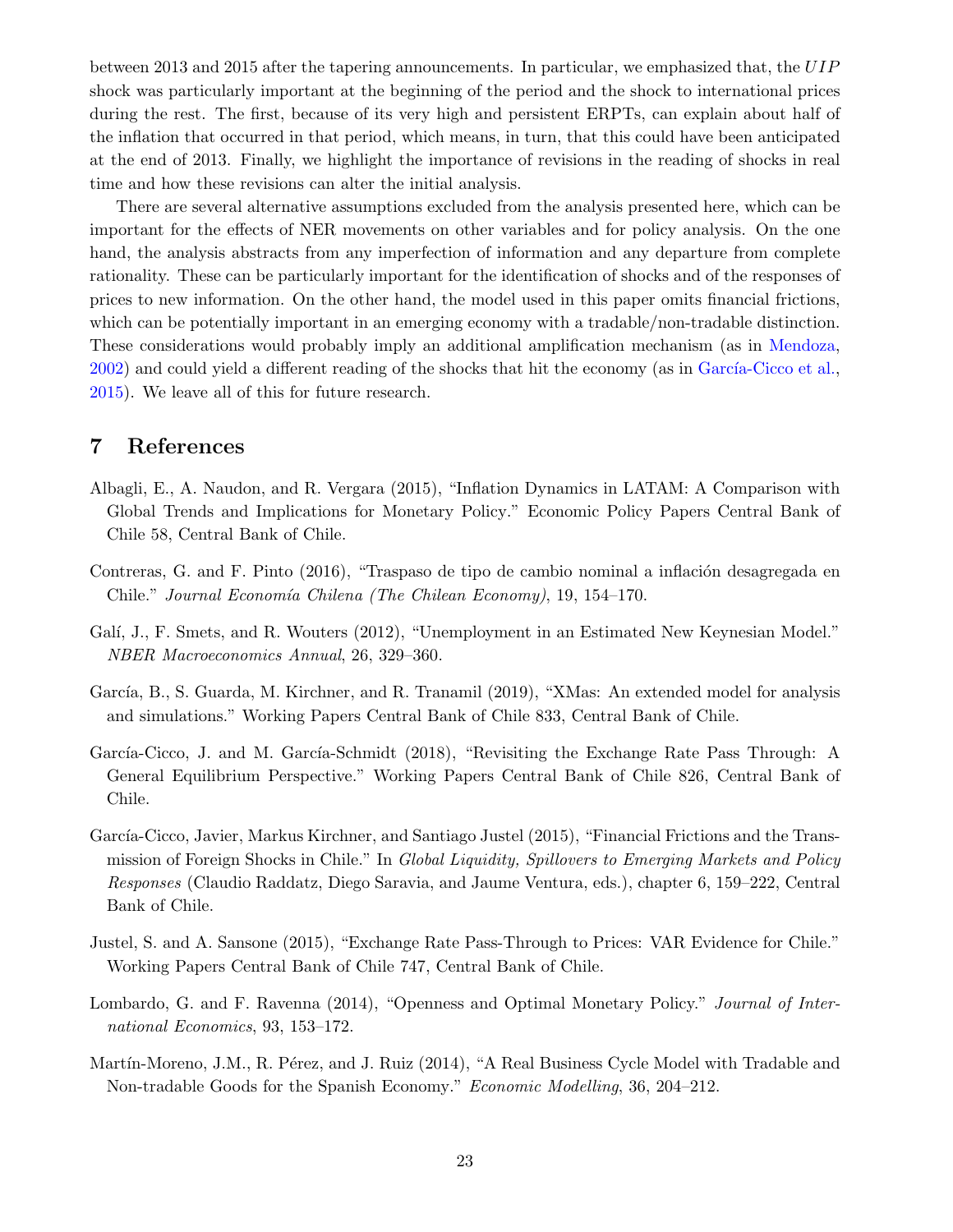- Matheson, Troy (2010), "Assessing the Fit of Small Open Economy DSGEs." Journal of Macroeconomics, 32, 906–920.
- Medina, J. P. and C. Soto (2007), "The Chilean Business Cycles Through the Lens of a Stochastic General Equilibrium Model." Working Papers Central Bank of Chile 457, Central Bank of Chile.
- Mendoza, Enrique (2002), "Credit, Prices, and Crashes: Business Cycles with a Sudden Stop." In Preventing Currency Crises in Emerging Markets (Sebastian Edwards and Jeffrey A. Frankel, eds.), chapter 7, 335–392, University of Chicago Press.
- Rees, D.M, P. Smith, and J. Hall (2016), "A Multi-sector Model of the Australian Economy." The Economic Record, 92, 374–408.
- Schmitt-Grohé, S. and M. Uribe (2006), "Comparing Two Variants of Calvo-Type Wage Stickiness." Nber working papers, National Bureau of Economic Research, Inc.
- Soto, C. (2003), "Non-traded Goods and Monetary Policy Trade-offs in a Small Open Economy." Working Paperse 214, Central Bank of Chile.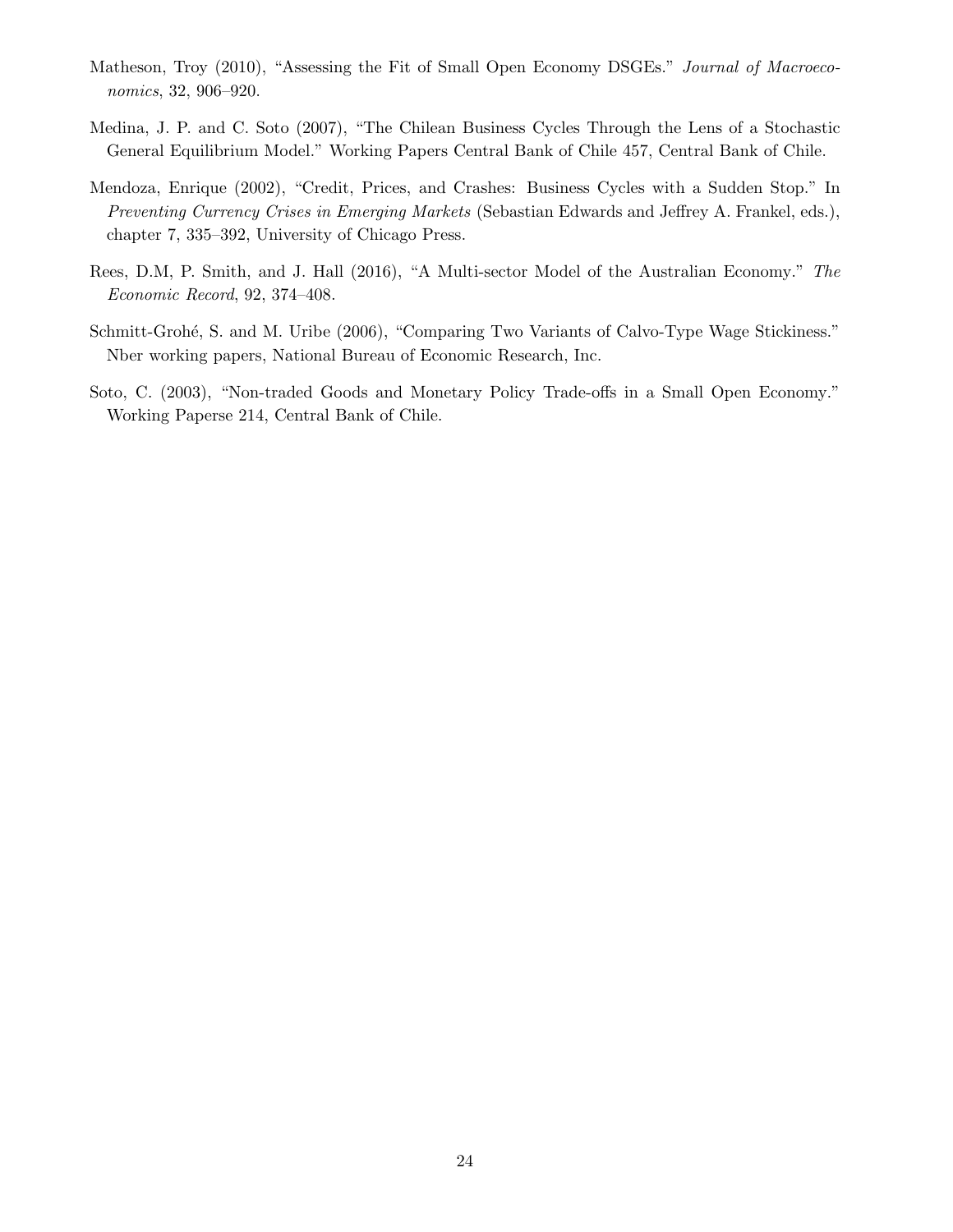# Appendix

## A.1 Calibration

| Param.               | Description                            | Value        | Source                       |  |
|----------------------|----------------------------------------|--------------|------------------------------|--|
| $\sigma$             | Risk Aversion                          | $\,1$        | García et al. (2019)         |  |
| $\varphi$            | Inv. Frish elast.                      | $\mathbf 1$  | Medina and Soto (2007)       |  |
| $\gamma$             | Share $C^N$ in $C^{NFE}$               | 0.62         | I-O Matrix, average 08-13    |  |
| $\gamma_T$           | Share $C^X$ in $C^T$                   | 0.23         | I-O Matrix, average 08-13    |  |
| $\gamma_I$           | Share $\mathcal{I}^N$ in $\mathcal{I}$ | 0.62         | I-O Matrix, average 08-13    |  |
| $\gamma_{TI}$        | Share $I^X$ in $I^T$                   | 0.02         | I-O Matrix, average 08-13    |  |
| $\gamma_{EC}$        | Share $C^E$ in $C$                     | $0.09\,$     | Share $E$ in CPI 2013 base   |  |
| $\gamma_{FC}$        | Share $C^F$ in $C$                     | 0.19         | Share $E$ in CPI 2013 base   |  |
| $\alpha_X$           | Capital in V.A. $X$                    | 0.66         | I-O Matrix, average 08-13    |  |
| $\alpha_N$           | Capital in V.A $N$                     | 0.49         | I-O Matrix, average 08-13    |  |
| $1-\gamma_X$         | Imports in Prod. $X$                   | $\rm 0.2$    | I-O Matrix, average 08-13    |  |
| $1-\gamma_N$         | Imports in Prod. $M$                   | 0.08         | I-O Matrix, average 08-13    |  |
| $\gamma_{EM}$        | Share $E$ in Interm. Imports           | 0.09         | Same as $\gamma_{EC}$        |  |
| $\delta$             | Capital depreciation                   | $0.01\,$     | García et al. (2019)         |  |
| $\epsilon^j$         | Elast. of Subst. Varieties             | 11           | García et al. (2019)         |  |
| $\vartheta$          | Fraction sector Co owned by Gov.       | $0.56\,$     | Average $01-15^a$            |  |
| $s^{TB}$             | Ratio of TB to PIB                     | $0.05\,$     | Average $01-15$              |  |
| $s^{PIB_N}$          | Ratio of $PIBN$ to $PIB$               | 0.6          | Average 01-15                |  |
| $s^{Co}$             | Ratio of Co to GDP                     | $0.1\,$      | Average 01-15                |  |
| $\boldsymbol{s}^G$   | Ratio of $G$ to $GDP$                  | 0.12         | Average 01-15                |  |
| $\pi$                | Inflation (annual)                     | $1.03\,$     | Target Central Bank of Chile |  |
| $\boldsymbol{R}$     | Monetary Policy Rate (annual)          | 1.058        | Average 01-15                |  |
| $\boldsymbol{a}$     | Long-run growth (annual)               | 1.016        | Average 01-15                |  |
| $R^W$                | World Interest Rate (annual)           | 1.045        | Average 01-15                |  |
| $\xi^{R1}$           | EMBI Chile (annual)                    | 1.015        | Average 01-15                |  |
| $\rho_g$             | $AR(1)$ coef. gov. expenditure         | 0.849        | Estimated separately         |  |
| $\sigma_g$           | St. dev. gov. expenditure              | 0.0105       | Estimated separately         |  |
| $\rho_{R^{W}}$       | $AR(1)$ coef. LIBOR                    | 0.966        | Estimated separately         |  |
| $\sigma_{R^{W}}$     | St. dev. LIBOR                         | 0.0010       | Estimated separately         |  |
| $\rho_{y^*}$         | $AR(1)$ coef. GDP comm. partners       | 0.884        | Estimated separately         |  |
| $\sigma_{y^*}$       | St. dev. GDP comm. partners            | 0.0055       | Estimated separately         |  |
| $\overline{p^X/p^I}$ | Relative price of $X$ to $I$           | $\mathbf 1$  | Normalization                |  |
| $p^M/p^I$            | Relative price of $M$ to $I$           | $\mathbf{1}$ | Normalization                |  |

Table A.1: Calibrated Parameters

Notes: <sup>a</sup> This includes the public production and the taxes received by the government of the rest of the production.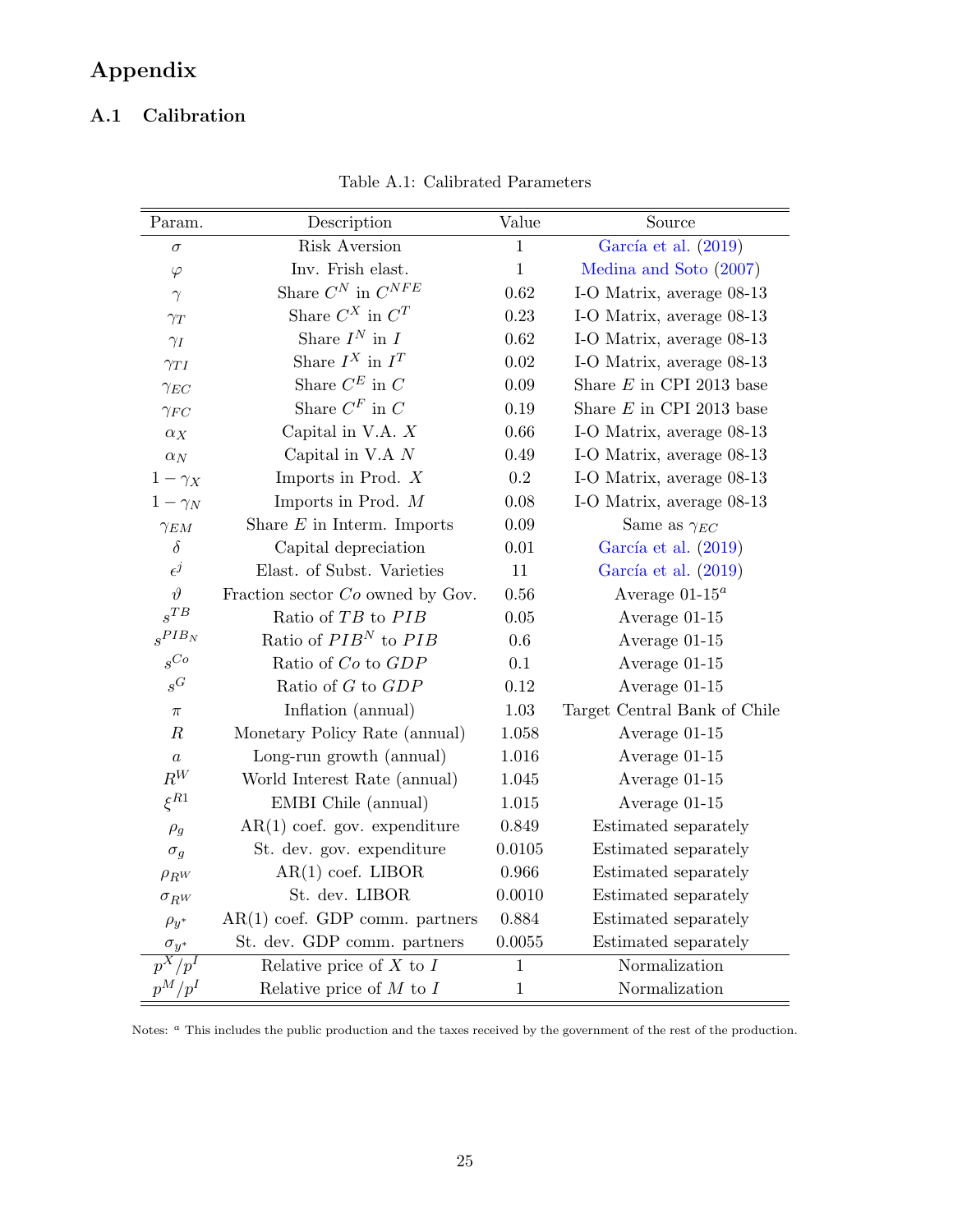## A.2 Estimation

|                      |                         | Prior           |                |              | Posterior |        |
|----------------------|-------------------------|-----------------|----------------|--------------|-----------|--------|
| Param.               | Description             | Dist.           | Mean           | St.D.        | Mode      | St. D. |
| $\phi_C$             | Habits $C$              | $\beta$         | 0.65           | 0.2          | 0.892     | 0.03   |
| $\phi_I$             | Inv. Adj. Costs         | $\mathcal{N}^+$ | $\overline{4}$ | $\mathbf{1}$ | 4.248     | 0.802  |
| $\theta_{WX}$        | Calvo $W^{\mathbb{X}}$  | $\beta$         | 0.65           | 0.2          | 0.94      | 0.013  |
| $\zeta_{WX}$         | Din. Index. $W^X$       | $\beta$         | 0.5            | 0.27         | 0.156     | 0.183  |
| $\theta_{WN}$        | Calvo ${\cal W}^N$      | $\beta$         | 0.65           | 0.2          | 0.974     | 0.005  |
| $\zeta_{WN}$         | Din. Index. $W^N$       | $\beta$         | 0.5            | 0.27         | 0.15      | 0.088  |
| $\varrho$            | Sust. $C^T, C^N$        | $\mathcal{N}^+$ | 1.1            | 0.6          | 0.902     | 0.535  |
| $\varrho_I$          | Sust. $I^T,I^N$         | $\mathcal{N}^+$ | 1.1            | 1.5          | 1.112     | 0.891  |
| $\theta_X$           | Calvo X                 | $\beta$         | 0.5            | 0.27         | 0.545     | 0.085  |
| $\theta_M$           | Calvo M                 | $\beta$         | 0.5            | 0.27         | 0.853     | 0.013  |
| $\theta_N$           | Calvo N                 | $\beta$         | 0.5            | 0.27         | 0.979     | 0.004  |
| $\varrho_X$          | Index. Own X            | $\beta$         | 0.5            | 0.27         | 0.058     | 0.132  |
| $\varrho_M$          | Index. Own M            | $\beta$         | 0.5            | 0.27         | 0.548     | 0.31   |
| $\varrho_N$          | Index. Own N            | $\beta$         | 0.5            | 0.27         | 0.633     | 0.052  |
| $\zeta_X$            | Din. Index. X           | $\beta$         | 0.5            | 0.27         | 0.764     | 0.469  |
| $\zeta_M$            | Din. Index. M           | $\beta$         | 0.5            | 0.27         | 0.498     | 0.177  |
| $\zeta_N$            | Din. Index. N           | $\beta$         | 0.5            | 0.27         | 0.827     | 0.065  |
| $\Gamma_X$           | Adj. Trend $X$          | $\beta$         | 0.65           | 0.2          | 0.772     | 0.247  |
| $\Gamma_{Co}$        | Adj. Trend $Co$         | $\beta$         | 0.65           | 0.2          | 0.773     | 0.241  |
| $\epsilon^*$         | Elast. Ext. Dem.        | $\mathcal{N}^+$ | 0.3            | 0.15         | 0.028     | 0.082  |
| $\phi_B$             | Elast. External i.r.    | IG              | 0.001          | $\infty$     | $0.002\,$ | 0.001  |
| $\rho_R$             | Smoothing               | $\beta$         | 0.8            | 0.05         | 0.772     | 0.03   |
| $V \alpha_{\pi}$     | Reaction to $\pi$       | $\mathcal{N}^+$ | 1.7            | 0.1          | 1.58      | 0.098  |
| $\alpha_{\pi}^{NFE}$ | Reaction to $\pi^{NFE}$ | $\beta$         | 0.5            | 0.2          | 0.384     | 0.183  |
| $\alpha_y$           | Reaction to $y$         | $\mathcal{N}^+$ | 0.125          | 0.05         | $0.175\,$ | 0.047  |

Table A.2: Estimated Parameters

Note: Prior distributions:  $\beta$  Beta,  $\mathcal{N}^+$  Normal truncated for positive values,  $IG$  Inverse Gamma,  $U$  Uniform. The standard deviation of the posterior is approximated by the inverse Hessian evaluated at the posterior mode.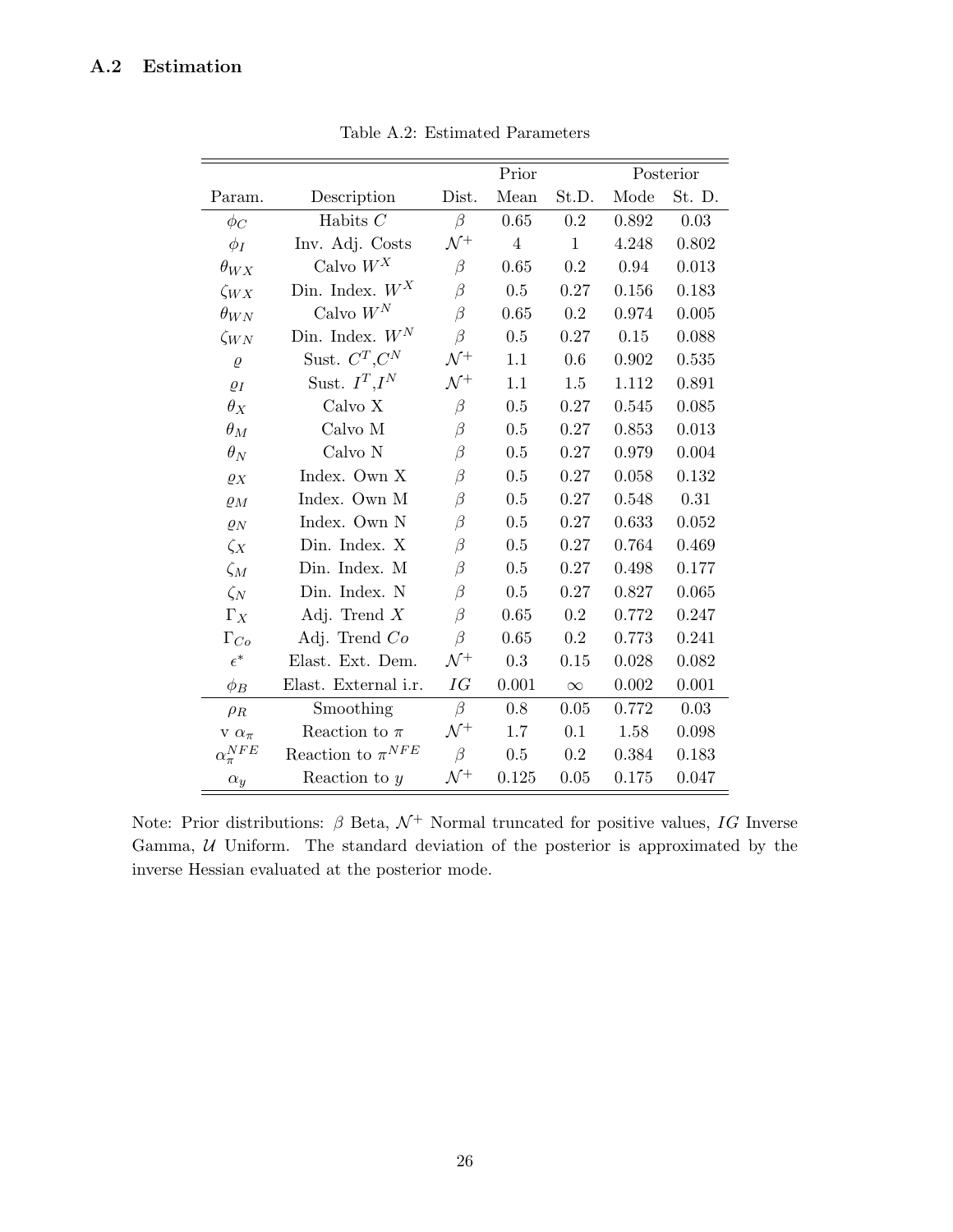|                   | Prior                      |                |       | Posterior |       |  |  |  |
|-------------------|----------------------------|----------------|-------|-----------|-------|--|--|--|
|                   |                            |                |       |           |       |  |  |  |
| Para.             | Dist.                      | Mean           | St.D. | Mode      | St.D. |  |  |  |
|                   | Dynamics of Driving Forces |                |       |           |       |  |  |  |
| $\rho_{\xi\beta}$ | β                          | 0.65           | 0.2   | 0.792     | 0.079 |  |  |  |
| $\rho_a$          | β                          | 0.35           | 0.15  | 0.279     | 0.155 |  |  |  |
| $\rho_{\xi hX}$   | $\beta$                    | 0.65           | 0.2   | 0.811     | 0.076 |  |  |  |
| $\rho_{\xi hN}$   | β                          | 0.65           | 0.2   | 0.897     | 0.051 |  |  |  |
| $\rho_z$ x        | $\beta$                    | 0.5            | 0.23  | 0.847     | 0.084 |  |  |  |
| $\rho_{z^N}$      | β                          | 0.5            | 0.23  | 0.944     | 0.028 |  |  |  |
| $\rho_u$          | $\beta$                    | 0.65           | 0.2   | 0.62      | 0.117 |  |  |  |
| $\rho_{\xi^{X*}}$ | β                          | 0.65           | 0.2   | 0.86      | 0.061 |  |  |  |
| $\rho_{\xi R1}$   | $\beta$                    | 0.65           | 0.2   | 0.936     | 0.051 |  |  |  |
| $\rho_{\xi R2}$   | β                          | 0.65           | 0.2   | 0.851     | 0.065 |  |  |  |
| $\rho_{yCo}$      | $\beta$                    | 0.55           | 0.2   | 0.873     | 0.068 |  |  |  |
| $\rho_{pE}$       | β                          | 0.65           | 0.2   | 0.903     | 0.054 |  |  |  |
| $\rho_{p^F}$      | β                          | 0.65           | 0.2   | 0.974     | 0.016 |  |  |  |
| $\Gamma_*$        | $\mathcal U$               | 0.5            | 0.29  | 0.324     | 0.115 |  |  |  |
| $\Gamma_{M*}$     | U                          | 0.5            | 0.29  | 0.505     | 0.082 |  |  |  |
| $\Gamma_{Cov}$    | $\mathcal U$               | 0.5            | 0.29  | 0.117     | 0.12  |  |  |  |
| $\rho_{F*}$       | $\mathcal U$               | $\overline{0}$ | 0.58  | 0.239     | 0.121 |  |  |  |
| $\rho_*$          | $\mathcal U$               | $\overline{0}$ | 0.58  | 0.768     | 0.153 |  |  |  |
| $\rho_{M*}$       | $\mathcal U$               | 0              | 0.58  | 0.478     | 0.123 |  |  |  |
| $\rho_{Co*}$      | $\mathcal U$               | $\overline{0}$ | 0.58  | 0.918     | 0.045 |  |  |  |

Table A.3: Estimated Parameters, Coefficients of Exogenous Processes

Note: Prior distributions:  $\beta$  Beta,  $\mathcal U$  Uniform. The standard deviation of the posterior is approximated by the inverse Hessian evaluated at the posterior mode.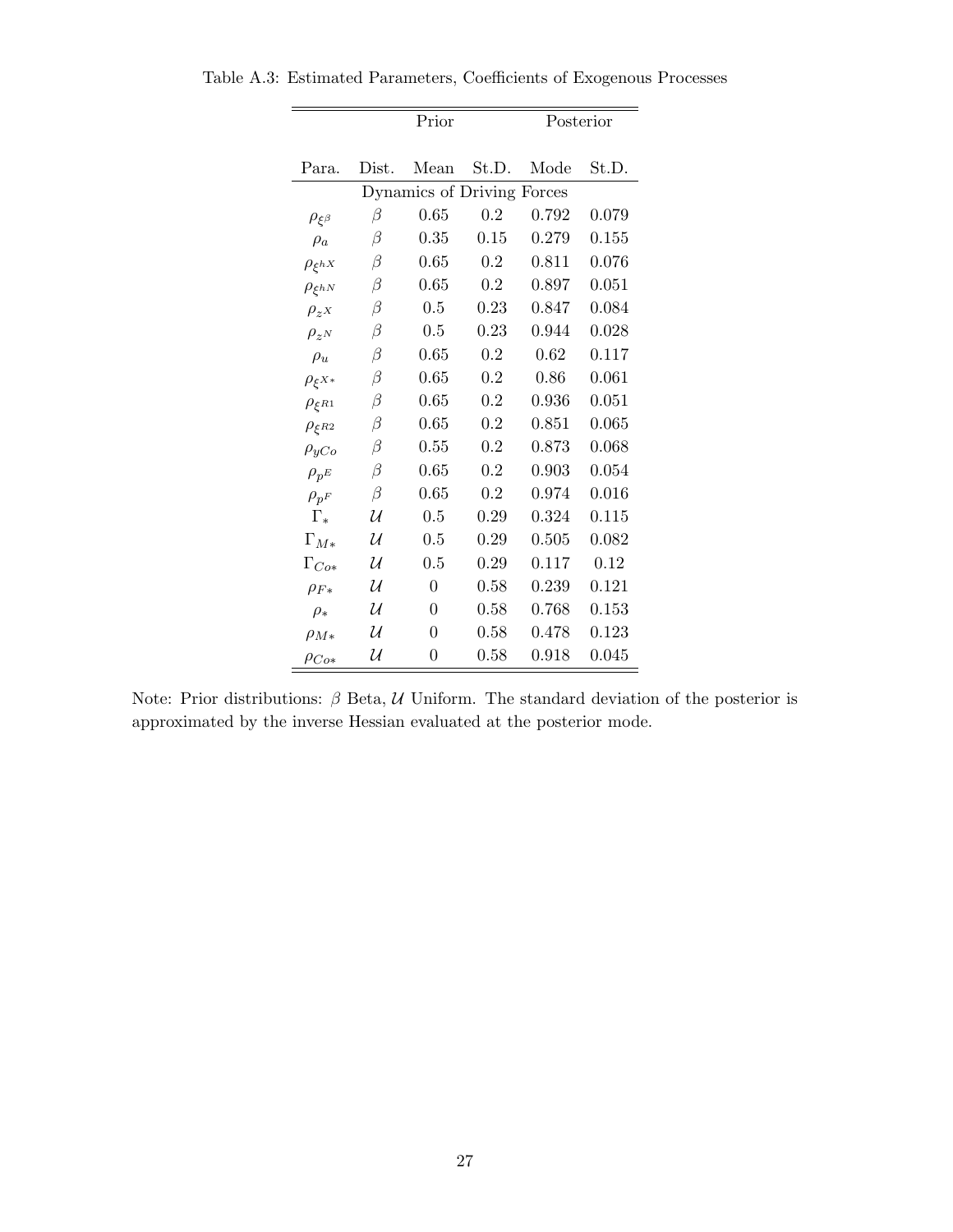|                                   |                 | Prior      |          |       | Posterior |
|-----------------------------------|-----------------|------------|----------|-------|-----------|
| Para.                             | Dist.           | Mean       | St.D.    | Mode  | St.D.     |
| $\sigma^{\xi^{\overline{\beta}}}$ | $\mathcal{N}^+$ | 0.03       | 0.03     | 0.047 | 0.013     |
| $\sigma^a$                        | ΙG              | 0.01       | $\infty$ | 0.004 | 0.001     |
| $\sigma^{\xi^{hX}}$               | $\mathcal{N}^+$ | 0.1        | 0.15     | 0.252 | 0.102     |
| $\sigma^{\xi^{hN}}$               | $\mathcal{N}^+$ | 0.1        | 0.15     | 0.239 | 0.093     |
| $\sigma^{z^X}$                    | $\Lambda$ / $+$ | 0.01       | 0.03     | 0.014 | 0.002     |
| $\sigma^{z^N}$                    | $\mathcal{N}^+$ | 0.005      | 0.03     | 0.047 | 0.006     |
| $\sigma^u$                        | $\mathcal{N}^+$ | 0.03       | 0.03     | 0.062 | 0.017     |
| $\sigma^{e^m}$                    | $\mathcal{N}^+$ | 0.01       | 0.01     | 0.002 | 0         |
| $\sigma^{\xi^{X\ast}}$            | $\mathcal{N}^+$ | 0.01       | 0.01     | 0.018 | 0.002     |
| $\sigma^{\xi^{R1}}$               | $\mathcal{N}^+$ | 0.01       | 0.01     | 0.001 | 0         |
| $\sigma^{\xi^{R2}}$               | $\Lambda$ /+    | 0.01       | 0.01     | 0.004 | 0.002     |
| $\sigma^{yCo}$                    | $\mathcal{N}^+$ | 0.02       | 0.02     | 0.021 | 0.002     |
| $\sigma^{p^E}$                    | $\mathcal{N}^+$ | 0.04       | 0.04     | 0.024 | 0.002     |
| $\sigma^{p^F}$                    | $\mathcal{N}^+$ | 0.02       | 0.02     | 0.012 | 0.001     |
| $\sigma^{F*}$                     | U               | $0.25\,$   | 0.14     | 0.031 | 0.006     |
| $\sigma^*$                        | U               | $0.25\,$   | 0.14     | 0.013 | 0.002     |
| $\sigma^{M*}$                     | И               | 0.25       | 0.14     | 0.014 | 0.002     |
| $\sigma^{Co*}$                    | U               | $\rm 0.25$ | 0.14     | 0.117 | $0.011\,$ |

Table A.4: Estimated Parameters, Standard Deviations of Exogenous shocks

Note: Prior distributions:  $\mathcal{N}^+$  Normal truncated for positive values, IG Inverse Gamma,  $U$  Uniform. The standard deviation of the posterior is approximated by the inverse Hessian evaluated at the posterior mode.

#### A.3 Optimality Conditions

#### A.3.1 Household

From the decision of final consumption, labor, bonds and capital and defining as  $\lambda_t$  the multiplier of the budget constraint,  $\mu_t^J \lambda_t$  the multiplier of the capital accumulation equation for  $J = \{X, N\}$  and as  $\mu_t^{WJ} W_t^J \lambda_t$  the multiplier of the equalization of labor demand and supply, we have the first order conditions: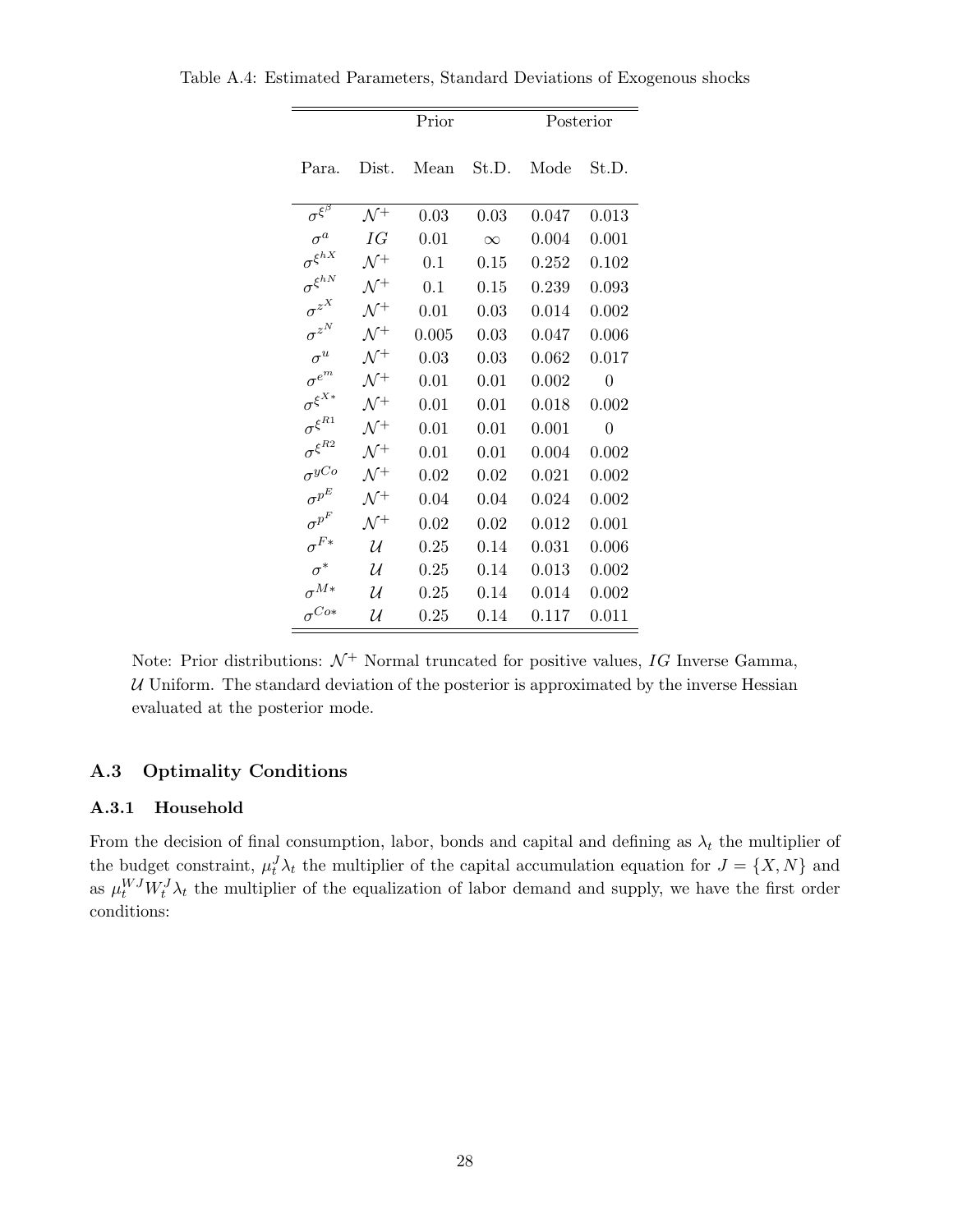$$
\xi_{t}^{\beta} (C_{t} - \phi_{c} \tilde{C}_{t-1})^{-\sigma} - P_{t} \lambda_{t} = 0
$$
  
\n
$$
-\xi_{t}^{\beta} \kappa_{t} \xi_{t}^{h,J} (h_{t}^{J})^{\varphi} + \mu_{t}^{WJ} W_{t}^{J} \lambda_{t} = 0
$$
  
\n
$$
-\lambda_{t} + \beta E_{t} \lambda_{t+1} R_{t} = 0
$$
  
\n
$$
-\lambda_{t} S_{t} + \beta E_{t} \lambda_{t+1} S_{t+1} R_{t}^{*} = 0
$$
  
\n
$$
-\mu_{t}^{J} \lambda_{t} + \beta E_{t} \left\{ \lambda_{t+1} P_{t+1}^{J} R_{t+1}^{J} + \mu_{t+1}^{J} \lambda_{t+1} (1 - \delta) \right\} = 0
$$
  
\n
$$
-\lambda_{t} P_{t}^{I} + \mu_{t}^{J} \lambda_{t} \left\{ \left[ 1 - \Gamma \left( \frac{I_{t}^{J}}{I_{t-1}^{J}} \right) \right] u_{t} + \left( -\Gamma' \left( \frac{I_{t}^{J}}{I_{t-1}^{J}} \right) \frac{1}{I_{t-1}^{J}} \right) u_{t} I_{t}^{J} \right\} + \beta E_{t} \left\{ \mu_{t+1}^{J} \lambda_{t+1} \left( -\Gamma' \left( \frac{I_{t+1}^{J}}{I_{t}^{J}} \right) \right) \left( -\frac{I_{t+1}^{J}}{(I_{t}^{J})^{2}} \right) u_{t+1} I_{t+1}^{J} \right\} = 0
$$

where  $J = \{X, N\}$  for the second and last two equations. The functional form for  $\Gamma(x)$  is:

$$
\Gamma(x) = 1 - \frac{\phi_I}{2}(x - a)^2
$$

where  $a$  is the steady-state value of the trend growth. From the optimality conditions of choosing wages, we can write the first order conditions as:

$$
\frac{\epsilon_W - 1}{\epsilon_W} W_t^{J,*} E_t \sum_{\tau=0}^{\infty} (\theta_{WJ} \beta)^{\tau} \lambda_{t+\tau} \left\{ \frac{h_{t+\tau}^{J,d}}{(W_{t+\tau}^J)^{-\epsilon_W}} (W_t^{J,*})^{-\epsilon_W} \left[ a^{\tau} \prod_{s=1}^{\tau} \pi_{t+s-1}^{\zeta_{WJ}} \bar{\pi}_{t+s}^{1-\zeta_{WJ}} \right]^{1-\epsilon_W} \right\} =
$$
  
\n
$$
E_t \sum_{\tau=0}^{\infty} (\theta_{WJ} \beta)^{\tau} \mu_{t+\tau}^{WJ} \lambda_{t+\tau} W_{t+\tau}^{J} \left\{ \frac{h_{t+\tau}^{J,d}}{(W_{t+\tau}^J)^{-\epsilon_W}} (W_t^{J,*})^{-\epsilon_W} \left[ a^{\tau} \prod_{s=1}^{\tau} \pi_{t+s-1}^{\zeta_{WJ}} \bar{\pi}_{t+s}^{1-\zeta_{WJ}} \right]^{-\epsilon_W} \right\}
$$

where  $W_t^{J,*}$  $t^{J,*}$  is the optimal wage chosen and this equation holds for  $J = \{X, N\}.$ 

In addition, the optimality conditions for the decision between tradable and non-tradable consumption are:

$$
C_t^N = \gamma \left(\frac{P_t^N}{P_t}\right)^{-\varrho} C_t
$$
  

$$
C_t^T = (1-\gamma) \left(\frac{P_t^T}{P_t}\right)^{-\varrho} C_t
$$

where it was used the fact that  $C_t^{NFE} = C_t$ .

And between the exportable and importable:

$$
C_t^X = \gamma_T \left( \frac{P_t^T C_t^T}{P_t^X} \right)
$$
  

$$
C_t^M = (1 - \gamma_T) \left( \frac{P_t^T C_t^T}{P_t^M} \right)
$$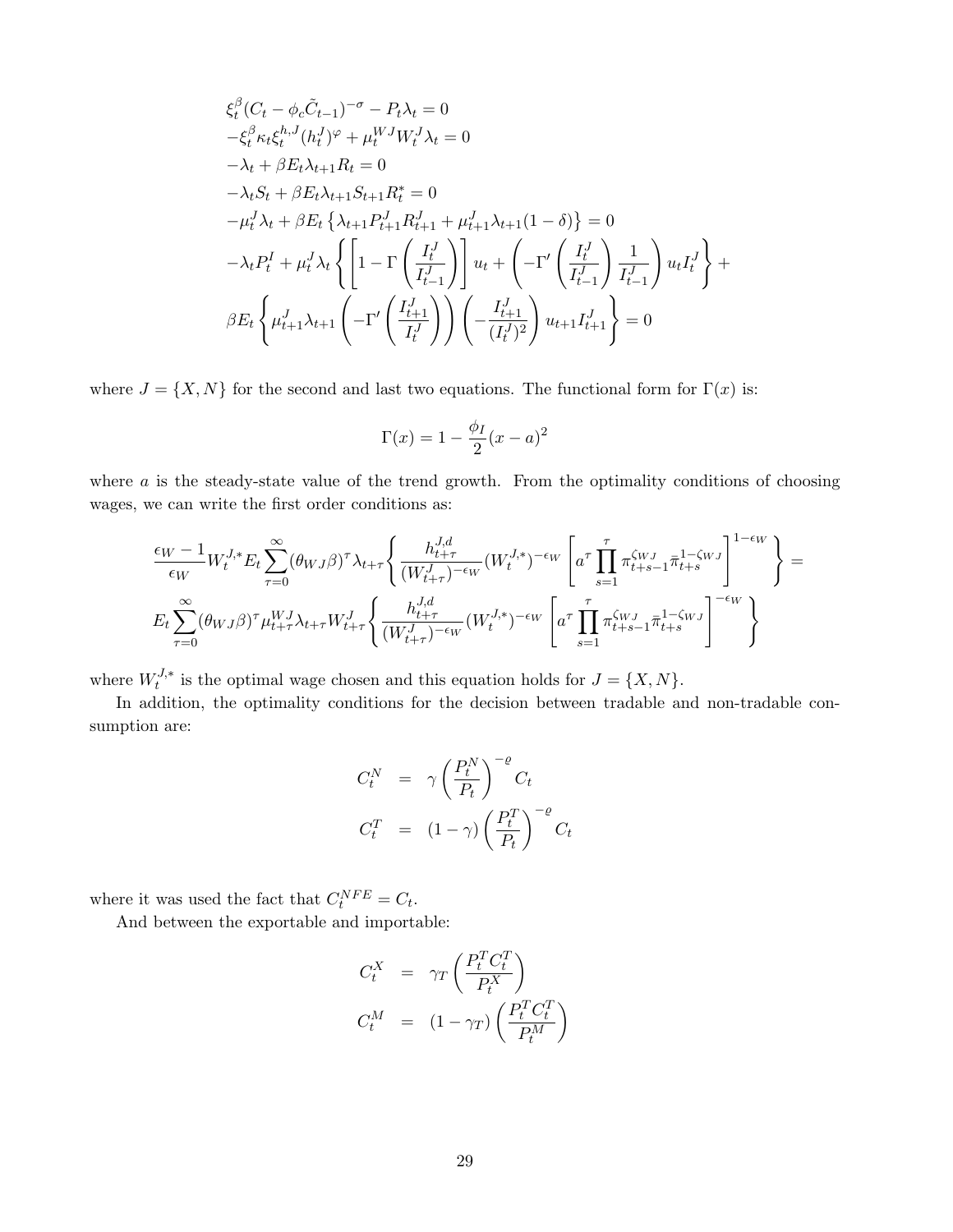#### A.3.2 Investment Good Production

The first order conditions between tradable and non-tradable investment can be written as:

$$
\begin{aligned}\n\tilde{I}_t^N &= \gamma_I \left(\frac{P_t^N}{P_t^I}\right)^{-\varrho_I} I_t \\
\tilde{I}_t^T &= (1 - \gamma_I) \left(\frac{P_t^{TI}}{P_t^I}\right)^{-\varrho_I} I_t\n\end{aligned}
$$

where  $P_t^{TI}$  is the price index defined for the tradable investment. The FOC between exportable and importable investment is given by:

$$
\begin{aligned}\n\tilde{I}_t^X &= \gamma_{TI} \left( \frac{P_t^{TI} \tilde{I}_t^T}{P_t^X} \right) \\
\tilde{I}_t^M &= (1 - \gamma_{TI}) \left( \frac{P_t^{TI} \tilde{I}_t^T}{P_t^M} \right)\n\end{aligned}
$$

#### A.3.3 Firms

The first order conditions are the same for each firm  $i$  in each sector and so the subscript will be omitted. First, given the marginal costs, the first order condition of the price setting can be written as:

$$
\frac{\epsilon_J-1}{\epsilon_J}(P_t^{J,*})^{-\epsilon_J}\sum_{\tau=0}^{\infty}(\beta\theta_J)^{\tau}\Lambda_{t,t+\tau}\frac{1}{(P_{t+\tau}^{J})^{-\epsilon_J}}Y_{t+\tau}^{J}\left[\prod_{s=1}^{\tau}\left((\pi_{t+s-1}^{J})^{\varrho_J}\pi_{t+s-1}^{1-\varrho_J}\right)^{\zeta_J}\bar{\pi}_{t+s}^{1-\zeta_J}\right]^{1-\epsilon_J}=\n(P_t^{J,*})^{-\epsilon_J-1}\sum_{\tau=1}^{\infty}(\beta\theta_J)^{\tau}\Lambda_{t,t+\tau}MC_{t+\tau}^{J}\frac{1}{(P_{t+\tau}^{J})^{-\epsilon_J}}Y_{t+\tau}^{J}\left[\prod_{s=1}^{\tau}\left((\pi_{t+s-1}^{J})^{\varrho_J}\pi_{t+s-1}^{1-\varrho_J}\right)^{\zeta_J}\bar{\pi}_{t+s}^{1-\zeta_J}\right]^{-\epsilon_J}
$$

where  $P_t^{J,*}$  $t^{J,*}$  is the optimal price chosen at t. To get the marginal cost of each sector, we distinguish between the importable and the other sectors

• Sector M: Cost minimization implies that their marginal cost is the same for all firms and is given by the price in local currency of the imported input:

$$
MC_t^M = P_{m,t}
$$

Note the difference between the price set by the M sector,  $P_t^M$ , and the price of its input,  $P_{m,t}$ .

- $\bullet\,$  Sector X and N:
	- 1. Optimal production of  $V_t^J$ : The optimality conditions and the marginal cost are: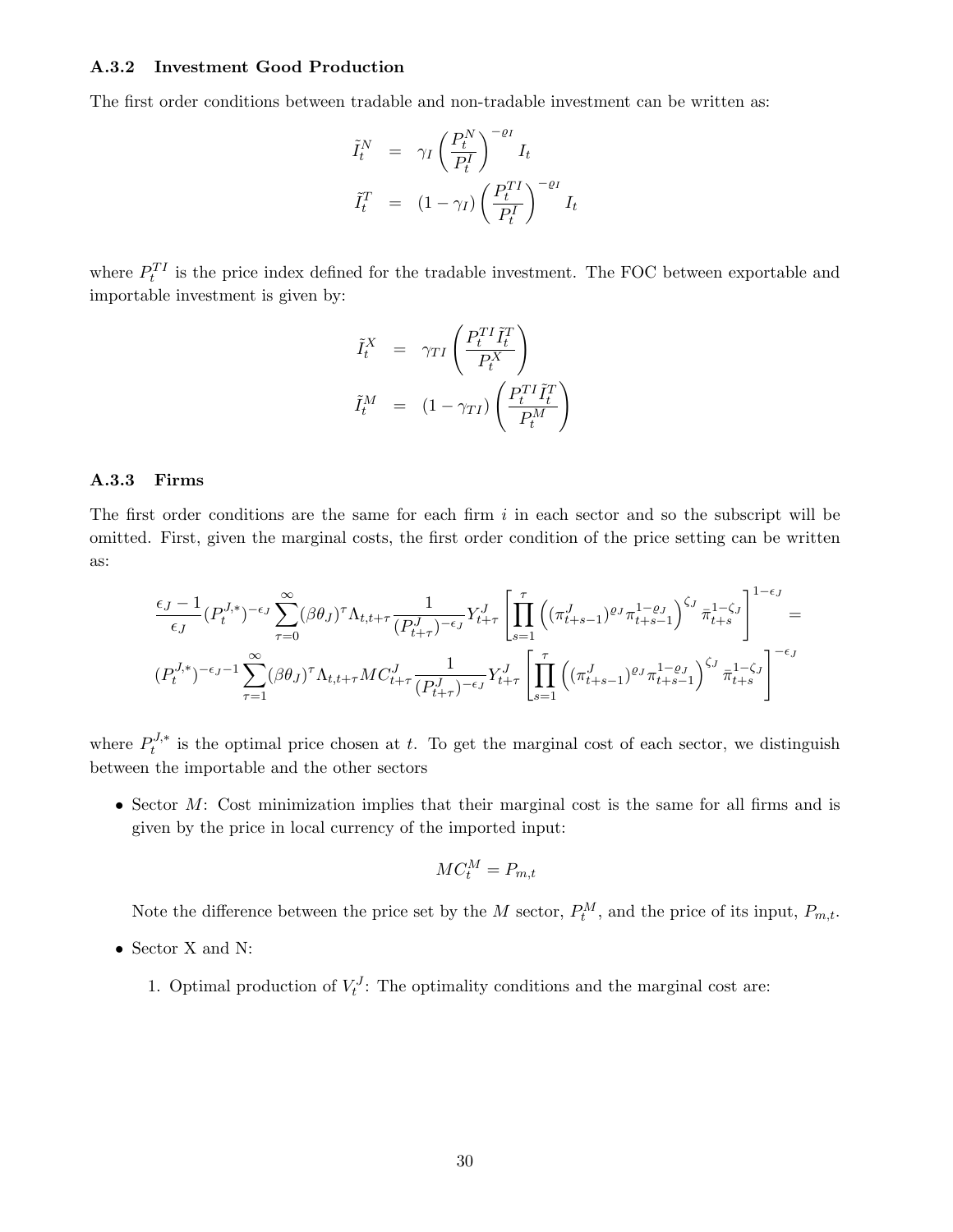$$
h_t^{J,d} = \frac{V_t^J}{z_t^J (A_t^J)^{1-\alpha_J}} \left[ \frac{1-\alpha_J}{\alpha_J} \frac{P_t^J R_t^J}{W_t^J} \right]^{\alpha_J}
$$
  
\n
$$
K_{t-1}^J = \frac{V_t^J}{z_t^J (A_t^J)^{1-\alpha_J}} \left[ \frac{\alpha_J}{1-\alpha_J} \frac{W_t^J}{P_t^J R_t^J} \right]^{1-\alpha_J}
$$
  
\n
$$
MC_t^{V,J} = \frac{1}{z_t^J (A_t^J)^{1-\alpha_J}} (P_t^J R_t^J)^{\alpha_J} (W_t^J)^{1-\alpha_J} \left[ \frac{1}{(1-\alpha_J)^{1-\alpha_J} \alpha_J^{\alpha_J}} \right]
$$

2. Optimal production  $Y_t^J$ :

$$
M_t^J = Y_t^J(i) \left[ \frac{1 - \gamma_J M C_t^{V,J}}{\gamma_J} \right]^{\gamma_J}
$$
  
\n
$$
V_t^J = Y_t^J(i) \left[ \frac{\gamma_J}{1 - \gamma_J M C_t^{V,J}} \right]^{1 - \gamma_J}
$$
  
\n
$$
M C_t^J = (M C_t^{V,J})^{\gamma_J} (P_t^{ME})^{1 - \gamma_J} \left[ \frac{1}{(1 - \gamma_J)^{1 - \gamma_J} \gamma_J^{\gamma_J}} \right]
$$

where  $MC_t^J$  is the marginal cost of producing  $Y_t^J$ .

#### A.3.4 Market Clearing

All markets clear:

$$
B_t = B_t^G
$$
  
\n
$$
I_t = I_t^X + I_t^N
$$
  
\n
$$
h_t^X = \Delta_t^{WX} h_t^{X,d}
$$
  
\n
$$
h_t^N = \Delta_t^{WN} h_t^{N,d}
$$
  
\n
$$
Y_t^X = \Delta_t^X \left( C_t^X + \tilde{I}_t^X + C_t^{X,*} \right)
$$
  
\n
$$
Y_t^M = \Delta_t^M \left( C_t^M + \tilde{I}_t^M + M_t^X + M_t^N \right)
$$
  
\n
$$
Y_t^N = \Delta_t^N \left( C_t^N + \tilde{I}_t^N + G_t^N \right)
$$

Which correspond to the local bonds market, the investment market, labor markets and goods market. The  $\Delta$  variables are measures of dispersion in prices in the different markets, given by:

$$
\Delta_t^{WJ} = \int_0^1 \left( \frac{W_t^J(i)}{W_t^J} \right)^{-\epsilon_W} dj
$$

$$
\Delta_t^J = \int_0^1 \left( \frac{P_t^J(i)}{P_t^J} \right)^{-\epsilon_J} dj
$$

the first equation for  $J = \{X, N\}$  and the second for  $J = \{X, M, N\}$ . The rest of the equations correspond to the policy and foreign equations described in the previous section.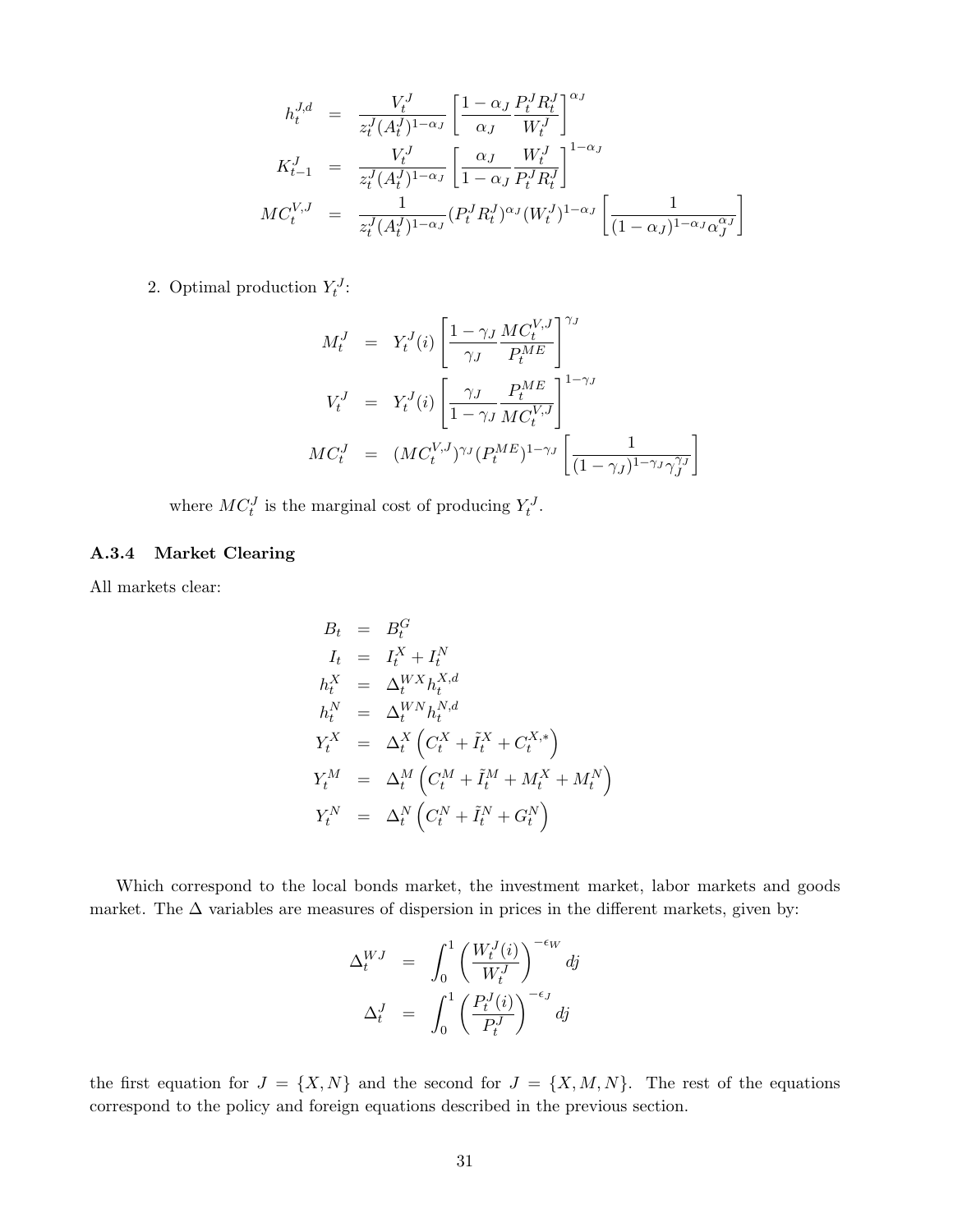#### A.4 Equilibrium Conditions

This sections describes the equilibrium conditions after the variables were redefined to make them stationary. The transformations made to the variables were: all lower case prices are the corresponding capital price divided by the CPI Index with the exception of  $p_t^{Co,*}$  $t^{Co,*}$  and  $p_t^{M*}$  which are divided by the foreign CPI price index and  $p_t^{J,*} = P_t^{J,*}$  $t^{J,*}_t/P_t^J$  for  $J = \{X, M, N\}$ . All lower case real variables (consumption, investment, capital, government expenditure, production, imports, productivity, output, foreign demand) are the upper case divided by  $A_{t-1}$  with the exception of  $y_t^{Co} = Y_t^{Co}/A_{t-1}^{Co}$ . All inflation definitions are the corresponding price index divided by the price index in the previous period. And particular definitions are:  $\tilde{\xi}_t^{h,J} = \xi_t^{h,J}$  $\int_t^{h,J} \! /A_{t-1}, \; \tilde{\mu}_t^J = \mu_t^J/P_t, \; b_t^* = B_t^*/(A_{t-1}P_t^*), \; \tilde{f}_t^J = f_t^{1,J}$  $t^{1,J}/(A_{t-1}P_t^{\sigma}),$  $\tilde{f}_t^{WJ} = f_t^{WJ} / A_{t-1}^{1-\sigma}, \ \tilde{\lambda}_t = P_t \lambda_t / A_{t-1}^{-\sigma}, \ w_t^J = W_t^J / (A_{t-1} P_t), \ w_t^{J,*} = W_t^{J,*}$  $t^{J,*}/W_t^J$ ,  $mc_t^J = MC_t^J/P_t^J$  and  $mc_t^{V,J} = MC_t^{V,J}/P_t^J$  for  $J = \{X, M, N\}$  or  $J = \{X, N\}$  depending on the variable. In addition, new variables were defined as the real exhange rate, the trade balance, the gdp deflactor among others.

There are 84 endogenous variables,

$$
\{c_{t}, \tilde{\lambda}_{t}, h_{t}^{X}, \mu_{t}^{WX}, w_{t}^{X}, h_{t}^{N}, \mu_{t}^{WN}, w_{t}^{N}, R_{t}, \pi_{t}, R_{t}^{*}, \pi_{t}^{S}, \tilde{\mu}_{t}^{X}, p_{t}^{X}, R_{t}^{X}, \tilde{\mu}_{t}^{N}, p_{t}^{N}, R_{t}^{N}, p_{t}^{I}, i_{t}^{X}, i_{t}^{N}, k_{t}^{X}, k_{t}^{N}, \tilde{f}_{t}^{WX}, w_{t}^{X,*}, h_{t}^{X,d}, \pi_{t}^{X}, \tilde{f}_{t}^{WN}, w_{t}^{N,*}, h_{t}^{N,d}, \pi_{t}^{N}, c_{t}^{N}, p_{t}^{SAE}, c_{t}^{T}, p_{t}^{T}, c_{t}^{X}, p_{t}^{M}, c_{t}^{M}, p_{t}^{TI}, \tilde{i}_{t}^{N}, \tilde{i}_{t}^{T}, \tilde{i}_{t}^{X}, \tilde{i}_{t}^{M}, i_{t}, mc_{t}^{M}, y_{t}^{M}, m_{t}, p_{m,t}, v_{t}^{X}, a_{t}^{X}, v_{t}^{N}, mc_{t}^{V,X}, mc_{t}^{V,N}, y_{t}^{X}, p_{t}^{ME}, m_{t}^{X}, y_{t}^{N}, m_{t}^{N}, mc_{t}^{X}, mc_{t}^{N}, \tilde{f}_{t}^{X}, p_{t}^{X,*}, \tilde{f}_{t}^{M}, p_{t}^{M,*}, \pi_{t}^{M}, \tilde{f}_{t}^{N}, p_{t}^{N,*}, qdp_{t}, \pi_{t}^{SAE}, c_{t}^{X,*}, rer_{t}, \Delta_{t}^{WX}, \Delta_{t}^{WN}, \Delta_{t}^{X}, \Delta_{t}^{M}, t_{b_{t}}, a_{t}^{Co}, b_{t}^{*}, p_{t}^{Y}, f_{t}^{*}, p_{t}^{Co,*}, p_{t}^{M,*}, \pi_{t}^{*}\}
$$

and 21 shocks:

$$
\{\xi_t^{\beta}, a_t, \tilde{\xi}_t^{h, X}, \tilde{\xi}_t^{h, N}, p_t^A/p_t^T, p_t^E/p_t^T, u_t, z_t^X, z_t^N, g_t, e_t^m, y_t^*, \xi_t^{X,*}, R_t^W, \xi_t^{R1}, \xi_t^{R2}, y_t^{Co}, \Delta F_t^*, u_t^*, u_t^{Co*}, u_t^{M*}\}.
$$

$$
\xi_t^{\beta} \left( c_t - \phi_C \frac{c_{t-1}}{a_{t-1}} \right)^{-\sigma} = \tilde{\lambda}_t \tag{A.1}
$$

$$
\tilde{\xi}_t^{h,X}(h_t^X)^\varphi = \mu_t^{WX} w_t^X \tag{A.2}
$$

$$
\tilde{\xi}_t^{h,N}(h_t^N)^\varphi = \mu_t^{WN} w_t^N \tag{A.3}
$$

$$
\tilde{\lambda}_t = \beta a_t^{-\sigma} E_t \frac{\tilde{\lambda}_{t+1} R_t}{\pi_{t+1}}
$$
\n(A.4)

$$
\tilde{\lambda}_t = \beta a_t^{-\sigma} E_t \frac{\tilde{\lambda}_{t+1} R_t^* \pi_{t+1}^S}{\pi_{t+1}}
$$
\n(A.5)

$$
\tilde{\mu}_t^X \tilde{\lambda}_t = \beta a_t^{-\sigma} E_t \left\{ \tilde{\lambda}_{t+1} p_{t+1}^X R_{t+1}^X + \tilde{\mu}_{t+1}^X \tilde{\lambda}_{t+1} (1 - \delta) \right\}
$$
\n(A.6)

$$
\tilde{\mu}_t^N \tilde{\lambda}_t = \beta a_t^{-\sigma} E_t \left\{ \tilde{\lambda}_{t+1} p_{t+1}^N R_{t+1}^N + \tilde{\mu}_{t+1}^N \tilde{\lambda}_{t+1} (1 - \delta) \right\}
$$
\n(A.7)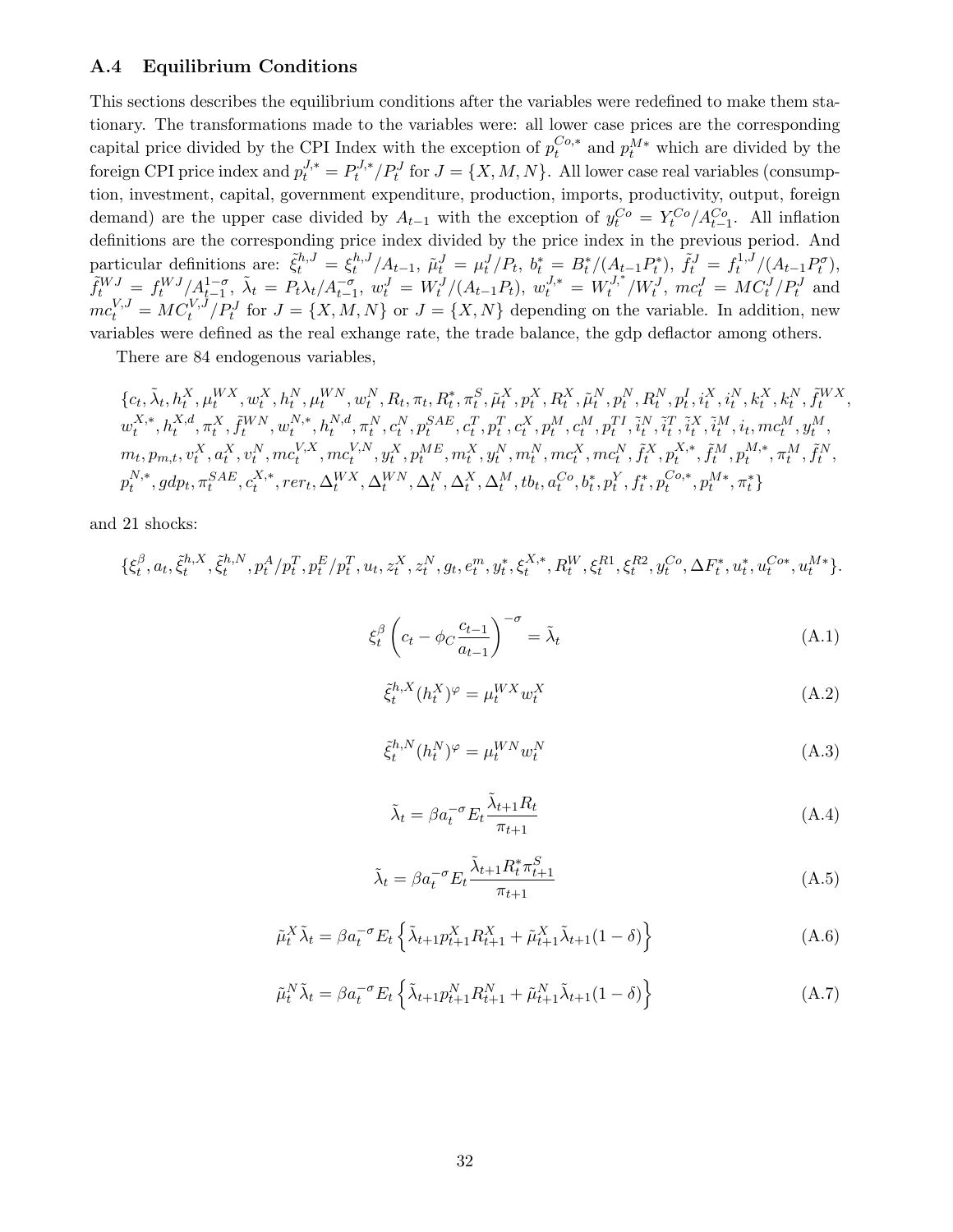$$
\tilde{\lambda}_{t} p_{t}^{I} = \tilde{\mu}_{t}^{X} \tilde{\lambda}_{t} \left\{ 1 - \frac{\phi_{I}}{2} \left( \frac{i_{t}^{X}}{i_{t-1}^{X}} a_{t-1} - a \right)^{2} - \phi_{I} \left( \frac{i_{t}^{X}}{i_{t-1}^{X}} a_{t-1} - a \right) \frac{i_{t}^{X}}{i_{t-1}^{X}} a_{t-1} \right\} u_{t} + \beta a_{t}^{-\sigma} E_{t} \tilde{\mu}_{t+1}^{X} \tilde{\lambda}_{t+1} \phi_{I} \left( \frac{i_{t+1}^{X}}{i_{t}^{X}} a_{t} - a \right) \left( \frac{i_{t+1}^{X}}{i_{t}^{X}} a_{t} \right)^{2} u_{t+1}
$$
\n
$$
\tilde{\lambda}_{t} p_{t}^{I} = \tilde{\mu}_{t}^{N} \tilde{\lambda}_{t} \left\{ 1 - \frac{\phi_{I}}{2} \left( \frac{i_{t}^{N}}{i_{t-1}^{N}} a_{t-1} - a \right)^{2} - \phi_{I} \left( \frac{i_{t}^{N}}{i_{t-1}^{N}} a_{t-1} - a \right) \frac{i_{t}^{N}}{i_{t-1}^{N}} a_{t-1} \right\} u_{t} + \beta a_{t}^{-\sigma} E_{t} \tilde{\mu}_{t+1}^{N} \tilde{\lambda}_{t+1} \phi_{I} \left( \frac{i_{t+1}^{N}}{i_{t}^{N}} a_{t} - a \right) \left( \frac{i_{t+1}^{N}}{i_{t}^{N}} a_{t} \right)^{2} u_{t+1}
$$
\n(A.9)

$$
k_t^X = \left[1 - \frac{\phi_I}{2} \left(\frac{i_t^X}{i_{t-1}^X} a_{t-1} - a\right)^2\right] u_t i_t^X + (1 - \delta) \frac{k_{t-1}^X}{a_{t-1}} \tag{A.10}
$$

$$
k_t^N = \left[1 - \frac{\phi_I}{2} \left(\frac{i_t^N}{i_{t-1}^N} a_{t-1} - a\right)^2\right] u_t i_t^N + (1 - \delta) \frac{k_{t-1}^N}{a_{t-1}}
$$
(A.11)

$$
\tilde{f}_{t}^{WX} = \frac{\epsilon_{W} - 1}{\epsilon_{W}} (w_{t}^{X,*})^{1 - \epsilon_{W}} \tilde{\lambda}_{t} h_{t}^{X,d} +
$$
\n
$$
\theta_{WX} a_{t}^{1 - \sigma} \beta E_{t} \left( \frac{w_{t}^{X,*}}{w_{t+1}^{X,*}} \frac{w_{t}^{X}}{w_{t+1}^{X}} \right)^{1 - \epsilon_{W}} \left[ \frac{a}{a_{t}} \frac{\pi_{t}^{\zeta_{WX}} \pi^{1 - \zeta_{WX}}}{\pi_{t+1}} \right]^{1 - \epsilon_{W}} \frac{w_{t+1}^{X}}{w_{t}^{X}} \tilde{f}_{t+1}^{WX} \tag{A.12}
$$

$$
\tilde{f}_{t}^{WN} = \frac{\epsilon_{W} - 1}{\epsilon_{W}} (w_{t}^{N,*})^{1 - \epsilon_{W}} \tilde{\lambda}_{t} h_{t}^{N,d} +
$$
\n
$$
\theta_{WN} a_{t}^{1 - \sigma} \beta E_{t} \left( \frac{w_{t}^{N,*}}{w_{t+1}^{N,*}} \frac{w_{t}^{N}}{w_{t+1}^{N}} \right)^{1 - \epsilon_{W}} \left[ \frac{a}{a_{t}} \frac{\pi_{t}^{\zeta_{WN}} \pi^{1 - \zeta_{WN}}}{\pi_{t+1}} \right]^{1 - \epsilon_{W}} \frac{w_{t+1}^{N}}{w_{t}^{N}} \tilde{f}_{t+1}^{WN} \tag{A.13}
$$

$$
\tilde{f}_t^{WX} = \left(w_t^{X,*}\right)^{-\epsilon_W} \mu_t^{WX} \tilde{\lambda}_t h_t^{X,d} + \theta_{WX} a_t^{1-\sigma} \beta E_t \left(\frac{w_t^{X,*}}{w_{t+1}^{X,*}} \frac{w_t^X}{w_{t+1}^X}\right)^{-\epsilon_W} \left[\frac{a}{a_t} \frac{\pi_t^{\zeta_W} \pi^{1-\zeta_W} x}{\pi_{t+1}}\right]^{-\epsilon_W} \frac{w_{t+1}^X}{w_t^X} \tilde{f}_{t+1}^{WX} \tag{A.14}
$$

$$
\tilde{f}_{t}^{WN} = \left(w_{t}^{N,*}\right)^{-\epsilon_{W}} \mu_{t}^{WN} \tilde{\lambda}_{t} h_{t}^{N,d} + \\\theta_{WN} a_{t}^{1-\sigma} \beta E_{t} \left(\frac{w_{t}^{N,*}}{w_{t+1}^{N,*}} \frac{w_{t}^{N}}{w_{t+1}^{N}}\right)^{-\epsilon_{W}} \left[\frac{a}{a_{t}} \frac{\pi_{t}^{\zeta_{WN}} \bar{\pi}^{1-\zeta_{WN}}}{\pi_{t+1}}\right]^{-\epsilon_{W}} \frac{w_{t+1}^{N}}{w_{t}^{N}} \tilde{f}_{t+1}^{WN} \tag{A.15}
$$

$$
1 = \theta_{WX} \left( \frac{w_{t-1}^X}{w_t^X} \frac{a}{a_{t-1}} \frac{\pi_{t-1}^{\zeta_{WX}} \bar{\pi}^{1-\zeta_{WX}}}{\pi_t} \right)^{1-\epsilon_W} + (1 - \theta_{WX}) \left( w_t^{X,*} \right)^{1-\epsilon_W}
$$
(A.16)

$$
1 = \theta_{WN} \left( \frac{w_{t-1}^N}{w_t^N} \frac{a}{a_{t-1}} \frac{\pi_{t-1}^{\zeta_{WN}} \pi^{1-\zeta_{WN}}}{\pi_t} \right)^{1-\epsilon_W} + (1 - \theta_{WN}) \left( w_t^{N,*} \right)^{1-\epsilon_W}
$$
(A.17)

$$
c_t^N = \gamma \left(\frac{p_t^N}{p_t^{SAE}}\right)^{-\varrho} c_t \tag{A.18}
$$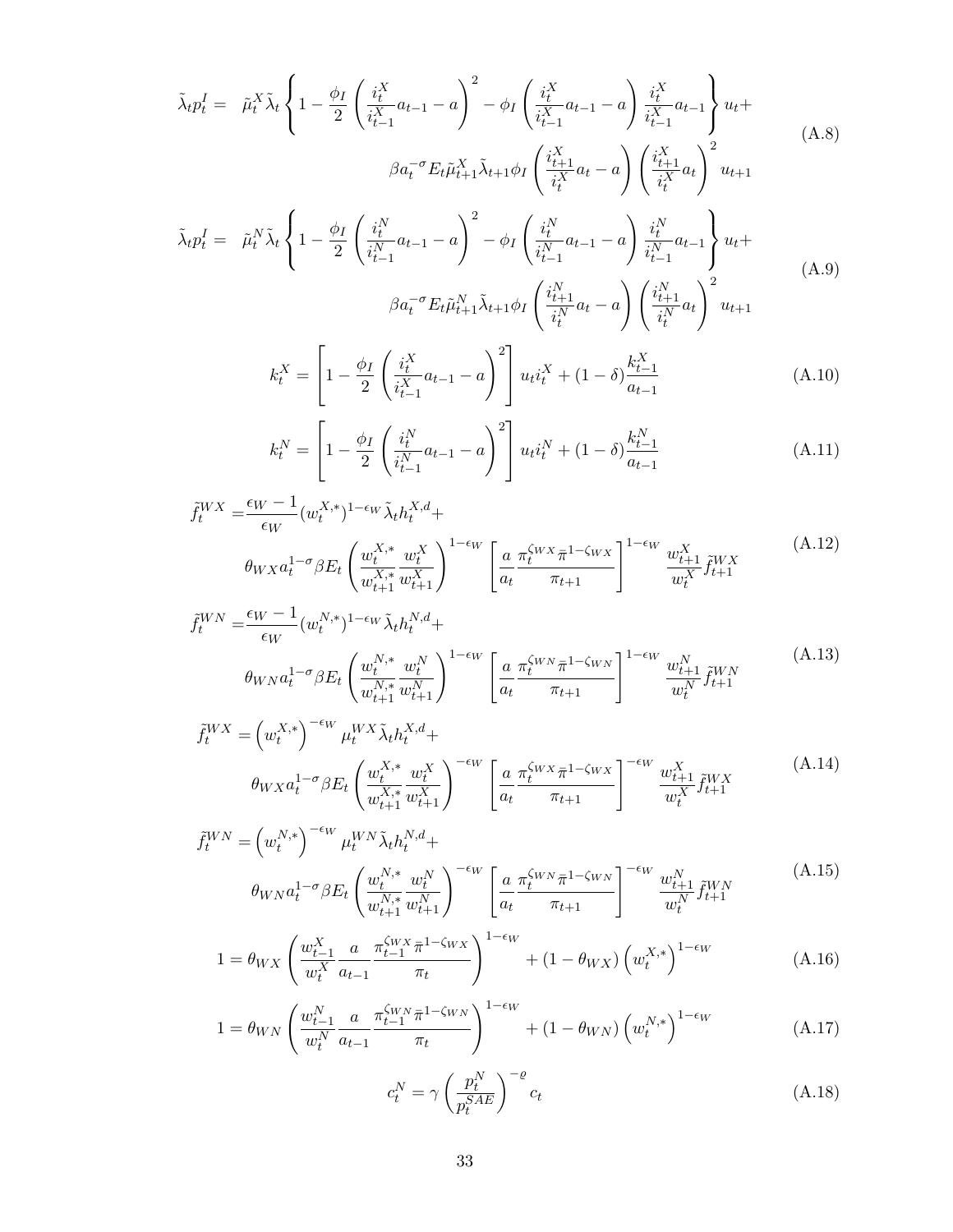$$
c_t^T = (1 - \gamma) \left(\frac{p_t^T}{p_t^{SAE}}\right)^{-\varrho} c_t
$$
\n(A.19)

$$
c_t^X = \gamma_T \left(\frac{p_t^T c_t^T}{p_t^X}\right) \tag{A.20}
$$

$$
c_t^M = (1 - \gamma_T) \left( \frac{p_t^T c_t^T}{p_t^M} \right) \tag{A.21}
$$

$$
1 = \left(p_t^{SAE}\right)^{1-\gamma_{AC}-\gamma_{EC}} \left(p_t^A\right)^{\gamma_{AC}} \left(p_t^E\right)^{\gamma_{EC}} \tag{A.22}
$$

$$
1 = (1 - \gamma) \left(\frac{p_t^T}{p_t^{SAE}}\right)^{1-\varrho} + \gamma \left(\frac{p_t^N}{p_t^{SAE}}\right)^{1-\varrho} \tag{A.23}
$$

$$
p_t^T = (p_t^X)^{\gamma_T} (p_t^M)^{1 - \gamma_T} \tag{A.24}
$$

$$
p_t^I = \left(\gamma_I (p_t^N)^{1-\varrho_I} + (1-\gamma_I)(p_t^{TI})^{1-\varrho_I}\right)^{\frac{1}{1-\varrho_I}}\tag{A.25}
$$

$$
p_t^{TI} = (p_t^X)^{\gamma_{TI}} (p_t^M)^{1 - \gamma_{TI}} \tag{A.26}
$$

$$
\tilde{i}_t^N = \gamma_I \left(\frac{p_t^N}{p_t^I}\right)^{-\varrho_I} i_t \tag{A.27}
$$

$$
\tilde{i}_t^T = (1 - \gamma_I) \left(\frac{p_t^{TI}}{p_t^I}\right)^{-\varrho_I} i_t \tag{A.28}
$$

$$
\tilde{i}_t^X = \gamma_{TI} \left( \frac{p_t^{TI} \tilde{i}_t^T}{p_t^X} \right) \tag{A.29}
$$

$$
\tilde{i}_t^M = (1 - \gamma_{TI}) \left( \frac{p_t^{TI} \tilde{i}_t^T}{p_t^M} \right) \tag{A.30}
$$

$$
mc_t^M = \frac{p_{m,t}}{p_t^M} \tag{A.31}
$$

$$
y_t^M = m_t \tag{A.32}
$$

$$
h_t^{X,d} = \frac{v_t^X}{z_t^X (a_t^X)^{1-\alpha_X}} \left[ \frac{1-\alpha_X}{\alpha_X} \frac{p_t^X}{w_t^X} R_t^X \right]^{\alpha_X} \tag{A.33}
$$

$$
k_{t-1}^{X} = a_{t-1} \frac{v_t^{X}}{z_t^{X}(a_t^{X})^{1-\alpha_X}} \left[ \frac{\alpha_X}{1-\alpha_X} \frac{w_t^{X}}{p_t^{X} R_t^{X}} \right]^{1-\alpha_X}
$$
(A.34)

$$
h_t^{N,d} = \frac{v_t^N}{z_t^N a_t^{1-\alpha_N}} \left[ \frac{1-\alpha_N}{\alpha_N} \frac{p_t^N}{w_t^N} R_t^N \right]^{\alpha_N} \tag{A.35}
$$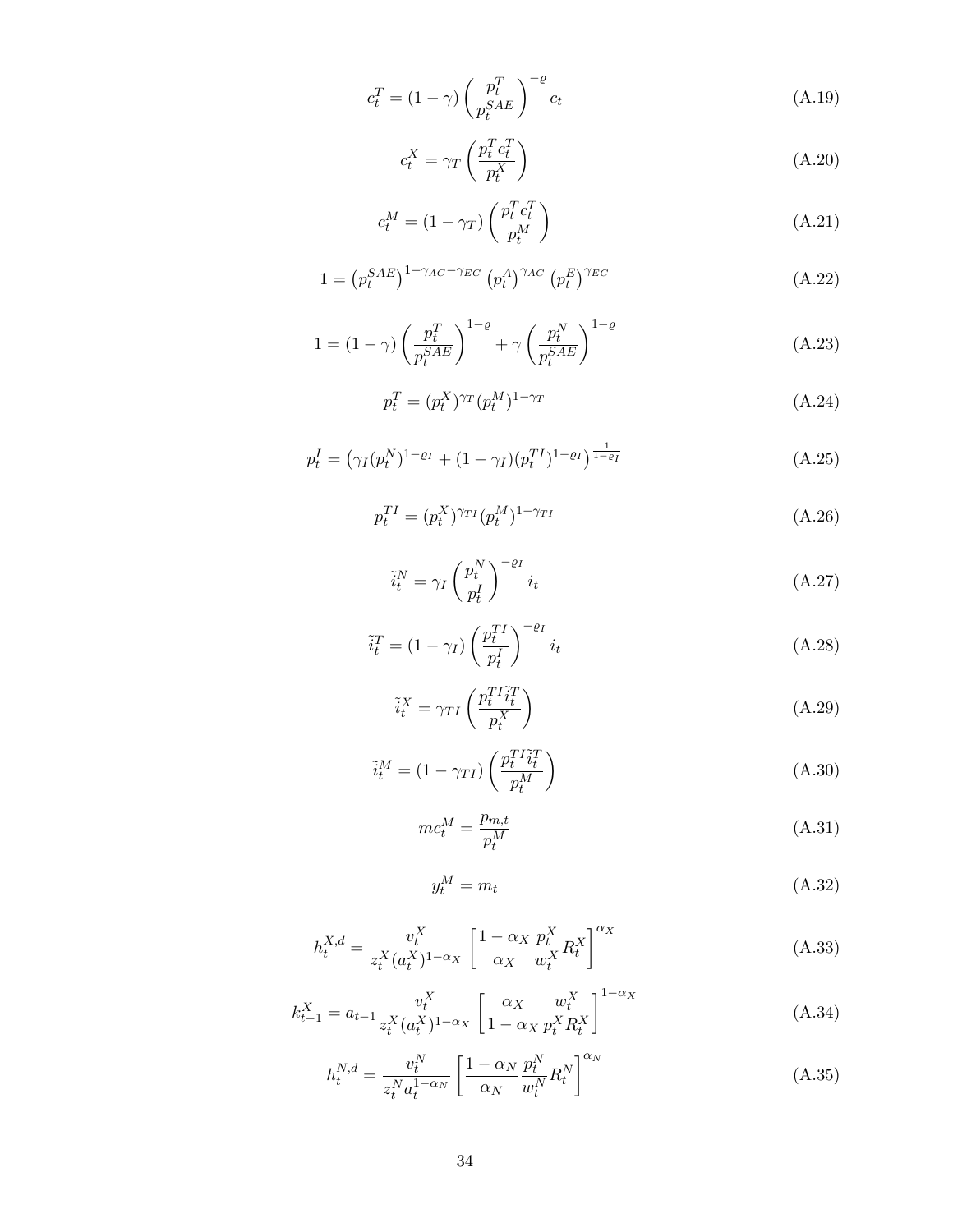$$
k_{t-1}^{N} = a_{t-1} \frac{v_t^{N}}{z_t^{N} a_t^{1-\alpha_N}} \left[ \frac{\alpha_N}{1-\alpha_N} \frac{w_t^{N}}{p_t^{N} R_t^{N}} \right]^{1-\alpha_N}
$$
 (A.36)

$$
mc_t^{V,X} = \frac{1}{z_t^X (a_t^X)^{1-\alpha_X}} \frac{(p_t^X R_t^X)^{\alpha_X} (w_t^X)^{1-\alpha_X}}{p_t^X} \left[ \frac{1}{(1-\alpha_X)^{1-\alpha_X} \alpha_X^{\alpha_X}} \right]
$$
(A.37)

$$
mc_t^{V,N} = \frac{1}{z_t^N a_t^{1-\alpha_N}} \frac{(p_t^N R_t^N)^{\alpha_N} (w_t^N)^{1-\alpha_N}}{p_t^N} \left[ \frac{1}{(1-\alpha_N)^{1-\alpha_N} \alpha_N^{\alpha_N}} \right]
$$
(A.38)

$$
v_t^X = y_t^X \left[ \frac{\gamma_X}{1 - \gamma_X} \frac{p_t^{ME}}{mc_t^{V,X}} \frac{1}{p_t^X} \right]^{1 - \gamma_X} \tag{A.39}
$$

$$
m_t^X = y_t^X \left[ \frac{1 - \gamma_X}{\gamma_X} \frac{m c_t^{V,X}}{p_t^{ME}} p_t^X \right]^{\gamma_X} \tag{A.40}
$$

$$
v_t^N = y_t^N \left[ \frac{\gamma_N}{1 - \gamma_N} \frac{p_t^{ME}}{mc_t^{V,N}} \frac{1}{p_t^N} \right]^{1 - \gamma_N}
$$
\n(A.41)

$$
m_t^N = y_t^N \left[ \frac{1 - \gamma_N}{\gamma_N} \frac{mc_t^{V,N}}{p_t^{ME}} p_t^N \right]^{\gamma_N} \tag{A.42}
$$

$$
mc_t^X = (mc_t^{V,X})^{\gamma_X} \left(\frac{p_t^{ME}}{p_t^X}\right)^{1-\gamma_X} \frac{1}{(1-\gamma_X)^{1-\gamma_X} \gamma_X^{\gamma_X}}
$$
(A.43)

$$
mc_t^N = (mc_t^{V,N})^{\gamma_N} \left(\frac{p_t^{ME}}{p_t^N}\right)^{1-\gamma_N} \frac{1}{(1-\gamma_N)^{1-\gamma_N}\gamma_N^{\gamma_N}}
$$
(A.44)

$$
a_t^X = \left(\frac{a_{t-1}^X}{a_{t-1}}\right)^{1-\Gamma_X} (a_t)^{\Gamma_X} \tag{A.45}
$$

$$
p_t^{ME} = (p_t^M)^{1 - \gamma_{EF}} (p_t^E)^{\gamma_{EF}} \tag{A.46}
$$

$$
\tilde{f}_{t}^{X} = \frac{\epsilon_{X} - 1}{\epsilon_{X}} \left( p_{t}^{X,*} \right)^{1 - \epsilon_{X}} y_{t}^{X} + \frac{\epsilon_{X} - 1}{\epsilon_{X}^{X,*}} \left( p_{t+1}^{X,*} p_{t+1}^{X} \right)^{1 - \epsilon_{X}} \frac{\tilde{\lambda}_{t+1}}{\tilde{\lambda}_{t}} \frac{\left[ \left( (\pi_{t}^{X})^{\varrho_{X}} \pi_{t}^{1 - \varrho_{X}} \right)^{\zeta_{X}} \bar{\pi}_{t-1}^{1 - \zeta_{X}} \right]^{1 - \epsilon_{X}}}{\pi_{t+1}^{1 - \epsilon_{X}}} \frac{\pi_{t+1}^{X}}{\pi_{t+1}} \tilde{f}_{t+1}^{X} \tag{A.47}
$$

$$
\tilde{f}_t^M = \frac{\epsilon_M - 1}{\epsilon_M} \left( p_t^{M,*} \right)^{1 - \epsilon_M} y_t^M + \frac{\epsilon_M}{\epsilon_M} y_t^M + \frac{\epsilon_M}{\epsilon_M} \left[ \left( (\pi_t^M)^{\varrho_M} \pi_t^{1 - \varrho_M} \right)^{\zeta_M} \pi_t^{1 - \zeta_M} \right]^{1 - \epsilon_M} (A.48)
$$
\n
$$
\beta a_t^{1 - \sigma} \theta_M E_t \left( \frac{p_t^{M,*}}{p_{t+1}^{M,*}} \frac{p_t^M}{p_{t+1}^{M,*}} \right)^{1 - \epsilon_M} \frac{\tilde{\lambda}_{t+1}^{M,*}}{\tilde{\lambda}_t} \frac{\left( (\pi_t^M)^{\varrho_M} \pi_t^{1 - \varrho_M} \right)^{\zeta_M} \pi_t^{1 - \zeta_M}}{\pi_{t+1}^{1 - \epsilon_M}} \frac{\pi_{t+1}^M}{\pi_{t+1}} \tilde{f}_{t+1}^M
$$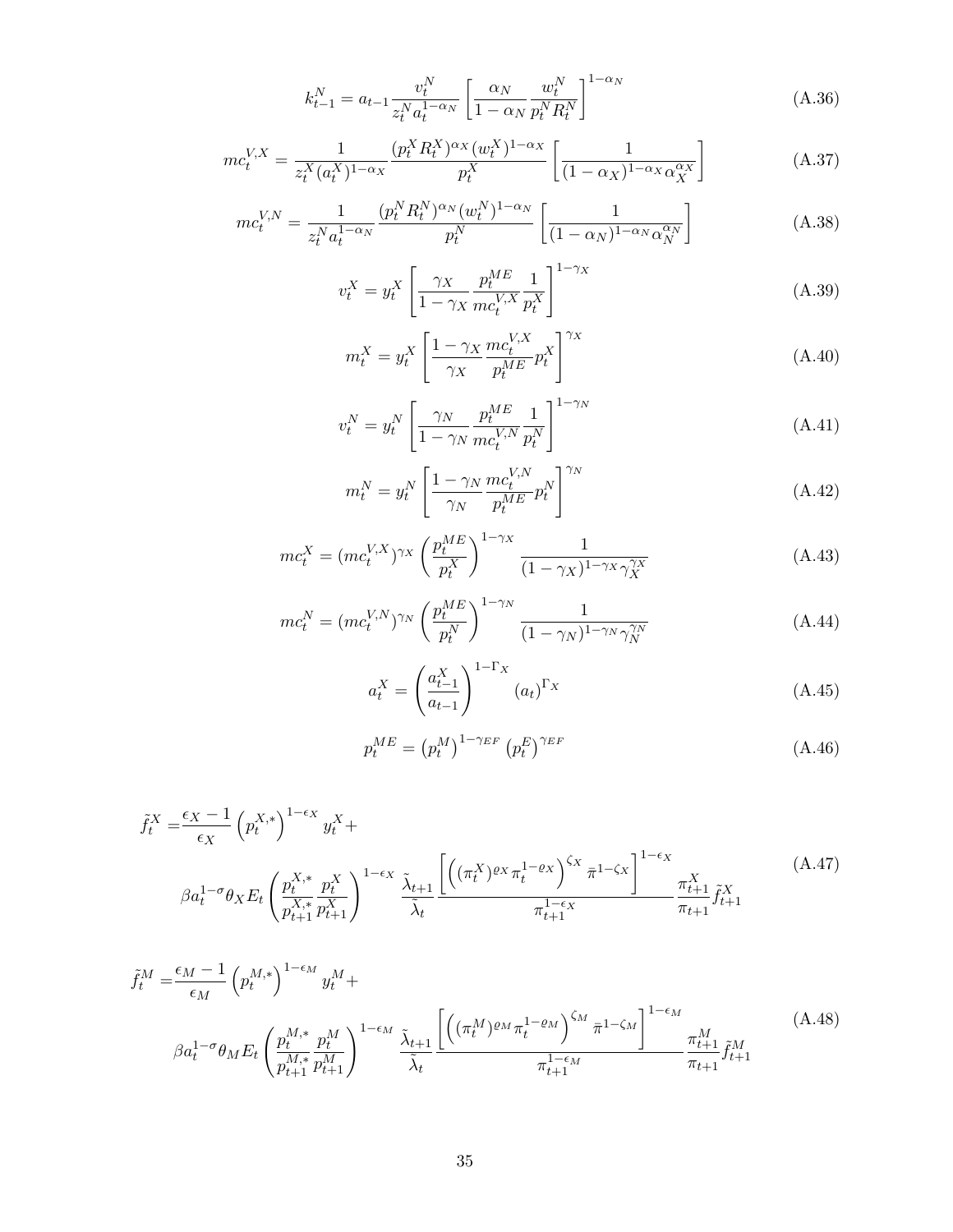$$
\tilde{f}_t^N = \frac{\epsilon_N - 1}{\epsilon_N} \left( p_t^{N,*} \right)^{1 - \epsilon_N} y_t^N +
$$
\n
$$
\beta a_t^{1 - \sigma} \theta_N E_t \left( \frac{p_t^{N,*}}{p_{t+1}^{N,*}} \frac{p_t^N}{p_{t+1}^N} \right)^{1 - \epsilon_N} \frac{\tilde{\lambda}_{t+1}}{\tilde{\lambda}_t} \frac{\left[ \left( (\pi_t^N)^{\varrho_N} \pi_t^{1 - \varrho_N} \right)^{\zeta_N} \bar{\pi}^{1 - \zeta_N} \right]^{1 - \epsilon_N}}{\pi_{t+1}^{1 - \epsilon_N}} \frac{\pi_{t+1}^N}{\pi_{t+1}} \tilde{f}_{t+1}^N \tag{A.49}
$$

$$
\tilde{f}_t^X = \left(p_t^{X,*}\right)^{-\epsilon_X} mc_t^X y_t^X + \beta \tilde{f}_t^X + \beta \tilde{f}_t^X + \beta \tilde{f}_t^X + \beta \tilde{f}_t^X + \beta \tilde{f}_t^X + \beta \tilde{f}_t^X + \beta \tilde{f}_t^X
$$
\n
$$
\beta a_t^{1-\sigma} \theta_X E_t \left(\frac{p_t^{X,*}}{p_{t+1}^{X,*}} \frac{p_t^X}{p_{t+1}^{X,*}}\right)^{-\epsilon_X} \frac{\tilde{\lambda}_{t+1}}{\tilde{\lambda}_t} \left[ \left(\left(\pi_t^X\right)^{\varrho_X} \pi_t^{1-\varrho_X}\right)^{\zeta_X} \pi_t^{1-\zeta_X} \right]^{-\epsilon_X} \frac{\pi_{t+1}^X}{\pi_{t+1}^{X,*}} \tilde{f}_{t+1}^X \tag{A.50}
$$

$$
\tilde{f}_t^M = \left(p_t^{M,*}\right)^{-\epsilon_M} mc_t^M y_t^M + \beta \tilde{f}_t^M + \beta \tilde{f}_t^M y_t^M + \beta \tilde{f}_t^M y_t^M + \beta \tilde{f}_t^M y_t^M + \beta \tilde{f}_t^M y_t^M + \beta \tilde{f}_t^M y_t^M + \beta \tilde{f}_t^M y_t^M + \beta \tilde{f}_t^M y_t^M + \beta \tilde{f}_t^M y_t^M + \beta \tilde{f}_t^M y_t^M + \beta \tilde{f}_t^M y_t^M + \beta \tilde{f}_t^M y_t^M + \beta \tilde{f}_t^M y_t^M + \beta \tilde{f}_t^M y_t^M + \beta \tilde{f}_t^M y_t^M + \beta \tilde{f}_t^M y_t^M + \beta \tilde{f}_t^M y_t^M + \beta \tilde{f}_t^M y_t^M + \beta \tilde{f}_t^M y_t^M + \beta \tilde{f}_t^M y_t^M + \beta \tilde{f}_t^M y_t^M + \beta \tilde{f}_t^M y_t^M + \beta \tilde{f}_t^M y_t^M + \beta \tilde{f}_t^M y_t^M + \beta \tilde{f}_t^M y_t^M + \beta \tilde{f}_t^M y_t^M + \beta \tilde{f}_t^M y_t^M + \beta \tilde{f}_t^M y_t^M + \beta \tilde{f}_t^M y_t^M + \beta \tilde{f}_t^M y_t^M + \beta \tilde{f}_t^M y_t^M + \beta \tilde{f}_t^M y_t^M + \beta \tilde{f}_t^M y_t^M + \beta \tilde{f}_t^M y_t^M + \beta \tilde{f}_t^M y_t^M + \beta \tilde{f}_t^M y_t^M + \beta \tilde{f}_t^M y_t^M + \beta \tilde{f}_t^M y_t^M + \beta \tilde{f}_t^M y_t^M + \beta \tilde{f}_t^M y_t^M + \beta \tilde{f}_t^M y_t^M + \beta \tilde{f}_t^M y_t^M + \beta \tilde{f}_t^M y_t^M + \beta \tilde{f}_t^M y_t^M + \beta \tilde{f}_t^M y_t^M + \beta \tilde{f}_t^
$$

$$
\tilde{f}_t^N = \left(p_t^{N,*}\right)^{-\epsilon_N} mc_t^N y_t^N +
$$
\n
$$
\beta a_t^{1-\sigma} \theta_N E_t \left(\frac{p_t^{N,*}}{p_{t+1}^{N,*}} \frac{p_t^N}{p_{t+1}^N}\right)^{-\epsilon_N} \frac{\tilde{\lambda}_{t+1}}{\tilde{\lambda}_t} \frac{\left[\left((\pi_t^N)^{\varrho_N} \pi_t^{1-\varrho_N}\right)^{\zeta_N} \pi_t^{1-\zeta_N}\right]^{-\epsilon_N}}{\pi_{t+1}^{-\epsilon_N}} \frac{\pi_{t+1}^N}{\pi_{t+1}} \tilde{f}_{t+1}^N
$$
\n(A.52)

$$
\pi_t^X = \frac{p_t^X}{p_{t-1}^X} \pi_t \tag{A.53}
$$

$$
\pi_t^M = \frac{p_t^M}{p_{t-1}^M} \pi_t \tag{A.54}
$$

$$
\pi_t^N = \frac{p_t^N}{p_{t-1}^N} \pi_t \tag{A.55}
$$

$$
\pi_t^{SAE} = \frac{p_t^{SAE}}{p_{t-1}^{SAE}} \pi_t
$$
\n(A.56)

$$
1 = (1 - \theta_X) \left( p_t^{*,X} \right)^{1 - \epsilon_X} + \theta_X \left[ \left( (\pi_{t-1}^X)^{\varrho_X} \pi_{t-1}^{1 - \varrho_X} \right)^{\zeta_X} \bar{\pi}^{1 - \zeta_X} \right]^{1 - \epsilon_X} \left( \frac{1}{\pi_t^X} \right)^{1 - \epsilon_X} \tag{A.57}
$$

$$
1 = (1 - \theta_M) \left( p_t^{*,M} \right)^{1 - \epsilon_M} + \theta_M \left[ \left( (\pi_{t-1}^M)^{\varrho_M} \pi_{t-1}^{1 - \varrho_M} \right)^{\zeta_M} \bar{\pi}^{1 - \zeta_M} \right]^{1 - \epsilon_M} \left( \frac{1}{\pi_t^M} \right)^{1 - \epsilon_M} \tag{A.58}
$$

$$
1 = (1 - \theta_N) \left( p_t^{*,N} \right)^{1 - \epsilon_N} + \theta_N \left[ \left( (\pi_{t-1}^N)^{\varrho_N} \pi_{t-1}^{1 - \varrho_N} \right)^{\zeta_N} \bar{\pi}^{1 - \zeta_N} \right]^{1 - \epsilon_N} \left( \frac{1}{\pi_t^N} \right)^{1 - \epsilon_N} \tag{A.59}
$$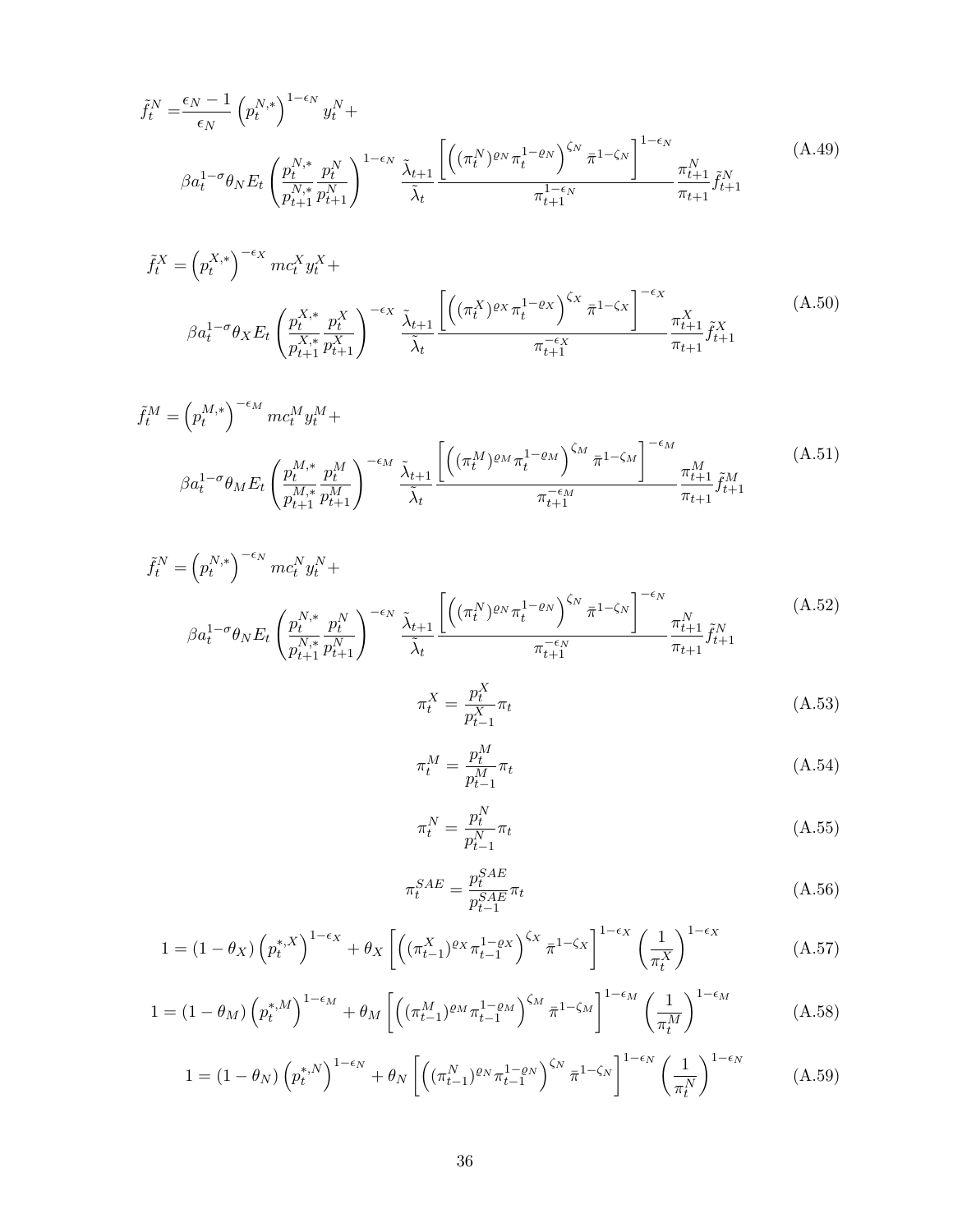$$
\left(\frac{R_t}{R}\right) = \left(\frac{R_{t-1}}{R}\right)^{\varrho_R} \left[ \left(\frac{(\pi_t^{SAE})^{\alpha_{\pi}^{SAE}} \pi_t^{1-\alpha_{\pi}^{SAE}}}{\bar{\pi}}\right)^{\alpha_{\pi}} \left(\frac{gdp_t a_{t-1}}{a}\right)^{\alpha_Y}\right]^{1-\varrho_R} e_t^m \tag{A.60}
$$

$$
c_t^{X,*} = \left(\frac{p_t^X}{rer_t}\right)^{-\epsilon^*} y_t^* \xi_t^{X,*}
$$
\n(A.61)

$$
\frac{rer_t}{rer_{t-1}} = \frac{\pi_t^S \pi_t^*}{\pi_t} \tag{A.62}
$$

$$
p_{m,t} = r e r_t p_{m,t}^* \tag{A.63}
$$

$$
R_t^* = R_t^W \exp\left\{\phi_B \left(\bar{b} - \frac{b_t^* r e_t}{p_t^Y g d p_t}\right)\right\} \xi_t^{R1} \xi_t^{R2}
$$
\n(A.64)

$$
i_t = i_t^X + i_t^N \tag{A.65}
$$

$$
h_t^X = \Delta_t^{WX} h_t^{X,d} \tag{A.66}
$$

$$
h_t^N = \Delta_t^{WN} h_t^{N,d} \tag{A.67}
$$

$$
y_t^N = \Delta_t^N (c_t^N + g_t + \tilde{i}_t^N) \tag{A.68}
$$

$$
y_t^X = \Delta_t^X (c_t^X + \tilde{i}_t^X + c_t^{X,*})
$$
\n(A.69)

$$
y_t^M = \Delta_t^M (c_t^M + \tilde{i}_t^M + m_t^X + m_t^N) \tag{A.70}
$$

$$
\Delta_t^{WX} = (1 - \theta_{WX}) \left( w_t^{X,*} \right)^{-\epsilon_W} + \theta_{WX} \left( \frac{w_{t-1}^X}{w_t^X} \frac{a}{a_{t-1}} \frac{\pi_{t-1}^{\zeta_{WX}} \pi^{1-\zeta_{WX}}}{\pi_t} \right)^{-\epsilon_W} \Delta_{t-1}^{WX} \tag{A.71}
$$

$$
\Delta_t^{WN} = (1 - \theta_{WN}) \left( w_t^{N,*} \right)^{-\epsilon_W} + \theta_{WN} \left( \frac{w_{t-1}^N}{w_t^N} \frac{a}{a_{t-1}} \frac{\pi_{t-1}^{\zeta_{WN}} \pi^{1-\zeta_{WN}}}{\pi_t} \right)^{-\epsilon_W} \Delta_{t-1}^{WX} \tag{A.72}
$$

$$
\Delta_t^X = (1 - \theta_X) \left( p_t^{*,X} \right)^{-\epsilon_X} + \theta_X \left( \frac{\left( (\pi_{t-1}^X)^{\varrho_X} \pi_{t-1}^{1-\varrho_X} \right)^{\zeta_X} \bar{\pi}^{1-\zeta_X}}{\pi_t^X} \right)^{-\epsilon_X} \Delta_{t-1}^X \tag{A.73}
$$

$$
\Delta_t^M = (1 - \theta_M) \left( p_t^{*,M} \right)^{-\epsilon_M} + \theta_M \left( \frac{\left( (\pi_{t-1}^M)^{\varrho_M} \pi_{t-1}^{1-\varrho_M} \right)^{\zeta_M} \bar{\pi}^{1-\zeta_M}}{\pi_t^M} \right)^{-\epsilon_M} \Delta_{t-1}^M \tag{A.74}
$$

$$
\Delta_t^N = (1 - \theta_N) \left( p_t^{*,N} \right)^{-\epsilon_N} + \theta_N \left( \frac{\left( (\pi_{t-1}^N)^{\varrho_N} \pi_{t-1}^{1-\varrho_N} \right)^{\zeta_N} \bar{\pi}^{1-\zeta_N}}{\pi_t^N} \right)^{-\epsilon_N} \Delta_{t-1}^N \tag{A.75}
$$

$$
tb_t = r e r_t p_t^{Co,*} y_t^{Co} \frac{a_{t-1}^{Co}}{a_{t-1}} + p_t^X c_t^{X,*} - p_{m,t} m_t
$$
\n(A.76)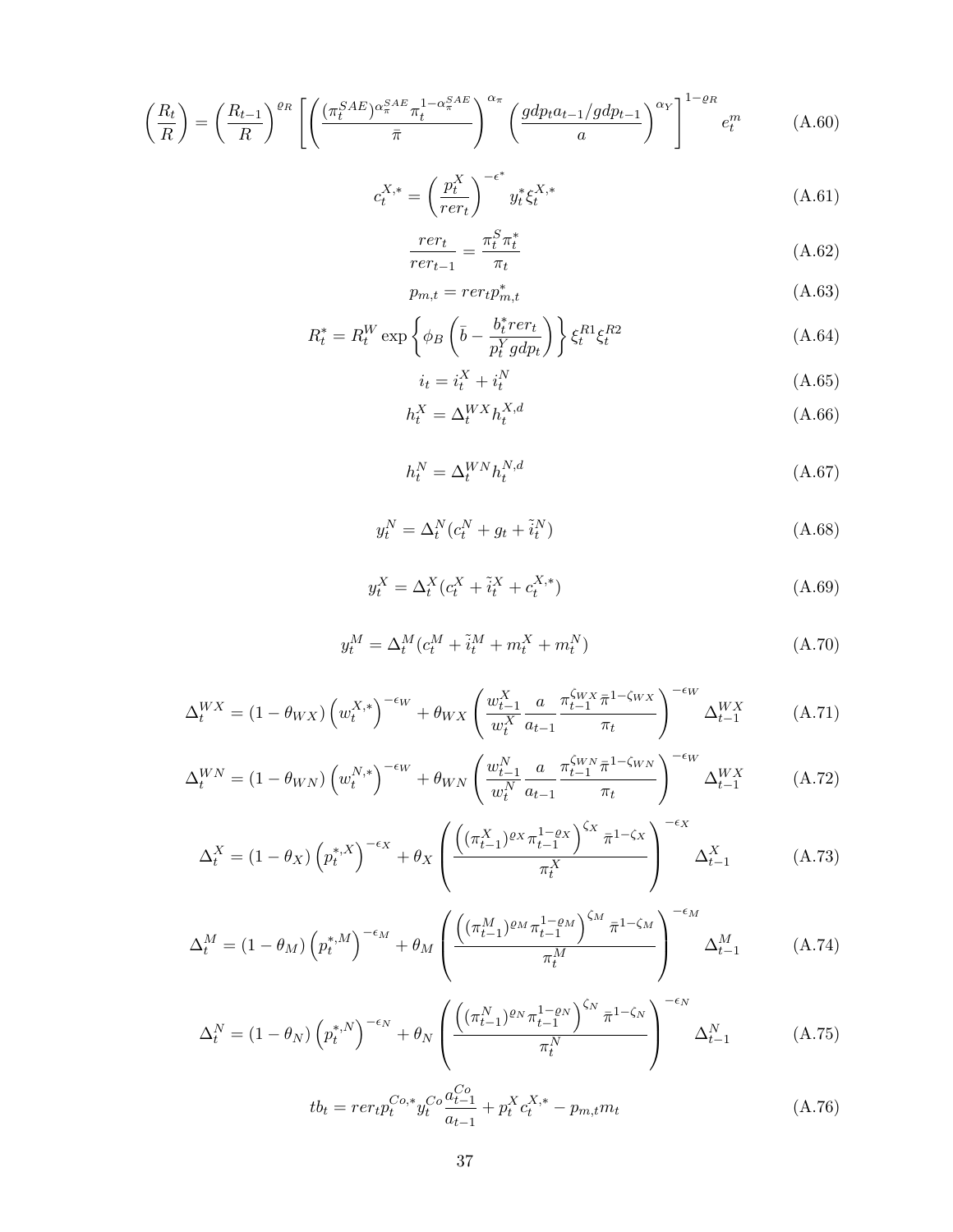$$
a_t^{Co} = \left(\frac{a_{t-1}^{Co}}{a_{t-1}}\right)^{1-\Gamma_{Co}} a_t^{\Gamma_{Co}}
$$
 (A.77)

$$
rer_t b_t^* = tb_t + \frac{rer_t}{\pi_t^* a_{t-1}} R_{t-1}^* b_{t-1}^* - (1 - \vartheta) r \, erf_t^{\text{Co},*} y_t^{\text{Co}} \frac{a_{t-1}^{\text{Co}}}{a_{t-1}}
$$
\n(A.78)

$$
gdp_t = c_t + g_t + i_t + c_t^{X,*} + y_t^{Co} \frac{a_{t-1}^{Co}}{a_{t-1}} - m_t
$$
\n(A.79)

$$
p_t^Y g dp_t = c_t + p_t^G g_t + p_t^I i_t + t b_t
$$
\n(A.80)

The equations for the external prices are:

$$
p_t^{Cos} = \left(\frac{\pi_{ss}^* p^{Cos}}{\pi_t^*}\right)^{\Gamma_{Cos}} (f_t^*)^{1-\Gamma_{Cos}} u_t^{Cos} \tag{A.81}
$$

$$
p_t^{M*} = \left(\frac{\pi_{ss}^* p^{M*}}{\pi_t^*}\right)^{\Gamma_{M*}} (f_t^*)^{1-\Gamma_{M*}} u_t^{M*}
$$
 (A.82)

$$
\pi_t^* = (\pi_{ss}^*)^{\Gamma_*} (f_t^* \pi_t^*)^{1-\Gamma_*} u_t^* \tag{A.83}
$$

$$
\Delta F_t^* = \frac{f_t^* \pi_t^*}{f_{t-1}^*} \tag{A.84}
$$

## A.4.1 Exogenous Processes

$$
\log(\xi_t^{\beta}) = \rho_{\xi^{\beta}} \log(\xi_{t-1}^{\beta}) + \epsilon_t^{\xi^{\beta}}
$$
\n(A.85)

$$
\log(\xi_t^{h,N}/\xi_{ss}^{h,N}) = \rho_{\xi^{h,N}} \log(\xi_{t-1}^{h,N}/\xi_{ss}^{h,N}) + \epsilon_t^{\xi_{h,N}}
$$
\n(A.86)

$$
\log(\xi_t^{h,X}/\xi_{ss}^{h,X}) = \rho_{\xi^h,X} \log(\xi_{t-1}^{h,X}/\xi_{ss}^{h,X}) + \epsilon_t^{\xi^{h,X}}
$$
 (A.87)

$$
\log(z_t^X / z_{ss}^X) = \rho_{z^X} \log(z_{t-1}^X / z_{ss}^X) + \epsilon_t^{z^X}
$$
\n(A.88)

$$
\log(z_t^N) = \rho_{z^N} \log(z_{t-1}^N) + \epsilon_t^{z^N}
$$
\n(A.89)

$$
\log(a_t/a_{ss}) = \rho_a \log(a_{t-1}/a_{ss}) + \epsilon_t^a
$$
\n(A.90)

$$
\log(y_t^{Co}/y_{ss}^{Co}) = \rho_{y^{Co}} \log(y_{t-1}^{Co}/y_{ss}^{Co}) + \epsilon_t^{y^{Co}}
$$
 (A.91)

$$
\log(p_t^E/p_t^T) = \rho_{p^E} \log(p_{t-1}^E/p_{t-1}^T) + \epsilon_t^{p^E}
$$
\n(A.92)

$$
\log(p_t^F/p_t^T) = \rho_{p^F} \log(p_{t-1}^F/p_{t-1}^T) + \epsilon_t^{p^F}
$$
\n(A.93)

$$
\log(u_t) = \rho_u \log(u_{t-1}) + \epsilon_t^u \tag{A.94}
$$

$$
\log(g_t/g_{ss}) = \rho_g \log(g_{t-1}/g_{ss}) + \epsilon_t^g \tag{A.95}
$$

$$
\log(R_t^W/R_{ss}^W) = \rho_{RW} \log(R_{t-1}^W/R_{ss}^W) + \epsilon_t^{RW}
$$
\n(A.96)

$$
\log(\xi_t^{R1}/\xi_{ss}^{R1}) = \rho_{\xi^{R1}} \log(\xi_{t-1}^{R1}/\xi_{ss}^{R1}) + \epsilon_t^{\xi^{R1}}
$$
\n(A.97)

$$
\log(\xi_t^{R2}) = \rho_{\xi^{R2}} \log(\xi_{t-1}^{R2}) + \epsilon_t^{\xi^{R2}}
$$
\n(A.98)

$$
\log(\xi_t^{X*}) = \rho_{\xi^{X*}} \log(\xi_{t-1}^{X*}) + \epsilon_t^{\xi^{X*}}
$$
\n(A.99)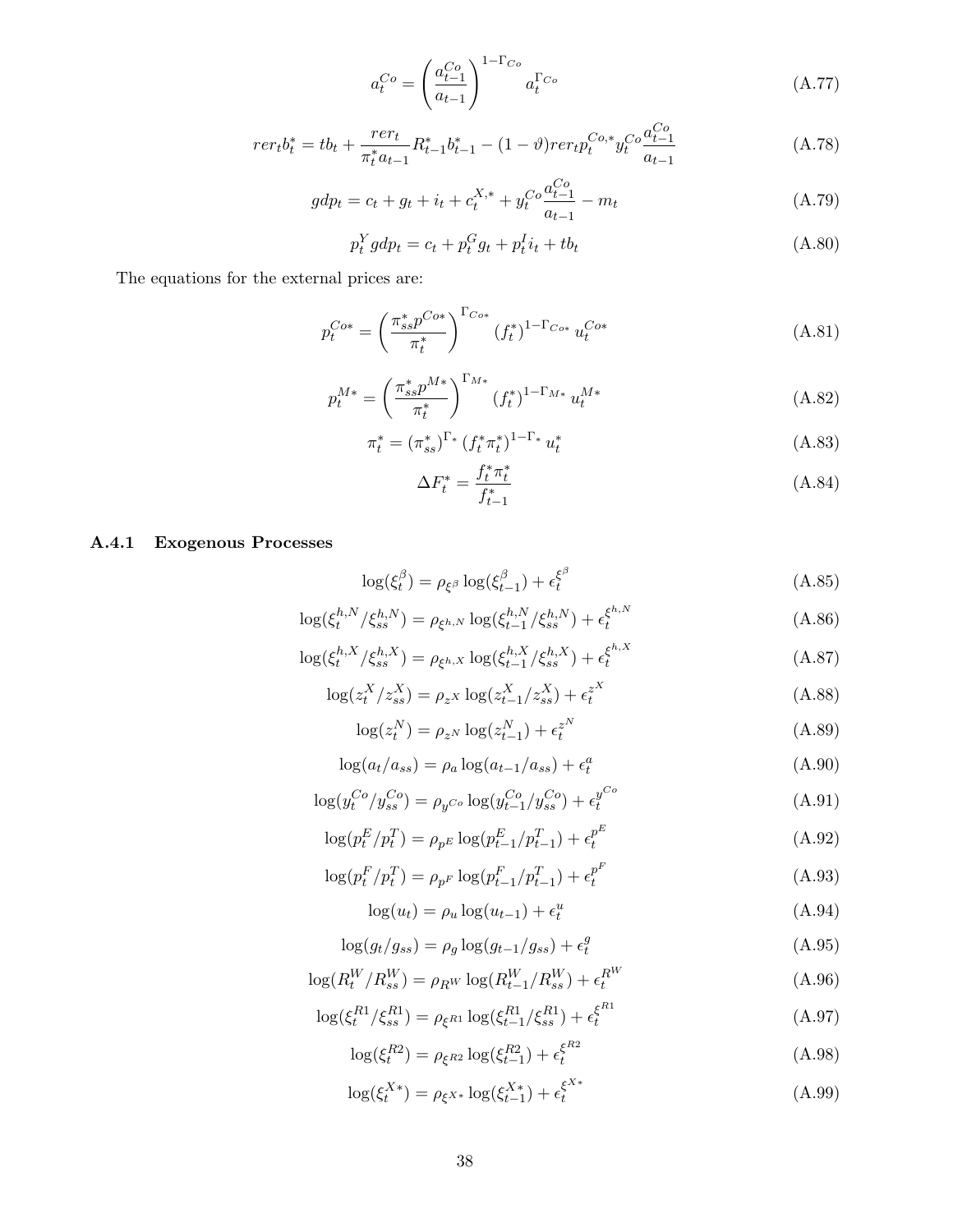$$
\log(y_t^* / y_{ss}^*) = \rho_{y^*} \log(y_{t-1}^* / y_{ss}^*) + \epsilon_t^{y^*}
$$
\n(A.100)

$$
\log(\Delta F_t^* / \pi_{ss}^*) = \rho_{\Delta F^*} \log(\Delta F_{t-1}^* / \pi_{ss}^*) + \epsilon_t^{\Delta F^*}
$$
\n(A.101)

$$
\log(u_t^*) = \rho_* \log(u_{t-1}^*) + \epsilon_t^* \tag{A.102}
$$

$$
\log(u_t^{Co*}) = \rho_{Co*} \log(u_{t-1}^{Co*}) + \epsilon_t^{Co*}
$$
\n(A.103)

$$
\log(u_t^{M*}) = \rho_{M*} \log(u_{t-1}^{M*}) + \epsilon_t^{M*}
$$
\n(A.104)

All  $\epsilon$  variables are *i.i.d.* with mean zero (including the monetary shock).

#### A.4.2 Steady State

The given endogenous are:  $\{R, h^X, h^N, p^X/p^I, p^M/p^I, s^{Co} = r e r \,\, p^{Co,*} y^{Co}/(p^Y g dp), s^M = p_m y^M/(p^Y g dp),$  $s^g = p^N g/(p^Y g dp)$ <sup>8</sup> and the exogenous variables or parameters that are calculated endogenously are:  $\{\beta, \tilde{\xi}^{h,N}, z^X, g, y^*, \pi^*, y^{Co}, \gamma, \bar{b}\}.$  The rest of the steady state values of the exogenous variables, (not endogenously determined nor listed in table A.1) are normalized to one as is implied in the previous equations and  $\tilde{\xi}^{h,X}$  is set equal to  $\tilde{\xi}^{h,N}$ . By (A.64) (assuming that the part inside the bracket is zero):

$$
R^* = R^W \xi^{R1}
$$

By (A.45)

$$
a^X = a^{\frac{2\Gamma_X - 1}{\Gamma_X}}
$$

By (A.77)  
 
$$
a^{Co} = a^{\frac{2\Gamma_{Co}-1}{\Gamma_{Co}}}
$$

By  $(A.60)$  and  $(A.56)$  (assuming  $\epsilon^m = 1$ ):

 $\pi^{SAE} = \pi = \bar{\pi}$ By  $(A.4)$ :  $\beta = \frac{a^{\sigma}\pi}{R}$ R By  $(A.5)$ :  $\pi^S = \frac{a^{\sigma}\pi}{R}$  $R^*\beta$  $By (A.62):$  $\pi^* = \frac{\pi}{a}$  $\pi^S$ By (A.83):  $f^* = 1$ By  $(A.81)$ - $(A.82)$ :  $p^{Cos} = p^{M*} = f^*$ By (A.84):  $\Delta F^* = \pi^*$ 

<sup>8</sup>The values for  $h^X, h^N, s^M$  were set to get as close as possible to the targets for  $\gamma, ty, p^N y^N/p^Y g dp$ .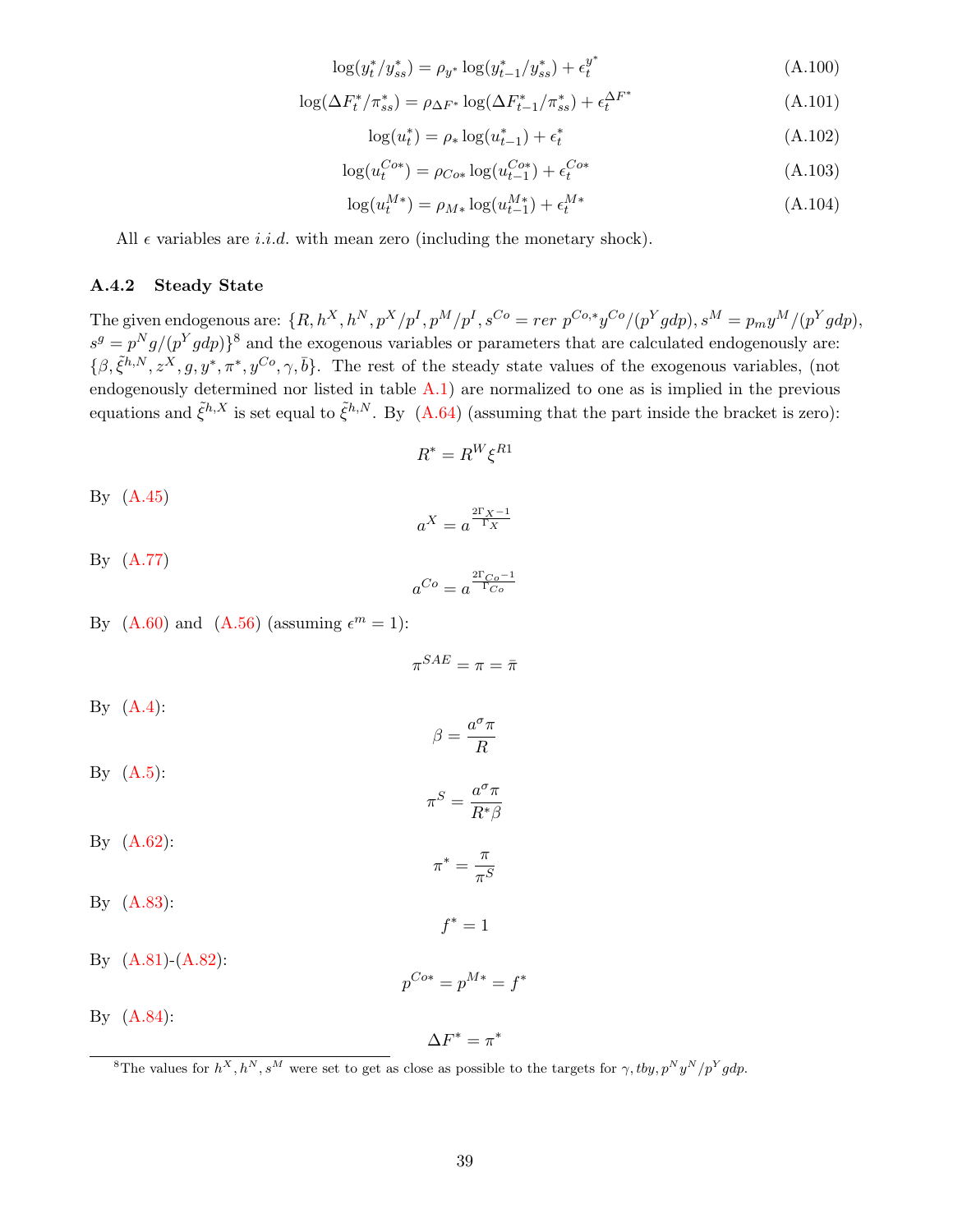By (A.63)-(A.65):

$$
\pi^{X} = \pi^{M} = \pi^{N} = \pi
$$
  
By (A.57)-(A.59):  

$$
p^{X,*} = p^{M,*} = p^{N,*} = 1
$$
  
By (A.16)-(A.17):  

$$
w^{X,*} = w^{N,*} = 1
$$
  
By (A.71)-(A.75):  

$$
\Delta^{WX} = \Delta^{WN} = \Delta^{X} = \Delta^{M} = \Delta^{N} = 1
$$
  
By (A.47)-(A.52)  

$$
mc^{X} = \frac{\epsilon_{X} - 1}{\epsilon_{X}}
$$
  

$$
mc^{M} = \frac{\epsilon_{M} - 1}{\epsilon_{M}}
$$
  

$$
mc^{N} = \frac{\epsilon_{N} - 1}{\epsilon_{N}}
$$

By (A.12)-(A.15) 
$$
\mu^{WX} = \mu^{WN} = \frac{\epsilon_W - 1}{\epsilon_W}
$$

By (A.66)-(A.67):

$$
h^{X,d} = h^X
$$

$$
h^{N,d} = h^N
$$

From the relative prices  $p^X/p^I$  and  $p^M/p^I$ , we get using (A.24)-(A.26) the relative prices:

$$
\frac{p^{TI}}{p^I} = \left(\frac{p^X}{p^I}\right)^{\gamma_{TI}} \left(\frac{p^M}{p^I}\right)^{(1-\gamma_{TI})}
$$
\n
$$
\frac{p^N}{p^I} = \left(\frac{1 - (1 - \gamma_I) (p^{TI}/p^I)^{1-\varrho_I}}{\gamma_I}\right)^{\frac{1}{1-\varrho_I}}
$$
\n
$$
\frac{p^T}{p^I} = \left(\frac{p^X}{p^I}\right)^{\gamma_T} \left(\frac{p^M}{p^I}\right)^{(1-\gamma_T)}
$$

From  $(A.8)-(A.9)$ :

By (A.6)-(A.7):

$$
\frac{\tilde{\mu}^X}{p^I} = \frac{\tilde{\mu}^N}{p^I} = 1/u
$$

 $R^X = \frac{(\tilde{\mu}^X/p^I)(1 - \beta a^{-\sigma}(1-\delta))}{\beta \sigma^X(\lambda + I)}$  $\beta a^{-\sigma}(p^X/p^I)$  $R^N = \frac{(\tilde{\mu}^N/p^I)(1 - \beta a^{-\sigma}(1-\delta))}{\beta \sigma^2(N+I)}$  $\beta a^{-\sigma}(p^N/p^I)$ 

By (A.31):

$$
\frac{p_m}{p^I} = mc^M (p^M/p^I)
$$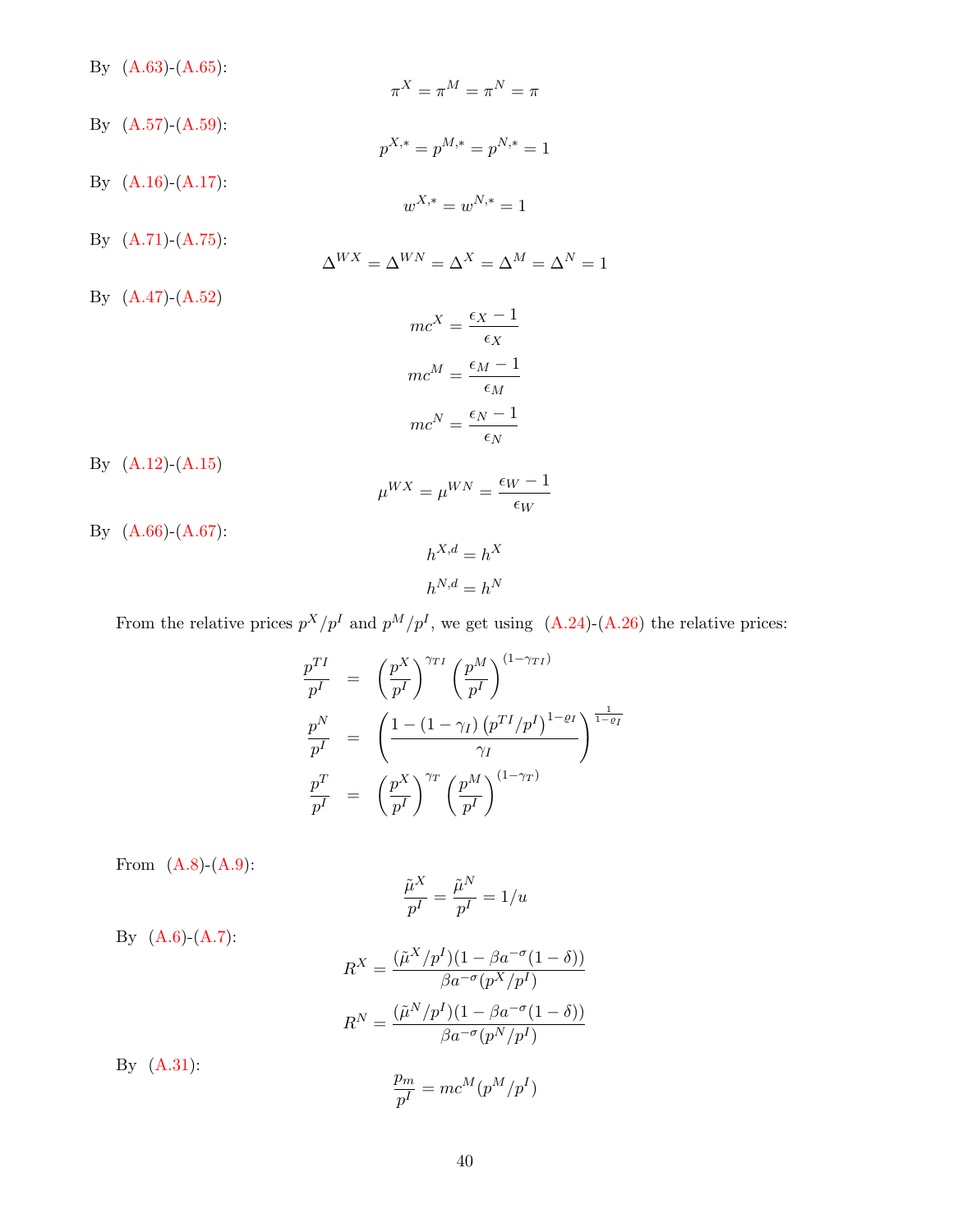By (A.63):

$$
\frac{rer}{p^I} = \frac{p_m/p^I}{p_m^*}
$$

It is further assumed that  $p^A = p^E = p^T$ , and so, we also have  $p^A/p^I$  and  $p^E/p^I$ . By (A.46):

$$
\frac{p^{ME}}{p^I} = \left(\frac{p^M}{p^I}\right)^{1-\gamma_{EF}} \left(\frac{p^T}{p^I}\right)^{\gamma_{EF}}
$$

By (A.43)-(A.44):

$$
mc^{V,X} = \left(\frac{mc^X (p^X/p^I)^{1-\gamma_X} (1-\gamma_X)^{1-\gamma_X} \gamma_X^{\gamma_X}}{(p^{ME}/p^I)^{1-\gamma_X}}\right)^{\frac{1}{\gamma_X}}
$$

$$
mc^{V,N} = \left(\frac{mc^N (p^N/p^I)^{1-\gamma_N} (1-\gamma_N)^{1-\gamma_N} \gamma_N^{\gamma_N}}{(p^{ME}/p^I)^{1-\gamma_N}}\right)^{\frac{1}{\gamma_N}}
$$

By (A.38):

$$
\frac{w^N}{p^I} = \left(\frac{mc^{V,N}z^Na^{1-\alpha_N}(p^N/p^I)(1-\alpha_N)^{1-\alpha_N}\alpha_N^{\alpha_N}}{(p^N/p^I)R^N)^{\alpha_N}}\right)^{\frac{1}{1-\alpha_N}}
$$
  
...

By (A.3):

$$
\frac{\tilde{\xi}^{h,N}}{p^I} = \frac{\mu^{WN}}{(h^N)^\varphi} \frac{w^N}{p^I}
$$

Assuming that  $\tilde{\xi}^{h,X} = \tilde{\xi}^{h,N}$ , we also have  $\tilde{\xi}^{h,X}/p^I$  and with (A.2):

$$
\frac{w^X}{p^I} = \frac{(\tilde{\xi}^{h,X}/p^I)(h^X)^\varphi}{\mu^{WX}}
$$

By (A.37):

$$
z^{X} = \frac{((p^{X}/p^{I})R^{X})^{\alpha_{X}}(w^{X}/p^{I})^{1-\alpha_{X}}}{mc^{V,X}(a^{X})^{1-\alpha_{X}}(p^{X}/p^{I})(1-\alpha_{X})^{1-\alpha_{X}}\alpha_{X}^{\alpha_{X}}}
$$

By (A.33) and (A.35):

$$
v^X = h^{X,d} z^X (a^X)^{1-\alpha_X} \left[ \frac{\alpha_X}{1-\alpha_X} \frac{w^X/p^I}{(p^X/p^I)R^X} \right]^{\alpha_X}
$$

$$
v^N = h^{N,d} z^N a^{1-\alpha_N} \left[ \frac{\alpha_N}{1-\alpha_N} \frac{w^N/p^I}{(p^N/p^I)R^N} \right]^{\alpha_N}
$$

By (A.34) and (A.36):

$$
k^X = a \frac{v^X}{z^X (a^X)^{1-\alpha_X}} \left[ \frac{\alpha_X}{1-\alpha_X} \frac{w^X / p^I}{(p^X / p^I) R^X} \right]^{1-\alpha_X}
$$

$$
k^N = a \frac{v^N}{z^N a^{1-\alpha_N}} \left[ \frac{\alpha_N}{1-\alpha_N} \frac{w^N / p^I}{(p^N / p^I) R^N} \right]^{1-\alpha_N}
$$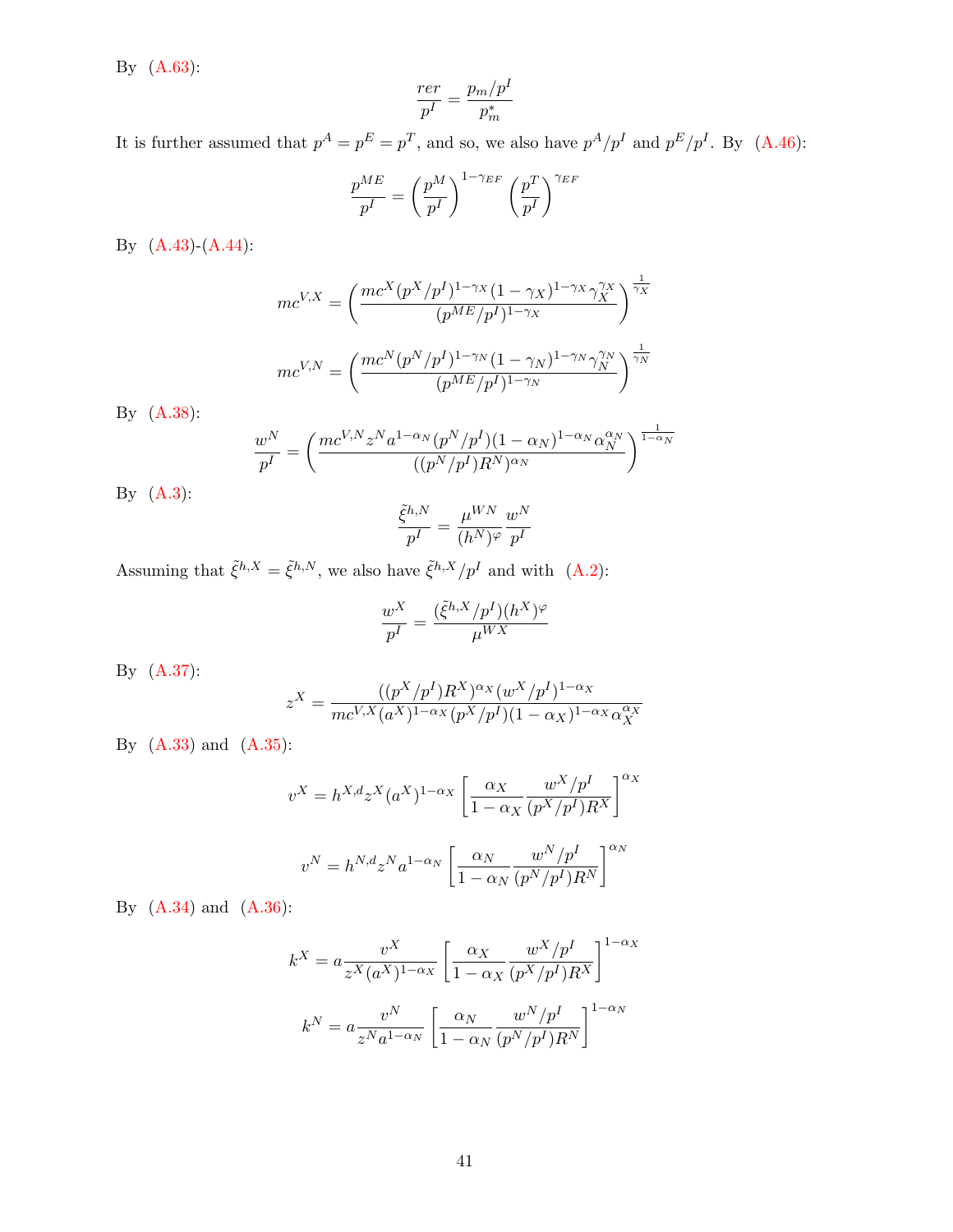By (A.39) and (A.41):

$$
y^X = v^X \left[ \frac{\gamma_X}{1 - \gamma_X} \frac{p^{ME}/p^I}{mc^{V,X}} \frac{1}{p^X/p^I} \right]^{-(1-\gamma_X)}
$$

$$
y^N = v^N \left[ \frac{\gamma_N}{1 - \gamma_N} \frac{p^{ME}/p^I}{mc^{V,N}} \frac{1}{p^N/p^I} \right]^{-(1-\gamma_N)}
$$

By (A.40) and (A.42):

$$
m^X = y^X \left[ \frac{1-\gamma_X}{\gamma_X} \frac{mc^{V,X}}{p^{ME}/p^I} p^X / p^I \right]^{\gamma_X}
$$
  

$$
m^N = y^N \left[ \frac{1-\gamma_N}{\gamma_N} \frac{mc^{V,N}}{p^{ME}/p^I} p^N / p^I \right]^{\gamma_N}
$$

By (A.47) and (A.49):

$$
\tilde{f}^X = \frac{\epsilon_X - 1}{\epsilon_X} \frac{y^X}{(1 - \beta a^{1 - \sigma} \theta_X)}
$$

$$
\tilde{f}^N = \frac{\epsilon_N - 1}{\epsilon_N} \frac{y^N}{(1 - \beta a^{1 - \sigma} \theta_N)}
$$

By (A.10)-(A.11):

$$
i^X = \frac{k^X}{u} \left( 1 - \frac{1 - \delta}{a} \right)
$$

$$
i^N = \frac{k^N}{u} \left( 1 - \frac{1 - \delta}{a} \right)
$$

By (A.65):

$$
i=i^X+i^N
$$

By (A.27)-(A.30):

$$
\tilde{i}^{N} = \gamma_{I} \left(\frac{p^{N}}{p^{I}}\right)^{-\varrho_{I}} i
$$

$$
\tilde{i}^{T} = (1 - \gamma_{I}) \left(\frac{p^{TI}}{p^{I}}\right)^{-\varrho_{I}} i
$$

$$
\tilde{i}^{X} = \gamma_{TI} \left(\frac{p^{TI}/p^{I}}{p^{X}/p^{I}}\right) \tilde{i}^{T}
$$

$$
\tilde{i}^{M} = (1 - \gamma_{TI}) \left(\frac{p^{TI}/p^{I}}{p^{M}/p^{I}}\right) \tilde{i}^{T}
$$

When replacing equations  $(A.68)-(A.70)$  into equation  $(A.80)$  (and using the identities of expenditures), one gets an alternative sum for nominal  $gdp$ :

$$
p^{Y}gdp = p^{X}y^{X} + r e r p^{Co,*}y^{Co} \frac{a^{Co}}{a} + p^{N}y^{N} + p^{M}y^{M} - p^{M}(m^{X} + m^{N}) - p_{m}m
$$

which can also be written in terms of prices relative to investment:

$$
\frac{p^Y}{p^I}gdp = \frac{p^X}{p^I}y^X + \frac{rer}{p^I}p^{Co,*}y^{Co}\frac{a^{Co}}{a} + \frac{p^N}{p^I}y^N + \frac{p^M}{p^I}y^M - \frac{p^M}{p^I}(m^X + m^N) - \frac{p_m}{p^I}m
$$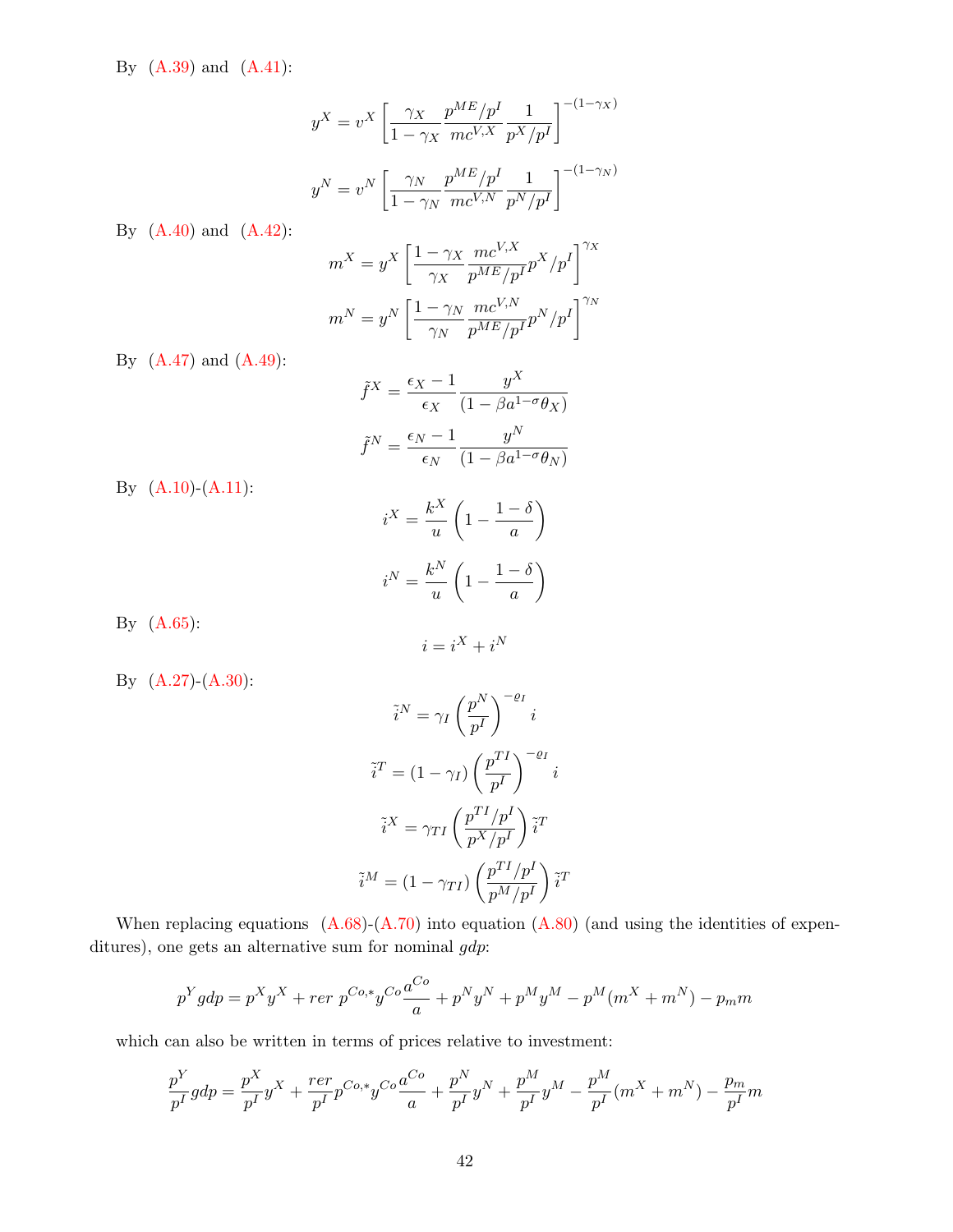And using  $s^{Co}, s^M$ :

$$
\frac{p^{Y}}{p^{I}}gdp = \frac{\frac{p^{X}}{p^{I}}y^{X} + \frac{p^{N}}{p^{I}}y^{N} - \frac{p^{M}}{p^{I}}(m^{X} + m^{N})}{1 - s^{Co} - s^{M}\frac{((p^{M} - p_{m})/p^{I})}{p_{m}/p^{I}}}
$$

With this, we can get:

$$
y^{Co} = \frac{s^{Co}(p^{Y}/p^{I})gdp}{(rer/p^{I})p^{Co,*}} \frac{a}{a^{Co}}
$$

$$
y^{M} = \frac{s^{M}(p^{Y}/p^{I})gdp}{p_{m}/p^{I}}
$$

$$
g = \frac{s^{g}(p^{Y}/p^{I})gdp}{p^{N}/p^{I}}
$$

By (A.51):

$$
\tilde{f}^{M} = \frac{\epsilon_{M} - 1}{\epsilon_{M}} \frac{y^{M}}{(1 - \beta a^{1 - \sigma} \theta_{M})}
$$

By (A.32):

$$
m=y^M
$$

By (A.68):

$$
c^N = y^N - g - \tilde{i}^N
$$

- By (A.70):  $c^M = y^M - \tilde{i}^M - m^X - m^N$
- By (A.21):

$$
c^T = \frac{c^M}{1 - \gamma_T} \left( \frac{p^M / p^I}{p^T / p^I} \right)
$$

By (A.20):

$$
c^X = \gamma_T \left(\frac{p^T/p^I}{p^X/p^I}\right) c^T
$$

By (A.18)-(A.19):

$$
\gamma = \frac{(p^N/p^I)^{\varrho} c^N}{(p^T/p^I)^{\varrho} c^T + (p^N/p^I)^{\varrho} c^N}
$$

By (A.22)-(A.23):

$$
\frac{p^{SAE}}{p^I} = \left[ (1 - \gamma) \left( \frac{p^T}{p^I} \right)^{1 - \varrho} + \gamma \left( \frac{p^N}{p^I} \right)^{1 - \varrho} \right]^{\frac{1}{1 - \varrho}}
$$

$$
p^I = \left[ \left( \frac{p^{SAE}}{p^I} \right)^{1 - \gamma_{AC} - \gamma_{EC}} \left( \frac{p^T}{p^I} \right)^{\gamma_{AC} + \gamma_{EC}} \right]^{-1}
$$

Now, we get all prices by multiplying the price relative to investment by  $p<sup>I</sup>$ :  $\{p^X, p^M, p^N, p^T, p^{TI}, p^{SAE}, p^{ME}, rer, w^X, w^N, \tilde{\mu}^X, \tilde{\mu}^N, p_m, \tilde{\xi}^{h,N}\}$ By (A.18):

$$
c = \frac{1}{\gamma} (p^N)^{\varrho} c^N
$$

(also check equation  $c = c^T (p^T)^{\rho}/(1 - \gamma)$ )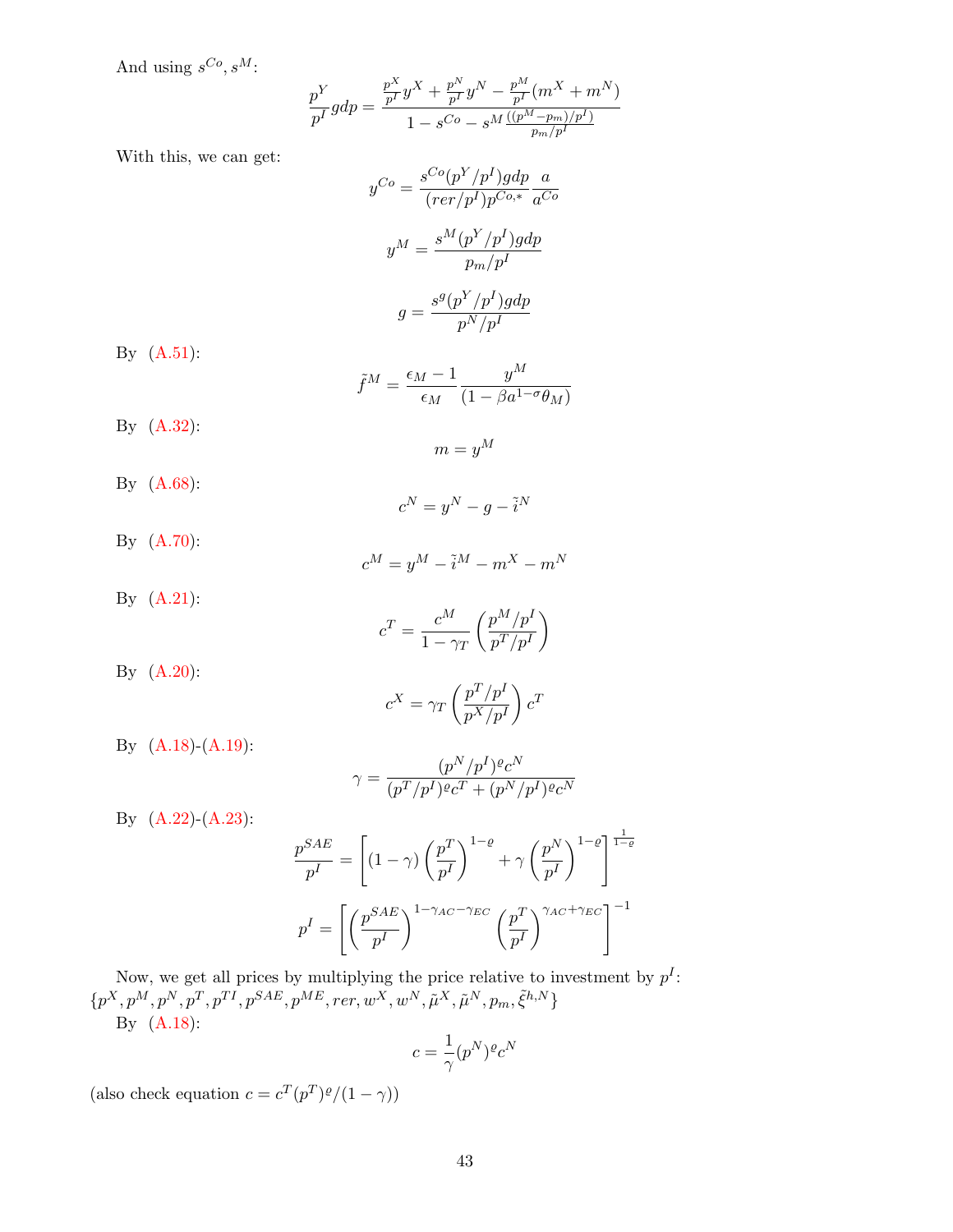By (A.69):

$$
c^{X,*} = y^X - \tilde{i}^X - c^X
$$

By (A.61):

$$
y^*=\frac{c^{X,*}}{\xi^{X,*}}\left(\frac{p^X}{rer}\right)^{\epsilon^*}
$$

By (A.79):

$$
gdp = c + g + i + c^{X,*} + y^{Co} \frac{a^{Co}}{a} - m
$$
  

$$
p^{Y} = \frac{p^{Y}gdp}{gdp}
$$

By (A.76):

$$
tb = r e r \ p^{Co,*} y^{Co} \frac{a^{Co}}{a} + p^X c^{X,*} - p_m m
$$

By (A.78):

$$
b^* = \frac{tb - (1-\vartheta) r e r \ p^{Co,*} y^{Co} \frac{a^{Co}}{a}}{r e r \left(1 - \frac{R^*}{\pi^* a}\right)}
$$

By (A.64) (part that was assumed zero):

$$
\bar{b}=\frac{b^* r e r}{p^Y g d p}
$$

By  $(A.1)$ :

$$
\tilde{\lambda} = \xi^{\beta} c^{-\sigma} \left( 1 - \frac{\phi_C}{a} \right)^{-\sigma}
$$

By (A.14)-(A.15):

$$
\begin{split} \tilde{f}^{WX} &= \frac{\mu^{WX} \tilde{\lambda} h^{X,d}}{1 - \theta_{WX} a^{1-\sigma} \beta} \\ \tilde{f}^{WN} &= \frac{\mu^{WN} \tilde{\lambda} h^{N,d}}{1 - \theta_{WN} a^{1-\sigma} \beta} \end{split}
$$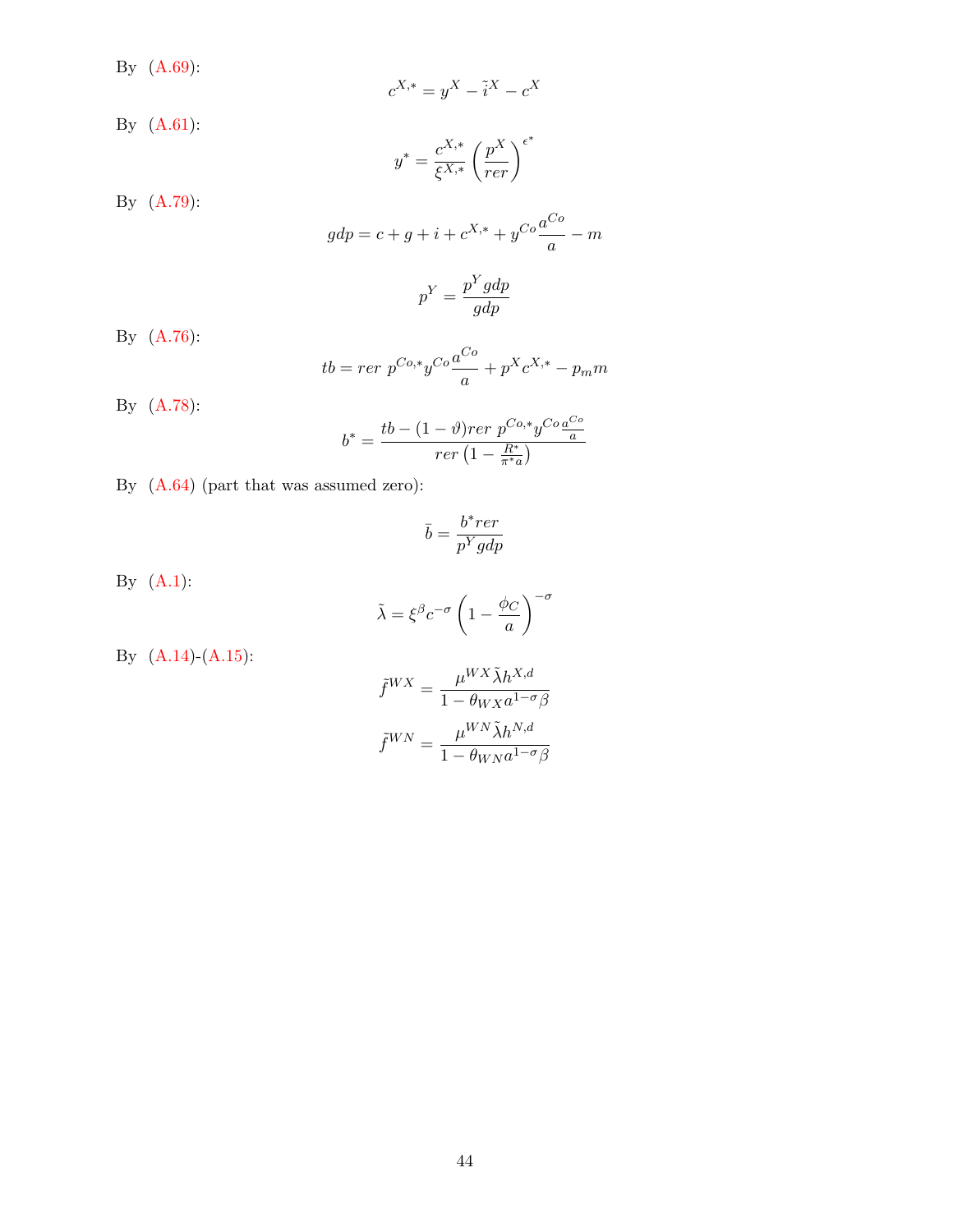A.4.3 IRFs of selected shocks A.4.3 IRFs of selected shocks